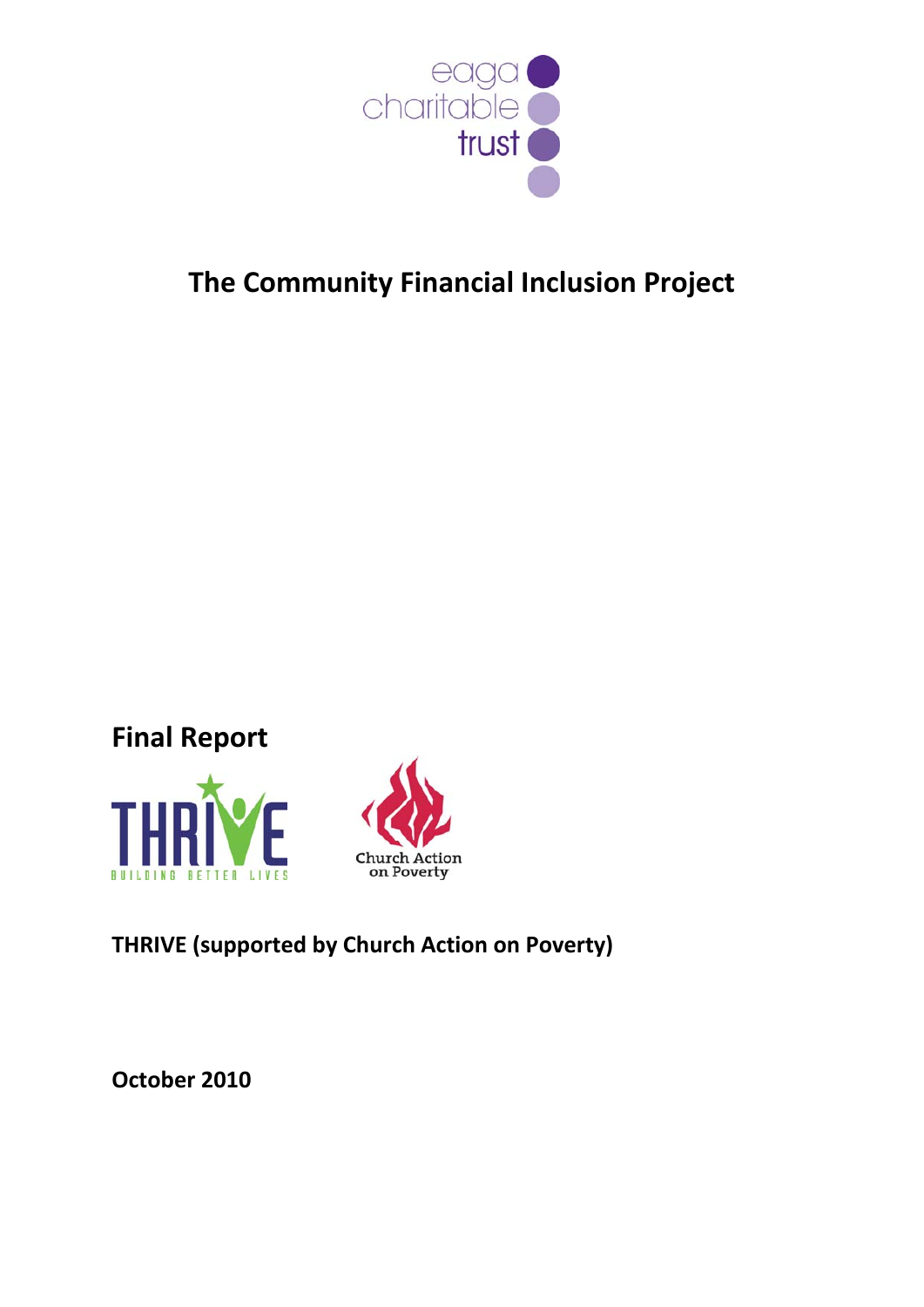# Contents

| 1. |  |
|----|--|
| 2. |  |
| 3. |  |
| 4. |  |
| 5. |  |
| 6. |  |
| 7. |  |
| 8. |  |
| 9. |  |
|    |  |
|    |  |
|    |  |
|    |  |
|    |  |
|    |  |
|    |  |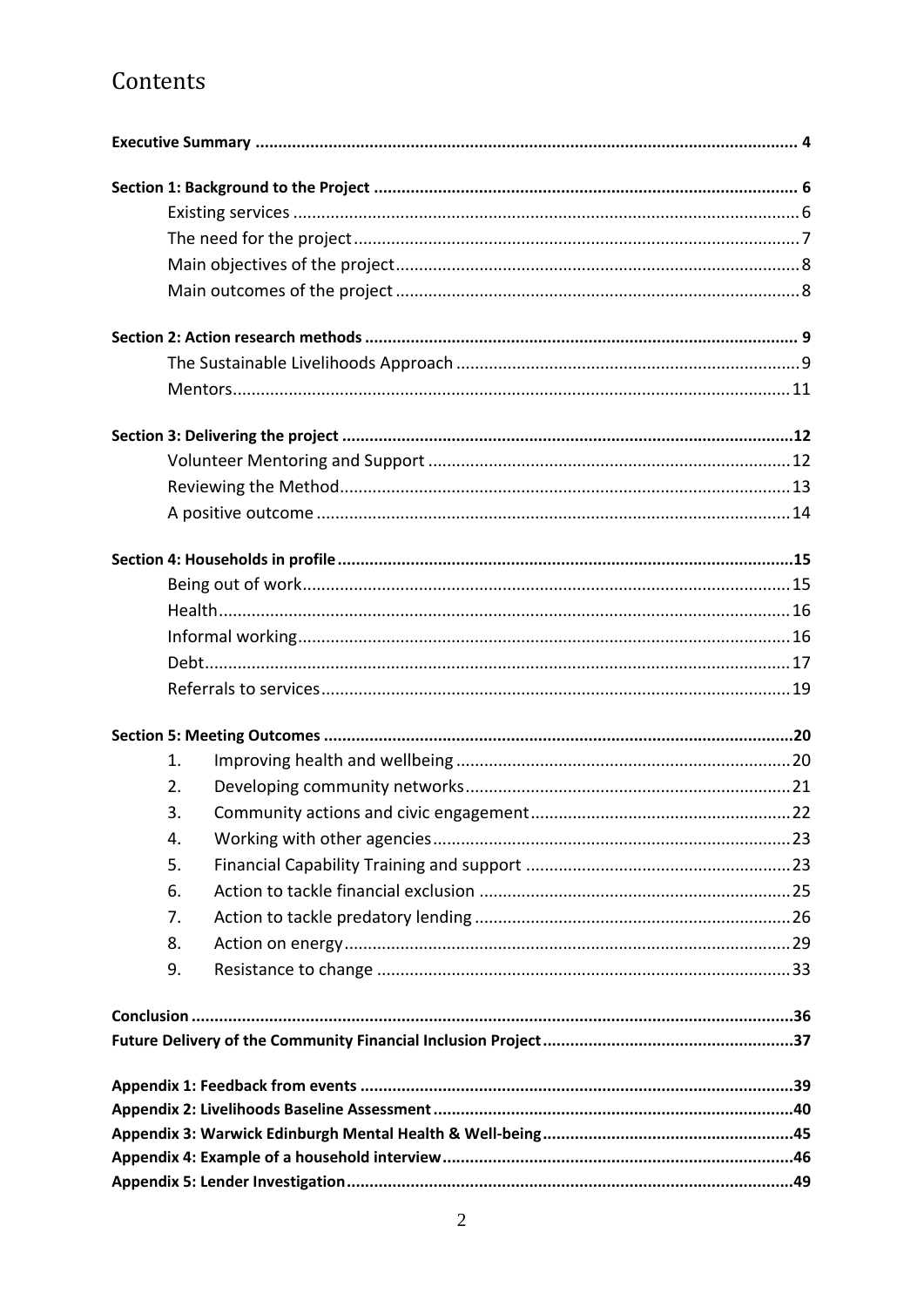#### **NOTE:**

eaga Charitable Trust has contributed to the funding of the research but the conclusions and views expressed should not necessarily be taken to be the views of eaga Charitable Trust or those of other funders.

eaga Charitable Trust would like to acknowledge the Friends Provident Foundation as a partner funder of the Community Financial Inclusion Project

The names of interviewees in this report have been changed in order to protect their identity.

### **Sharon Gollan Associates**

**Tel: 0191 3892888 Email: info@sharongollanassociates.co.uk Web: www.sharongollanassociates.co.uk**

### **eaga Charitable Trust**

**PO Box 225 Kendal, LA9 9DR Tel: 01539 736477 e‐mail: eagact@aol.com Website: www.eagacharitabletrust.org**

### **Thrive**

**Thornaby Methodist Church Stanstead Way Thornaby Stockton‐on‐Tees TS17 9DZ Tel: 01642 769570 email: mail@thrive‐stockton.org.uk**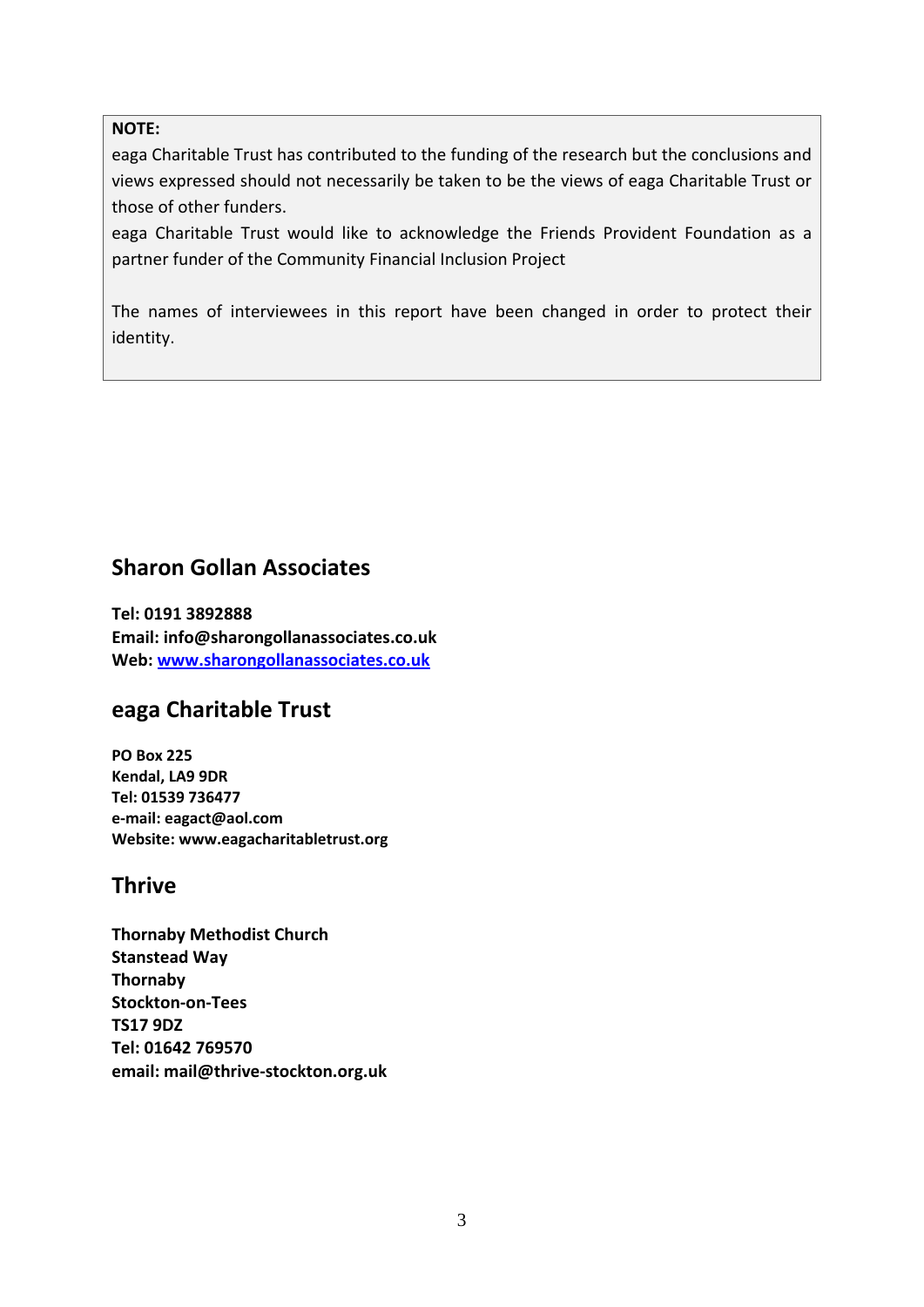# **Introduction**

In January 2010, Thrive commissioned Sharon Gollan Associates to produce a report on the extent to which Thrive has met its objectives in developing and delivering its Community Financial Inclusion Project. The following report outlines what the project has achieved in its pilot year and highlights how it has helped people to make positive changes in their lives.

# **Executive Summary**

Thrive is a community‐based initiative, established by and with the support of Church Action on Poverty, working to tackle poverty and exclusion in the borough of Stockton‐on‐Tees. Thrive has been developed in collaboration with local churches, community groups, and people with direct experience of poverty and disadvantage.

In 2008, Thrive embarked on a programme of action research, focusing on financial inclusion in some of the most deprived areas of North East England. Thrive's own previous research (supported by a survey by Experian carried out for the Financial Inclusion Taskforce) showed that areas within Stockton‐on‐Tees suffer significant levels of debt and financial exclusion. Thrive developed a Community Financial Inclusion project ‐ which received funds from **eaga Charitable Trust** and Friends Provident Foundation to develop relationships with people experiencing poverty so that practical solutions could be found to help them tackle the problems that were important to them.

To help address these problems Thrive used a Sustainable Livelihoods (SL) framework ‐ an anti-poverty initiative used by Oxfam and the UK government's Department for International Development (DfID), which aimed to get alongside people experiencing poverty and to understand the strategies they use to 'get by'. Using this framework Thrive set about showing that poverty isn't only about money, it's about a lot of other factors too: good health, access to services, a decent living environment and good social networks and support mechanisms.

Thrive engaged **50 hard‐to‐reach households** on to the project and recruited and trained **fifteen local people as volunteers** to work with them. Some of the volunteers had themselves experienced financial exclusion firsthand, which brought a more understanding approach to the project and to their success in mentoring individual householders to access a range of support agencies. Taking people as a starting point and looking at their strengths instead of needs, mentors began to highlight the 'gaps' between a household's situation and services at different levels.

After one year of the project, 31% of the 50 households involved recorded a positive change following a number of interventions by Thrive. Interventions such as developing social bonds and links with others had positive impacts for local women; introducing them to a social group (Women of Thornaby) **improved the self‐confidence and esteem** of a number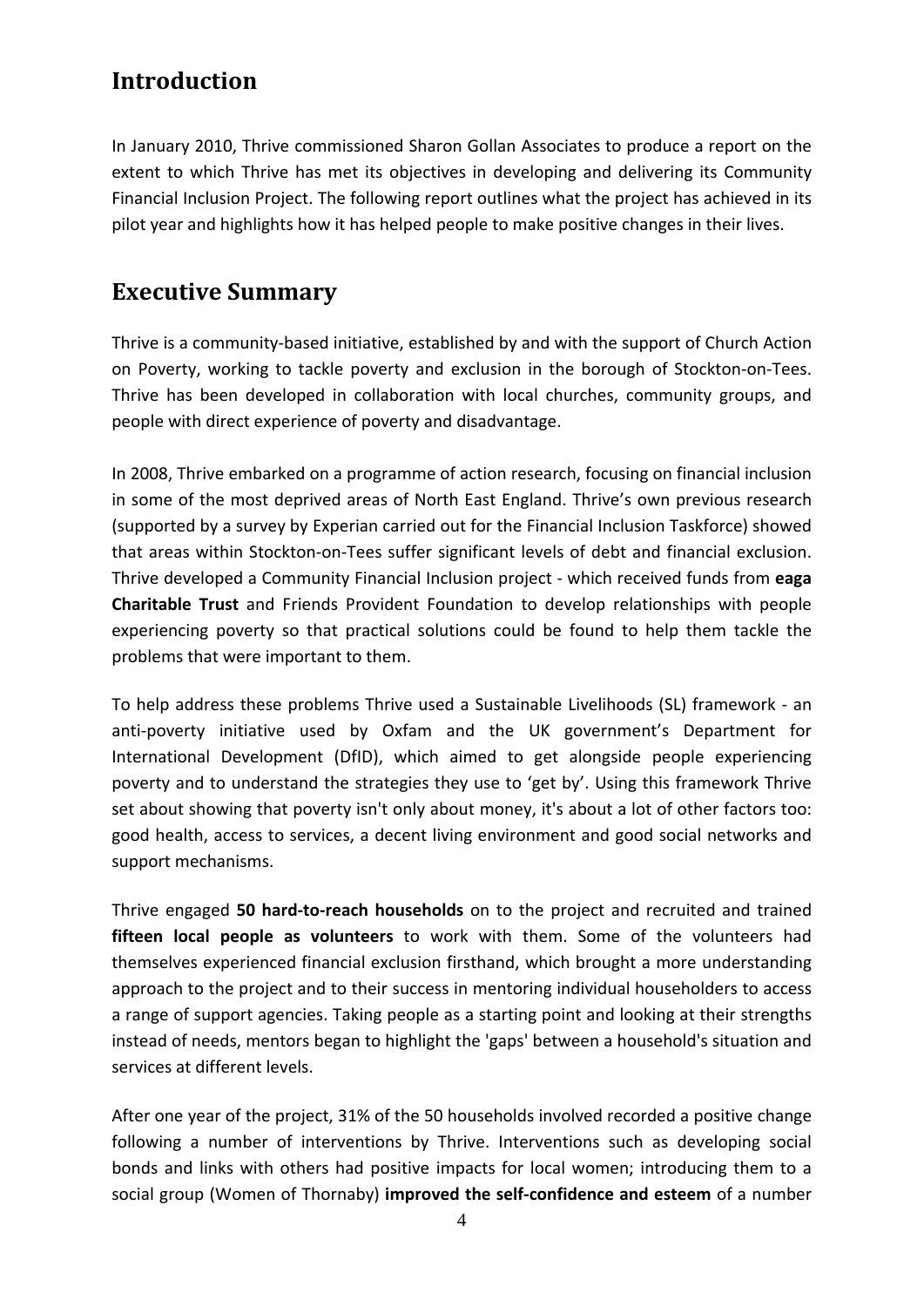of women **leading to improved access to services** such as the Credit Union or Five Lamps. **Improved wellbeing** was also recorded by those that took part in community assemblies. The project established social bridges amongst different cultural, faith, ethnic, interest groups and different generations, and between and across the different neighbourhoods that the householders live in. These bridges encouraged local people to collectively take action against a disreputable doorstep lender, to take the lead on a community safety issue, to resolve longstanding issues with the Job Centre and to take on civic engagement activities.

Other interventions by Thrive included developing positive social links, highlighting appropriate services, and working closely with a range of agencies to deliver activities, projects and initiatives within the community, where historically those agencies have found it very difficult to have real engagement or 'buy‐in' from local people. Overall the unique holistic approach of the project has empowered a number of households to manage a more sustainable financial future for themselves through mentoring, establishing social networks and building trust and confidence.

Overall, of the 50 households in the project, 37 were referred to a range of services in order to establish social networks and build social capital, most frequently to services that provide advice about more sustainable financial practices and services. Significantly, there is more positive feedback from householders about how they were able to manage their finances more confidently, or take an alternative approach to shopping such as using bonus points/saving schemes, learning to assess their own need and 'doing without', or meeting people 'just like them,' than there is about how much their individual debt has been reduced.

Through this approach, Thrive was able to demonstrate that inclusion is about **local people creating change,** and that tangible changes can be achieved in a relatively short space of time. The project brought people together to share experiences, **to develop communities of trust and learning**, and to take action against companies and agencies that profit through poverty. The benefits of this scheme have been in giving people more confidence in their actions about what they do and their approach to managing money, as well as just paying off debt. Many of the households can now make informed choices about their future finances because they have the confidence to do so or at least have the confidence to ask. In this, Thrive achieved what it set out to do; to have people living with poverty and disadvantage **moving towards financial inclusion** by **changing their behaviour, using their own assets and engaging more confidently with financial services.**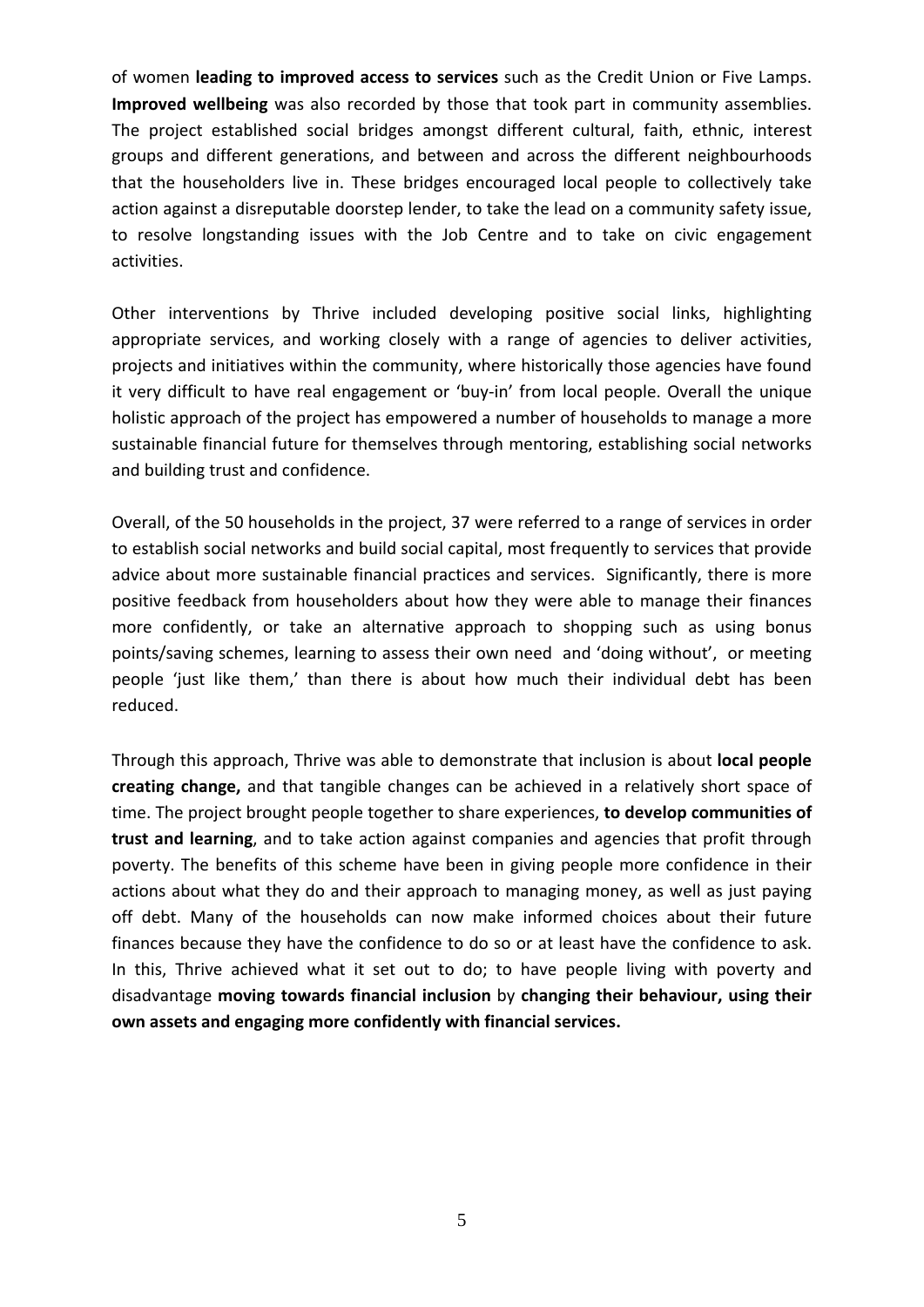# **Section 1: Background to the Project**

Thrive is a community-based initiative established by Church Action on Poverty<sup>1</sup> (CAP), which works to tackle poverty and exclusion in the borough of Stockton-on-Tees. Thrive exists to provide the borough with support for people living in poverty and has been developed in collaboration with local churches, community groups and people with direct experience of poverty and disadvantage. It is supported by key public agencies including the Mayor of Stockton, the local Director of Public Health and local MPs.

Stockton-on-Tees suffers significant levels of debt and financial exclusion according to Thrive's own previous research within households in two disadvantaged neighbourhoods. This is also supported by a survey by Experian carried out for the Financial Inclusion Taskforce.<sup>2</sup> The Experian report placed the borough on its 'amber' list of authorities, as an area with significant unmet need for affordable third sector credit. This was in spite of a range of local initiatives such as the Citizens Advice Bureau (CAB) Tees Credit Union (TCU), CAP, and others attempting to address financial exclusion in the area. Household surveys identified the specific problem of so-called "hard to reach" groups – people not currently being reached by existing services such as financial advice, banking and affordable credit. This was also confirmed by the national evaluation of the Financial Inclusion Fund's debt advice programme, and by the Experian survey.

Thrive received funding from eaga‐CT to further develop relationships with people experiencing poverty, so that practical solutions could be identified to tackle issues and disadvantages that households themselves prioritised. The project also aimed to help households to develop sustainable solutions to financial exclusion. It also aimed to bring together existing services in the area, in order to complement and consolidate the services that were available to excluded people.

### Existing services

<u>.</u>

Previous research had outlined that many services set up to help financially excluded people were operating 'in silo' and as such, support for clients might often only address one particular aspect of their financial problems. Thrive's programme aimed to identify gaps in existing services and to develop a means to address them, thus ensuring that key service providers - that included agencies such as Stockton Citizens Advice Bureau (CAB); Stocktonon‐Tees Advice and Information Service ‐ became involved in the shaping of services available to their clients.

 $1$  Church Action on Poverty is a national ecumenical Christian social justice charity, committed to tackling poverty in the UK. They work in partnership with churches and with people in poverty themselves to find solutions to poverty, locally, nationally and globally.<br><sup>2</sup> Experian and the Financial Inclusion Taskforce (2007) "Mapping the demand for, and supply of, third sector

*affordable credit."* : www.hm‐treasury.gov.uk/d/research.pdf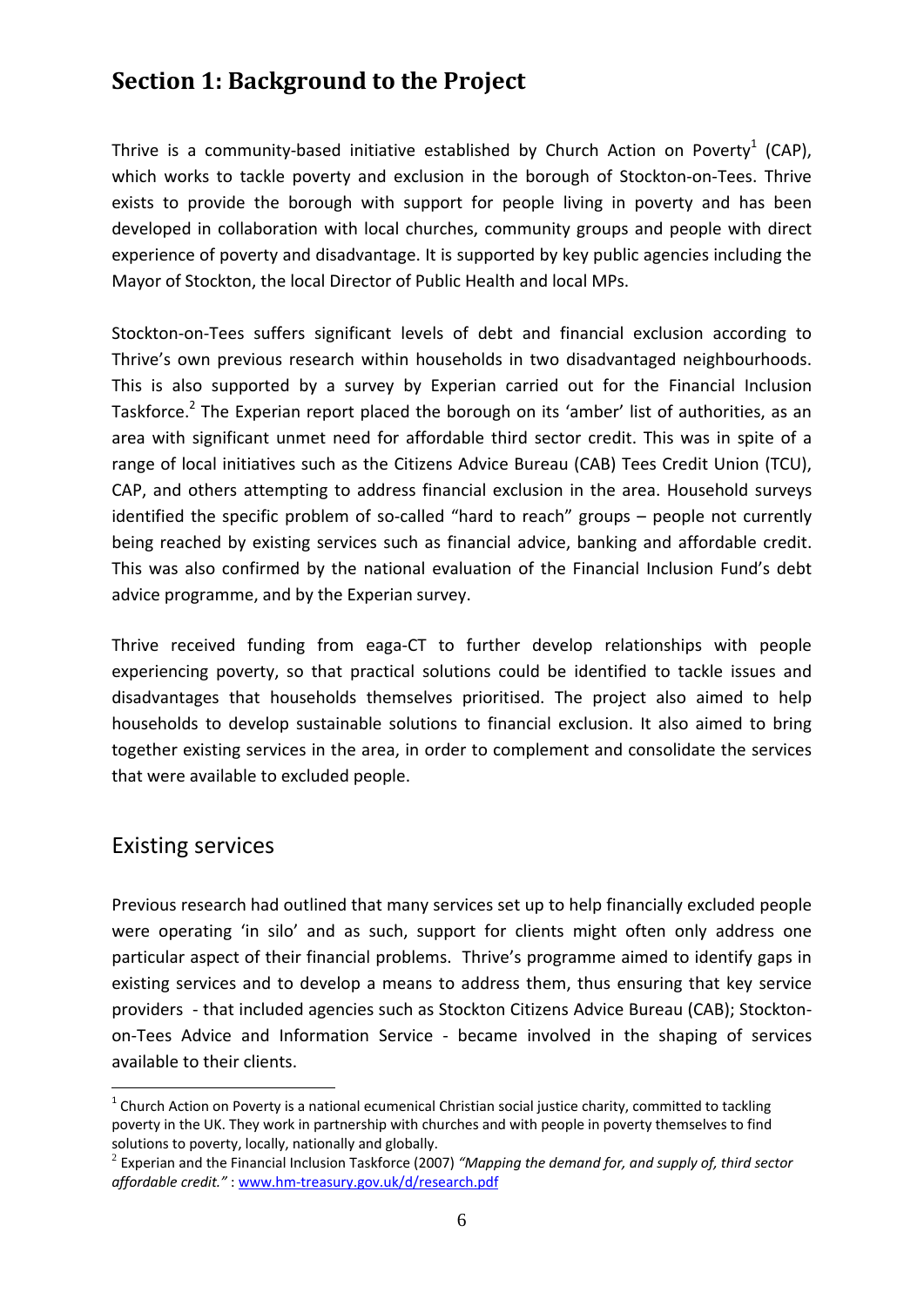Other service providers included:

- Tees Credit Union ‐ a community bank governed by the Financial Services Authority, open to anyone living or working in the borough of Stockton and run by volunteers supported by paid staff, operating from convenient community locations across the borough
- The Five Lamps<sup>3</sup> a leading regeneration business offering a number of services including personal loans

Being responsible lenders, both Tees Credit Union and The Five Lamps spend a lot of time signposting and referring clients to other agencies that are able to offer alternative support and assistance, when a loan is not the answer. As part of their work to improve services to members they also work closely with CAB, Tristar Homes, Stockton Borough Council and are part of a Financial Inclusion Forum<sup>4</sup> (FIF) that brings together a range of partners from the voluntary and statutory sector to raise the profile of services, and of financial inclusion in general, to enable greater partnership working.

## The need for the project

1

Thrive's earlier research had identified areas where they might provide complementary services and add value to existing work delivered by other key providers. This could include helping people to find out which service they might need in the first place, providing them with the information to use financial services and by helping people to build upon the positive aspects of their lives. Simple positive actions might include supporting people to use and attend the CAB's debt counselling service; in practical terms this might be encouraging them to make the phone call and escorting them to the CAB office.

Thrive also recognised that service providers are often only able to tackle one particular aspect of a financial problem. In a typical CAB debt case, caseworkers would help a client to draw up a budget, identify how much disposable income was available, and negotiate a realistic repayment schedule with creditors. As a means of reducing debt, CAB can help clients in a number of practical ways. However, the service is unable to further explore interrelated issues such as why clients are facing financial exclusion, the pressures they face to take on new debt or indeed how they might survive without debt. Thrive's project aimed to work with people that need help, referring them to agencies such as CAB but also

 $3$  The Five Lamps Organisation is a registered charity and one of the largest community led social enterprises within the North East. Established in 1989, the Five Lamps provides a holistic approach to economic and social renewal.

<sup>&</sup>lt;sup>4</sup> Financial Inclusion Forum is a cross-agency community strategy known as Infinity, set up in 2007, which meets monthly and consists of a number of different organisations including: Third Sector Organisations, Housing Associations, Stockton Borough Council, Barclays Bank and Job Centre Plus.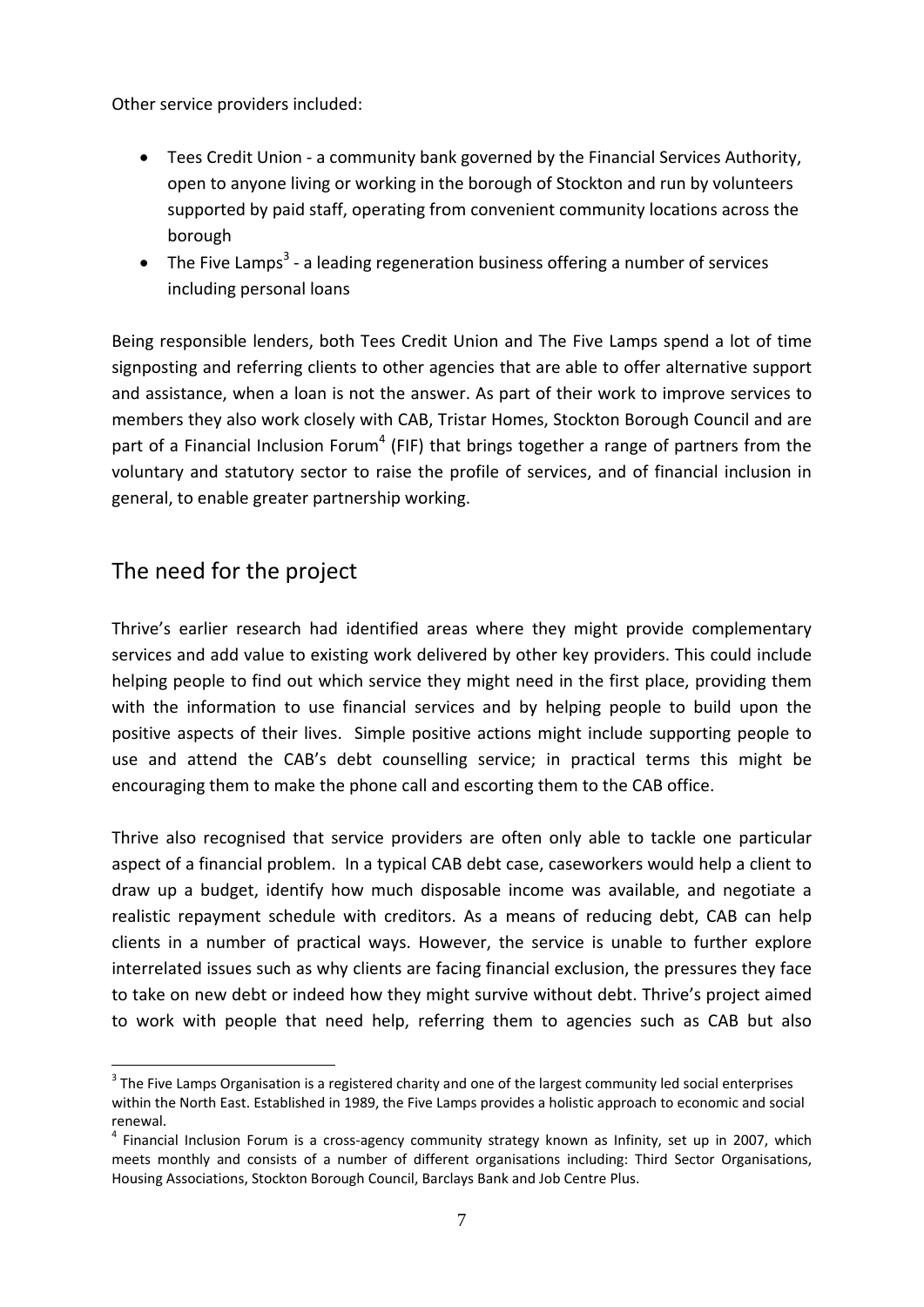providing the background information that could make a great deal of difference as to whether the clients are able to remain debt-free.

The project also involved monitoring clients to make sure they were not vulnerable to other external pressures. For example, if a client leaves the CAB service after clearing their debt through a payment scheme, there was no means of monitoring to see if the circumstances that led them to debt had been resolved; whether they could manage their finances afterwards; or indeed cope with the pressures that had placed them in debt.

This posed a significant problem for those people that could be targeted by less-reputable lenders, where easy available credit meant that there was a strong possibility that they would relapse into further debt. It had been found that some clients took advantage of the CAB service to 'wipe the slate clean', then simply took out more credit. Essentially, existing advice and support services were found not to have the resources to be as fully embedded in the community in the way that many less-reputable lenders were. Thrive's project aimed to fill this gap making direct contact with people experiencing financial difficulty to direct them to the appropriate support agencies, and by tackling head‐on some of those issues that had led people into poverty.

## Main objectives of the project

Thrive aimed to demonstrate that by working to bring into action the social assets (the relationships people create to address the needs of everyday life) that exist even within areas of relative deprivation, they would be able to engage with people who are regarded as "hard to reach" by other agencies. The Thrive project was to run for one year, with the objectives being to:

- Work with partner agencies to **train 15 volunteer mentors** in advocacy, befriending and engagement
- **Engage 75 households** (75–200 individuals) through monthly visits, as well as signposting and other service interventions in between, to assess their strengths and needs, and help them develop strategies for getting by
- **Share findings** with partners and financial service providers locally
- Enable volunteers and households to **engage directly with financial service providers**
- Explore the creation of a **task group** to continue the work at the end of the pilot project
- Produce a **report** to share research findings and new ideas nationally.

## Main outcomes of the project

Thrive also aimed to establish ongoing engagement with households that do not normally participate in neighbourhood groups or existing structures – those who are deemed to be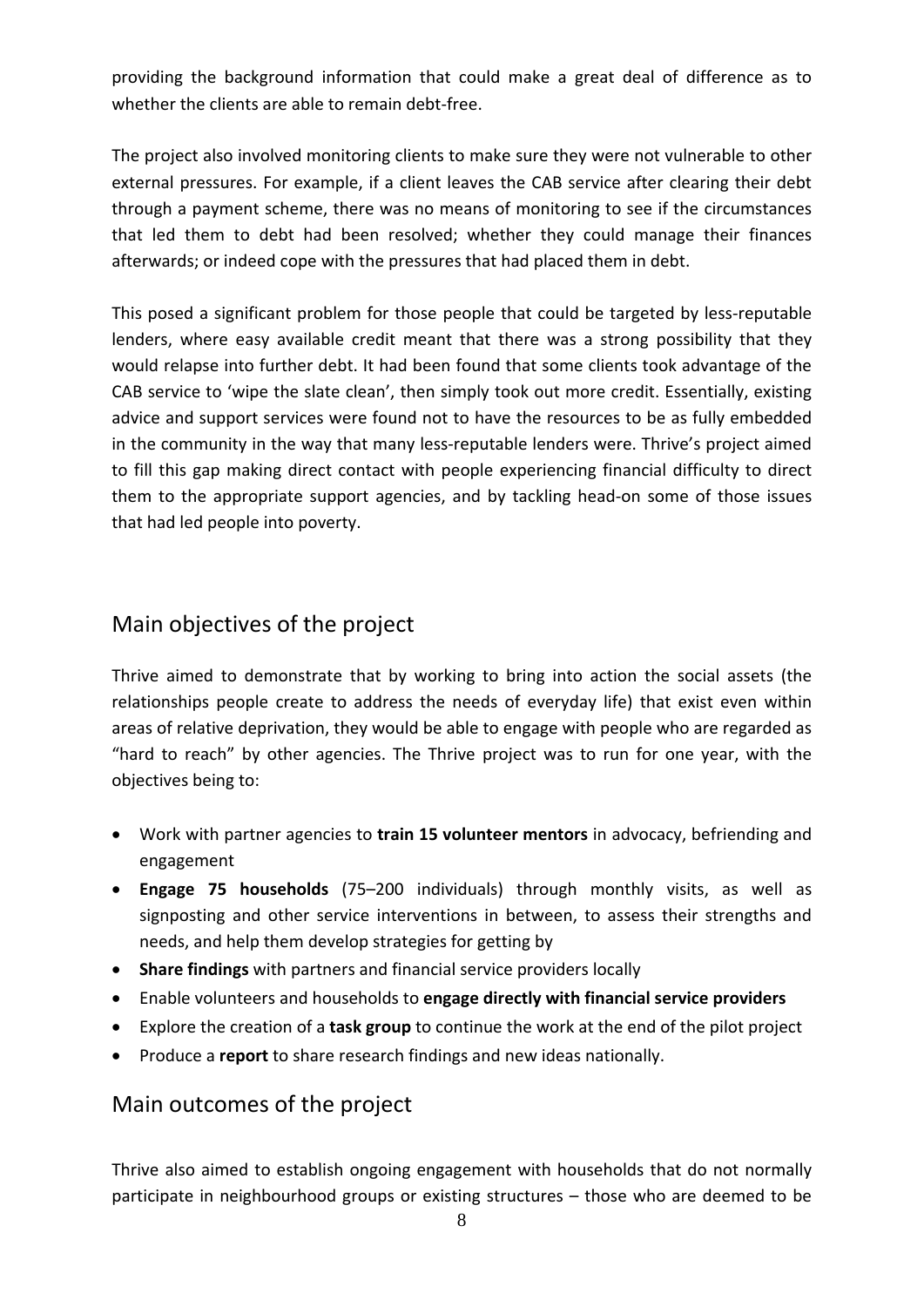'**hard to reach'** by existing agencies in the borough. It was intended that people living with poverty and disadvantage would be enabled to **move towards financial inclusion by changing their behaviour**, using **their own assets and engaging more confidently with financial services**. Similarly, the action around financial inclusion aimed to **bring people together** so that **communities of trust and learning could be formed**. Local people were to have a central role in and ownership of the process, one of the key characteristics that set Thrive apart from other regeneration schemes.

Outcomes of the project would see individuals benefiting from:

- Improved **self‐confidence** and esteem, leading to improved access to services
- Improved **mental health and wellbeing**
- Reduced levels of debt and financial exclusion
- People living with poverty and disadvantage are enabled to use their own experience to develop **innovative solutions** to the problems they face
- **Providers of financial services in the borough** are enabled to improve their provision, through involvement with a strong, informed group of citizens
- **Improved service access and delivery.**

# **Section 2: Action research methods**

The Community Financial Inclusion project began in November 2008 as a 12 month project that saw Thrive promoting the use of sustainable financial 'products' in relatively deprived communities. At household level, the project aimed to help people identify what their personal priorities were and recognise the positive assets they had, so that they might concentrate on the issues they felt were most important to them.

The project aimed to promote practical solutions to the issues that people themselves had highlighted, and then empowered them to solve their problems, or to engage with the service providers that could help them do this, or to find a better way of getting what they needed. Thrive explored whether people could be helped in a sustained way to address often entrenched behaviours, by an approach which also enabled them to build their own assets at the same time; assets such as confidence and self-esteem having friends, membership of groups or networks, counselling, health care, etc. This approach is known as the **Sustainable Livelihoods Approach**.

### The Sustainable Livelihoods Approach

The Sustainable Livelihoods Approach was brought to the UK by international development organisations such as Oxfam and the UK government's Department for International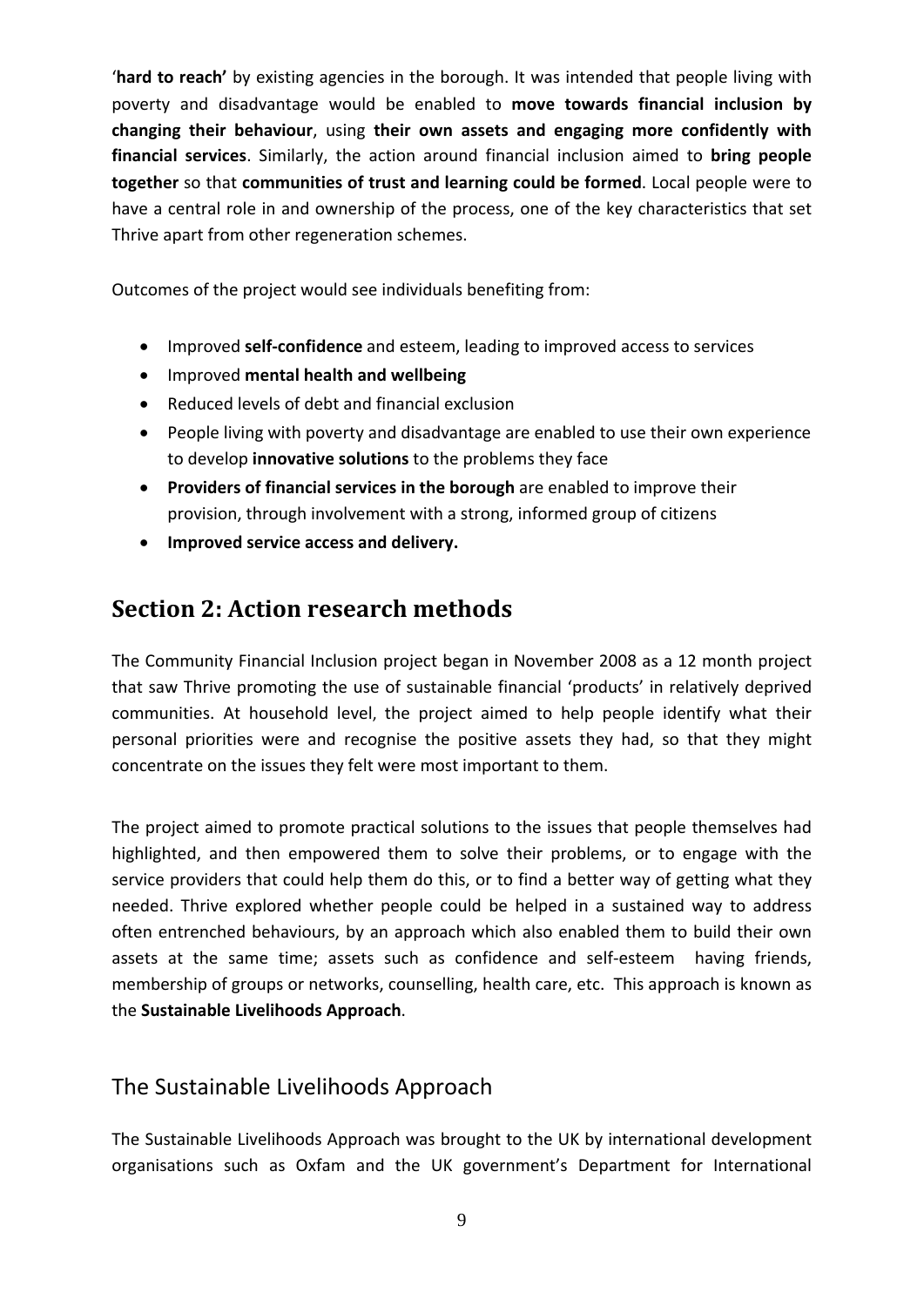Development (DfID). It has been used extensively in international development<sup>5</sup> to get alongside people experiencing poverty and understand the strategies they use to 'get by', as well as understanding the structural issues or barriers such as lack of training, skills, education, fewer suitable job opportunities etc. which stop them from doing so. Since 2005, Oxfam and  $CAP<sup>6</sup>$  have been working with local partners to pilot the approach in the UK, to explore whether it offers any new insights into UK anti‐poverty work.

Thrive's Community Financial Inclusion Project implemented the Sustainable Livelihoods Approach at community level. It took an holistic and 'people‐centred' approach to regeneration rather than a traditional needs‐based approach, and built upon existing community and household strengths, so that people might be better equipped to survive in difficult times. Thrive noted in previous research that many financial inclusion strategies attempted to tackle financial exclusion without dealing with other forms of disadvantage that make people 'poor'. Thrive's approach provided a framework for understanding how people's situations are also shaped by non-financial assets such as personal health and confidence, social networks, physical assets, and public assets and services. By understanding this broader context and by working intensively with people themselves, Thrive aimed to develop interventions that were more effective and sustainable than would be possible through an approach that focused only on financial assets.

Thrive's previous work had successfully drawn upon lessons from 'lived experience' and created opportunities for socially excluded people so that they might participate in the social and economic life of their area and the borough. Research identified the critical role played by social networks that helped people to cope and adapt – particularly as a way of helping them to access appropriate services. The report on their research and associated work has been published as '*When Ends Don't Meet.'7* By understanding this broader context, and by working intensively with people themselves, Thrive developed more effective ways to give people the confidence to manage and sustain transitions from survival to coping, adapting and eventually to accumulating 'assets.' These accumulated assets include:

- Human **skills, knowledge, education, ability to work, health**
- Social **membership of groups, networks, family, friends**
- Physical **homes, tools, transport, access to information**
- Financial **income, benefits, cash, savings, pensions, other assets e.g. jewellery etc**
- Public **libraries, parks, public transport, other public amenities**

It was by investigating these assets within households that were financially excluded that Thrive sought to develop longer term strategies to help tackle poverty within the community.

1

<sup>&</sup>lt;sup>5</sup> See www.livelihoods.org

<sup>6</sup> May et al (2009) *The Sustainable Livelihoods Handbook* Oxfam & Church Action on Poverty <sup>7</sup> Orr et al (2006) *When Ends Don't Meet* Church Action on Poverty & Oxfam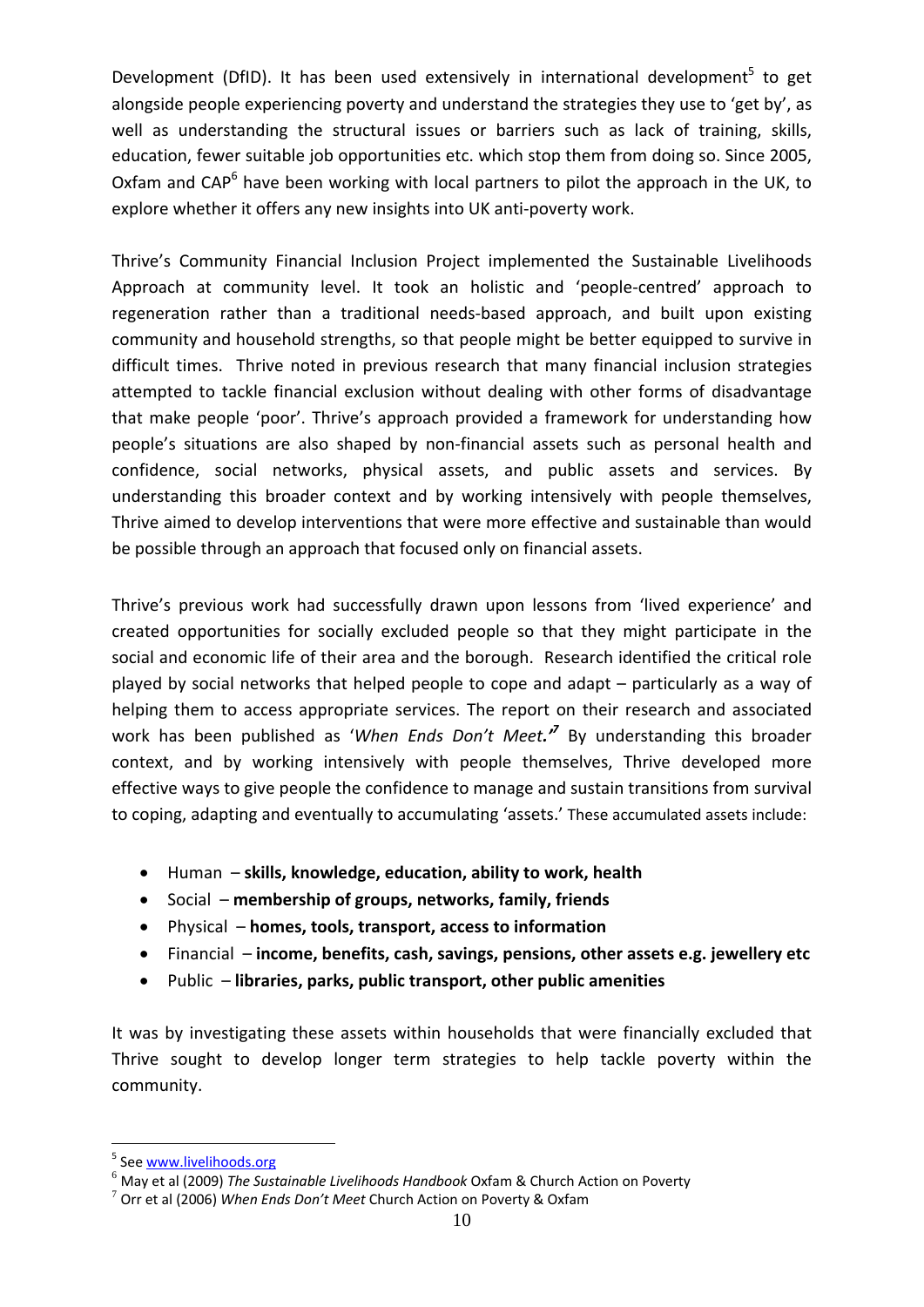Thrive recruited an independent researcher to develop qualitative and quantitative output indicators at the outset of the project. These have been used to gather various data as part of the assessment framework. Mentors carried out 'Livelihoods' interviews with households using the **Livelihoods Baseline Assessment8** developed by Andrew Orton, Durham University, to provide a robust evaluation tool for the project. Thrive's Community Financial Inclusion Project also aimed to improve people's wellbeing through making their livelihoods more sustainable. One of the tools used to assess this was the **Warwick‐Edinburgh Mental Wellbeing Scale<sup>9</sup>** which clients completed at the first interview. The form was then completed again following the interventions to track a client's improvement on the scale to provide evidence of distance travelled. The results from all the scales will be assessed on a population basis as part of a report into another Thrive project which is focussing on mental health.

### **Mentors**

Using the Sustainable Livelihoods Approach framework research method, Thrive planned to collect information about the households that could then be used to plan interventions, to empower the households to develop effective strategies for increasing their financial and other assets through social networking, civic engagement and building social capital. Thrive's approach was to use 'participatory action research' or 'action by doing' – with the intention being that the participating householders themselves were involved in the research and collaborated in the action for change.

The approach was to use a combination of methods that included the use of volunteer mentors being placed with participating households, assessments of each householder's lifestyle and livelihood, and the development and referral to training programmes. Volunteers would be recruited from a variety of backgrounds that included local financial service agencies and householders that had formerly been involved in Thrive's research projects.

It was envisaged initially that 75 households would be engaged in the project, with 15 mentors working closely with five households each over a one‐year period. The volunteer mentors themselves would receive advocacy, befriending and engagement training and then meet with hard‐to‐reach households through a number of channels. Through initial questioning and then by ongoing engagement for the duration of the project, they assessed the strengths and needs of each household individually by using the Sustainable Livelihoods Framework i.e. human, social, physical, financial and public assets $^{10}$ , and then plan interventions or actions with the householders that they would feel comfortable doing. This approach combined two elements:

1

<sup>&</sup>lt;sup>8</sup> Appendix 2<br><sup>9</sup> Appendix 3<br><sup>10</sup> See Appendix 4: Example of Household Interview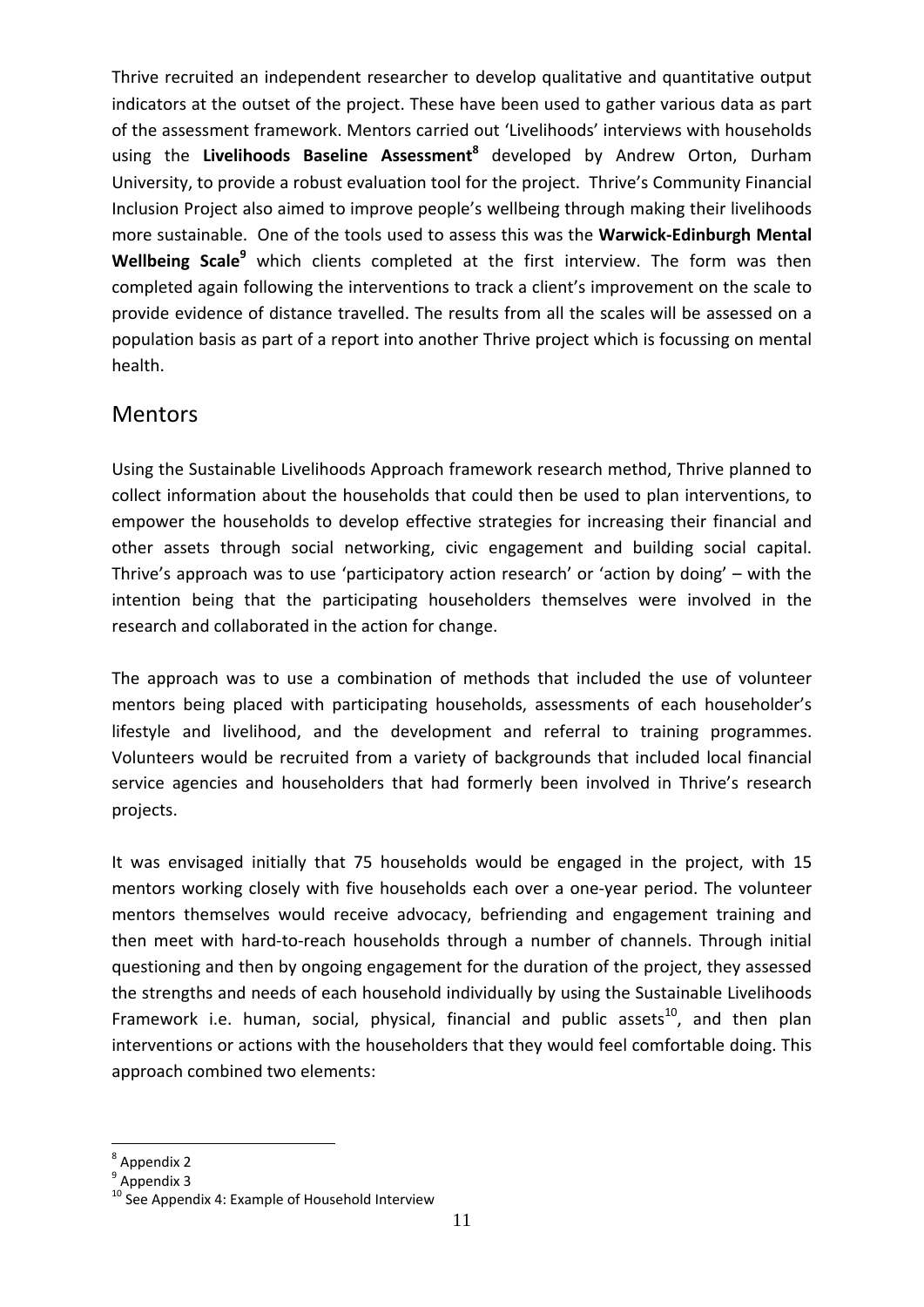- Prevention intervening to help people before they reach crisis point
- Continuity supporting people to continue making the right financial decisions once they've sought help

During the year, Thrive would use the assessments that the mentors has produced to plan interventions and 'actions' within the community on issues that had a direct bearing on the ability of householders to cope with their lives i.e. safety and employment issues, and to improve livelihoods.

# **Section 3: Delivering the project**

Previous research had recognised that the livelihoods of householders –including debt and ill-health – were intrinsically related to wellbeing and surroundings. Thrive aimed to undertake community level action to tackle financial exclusion by bringing together people sharing similar problems, and by involving key agencies to help provide more solutions. This would include looking at lending practices, working with agencies to resolve issues, and recruiting clients to training and/or other support groups. Mentors played a significant role within the project in collecting and collating the information from householders and assessing their needs. The mentoring also included providing longer term support for the clients such as helping them make phone calls or referring them to agencies.

# *Volunteer Mentoring and Support*

In order to complete assessments and to develop household mentoring, a team of 15 volunteers were recruited at the start of the project, from a variety of backgrounds including a professional, retired group who were involved in community action research, volunteers from the local CAB, partner agencies, students from Durham University and former household 'interviewees.' The use of volunteers who had also themselves experienced poverty and disadvantage was seen as vital to the relational aspect of the work. The main role of the mentor was, after an initial interview lasting 2‐3 hours, to visit clients about once a month on an informal basis and build up a relationship of befriending and trust.

Mentors were able to offer households one of a combination of the following interventions or actions following an initial interview and assessments:

- Signposting and familiarising households with financially sustainable products such as bank accounts, credit unions, CDFI, advice services and CAP (but *not* providing financial advice)
- Help in take‐up of Ebico energy products
- Help with budgeting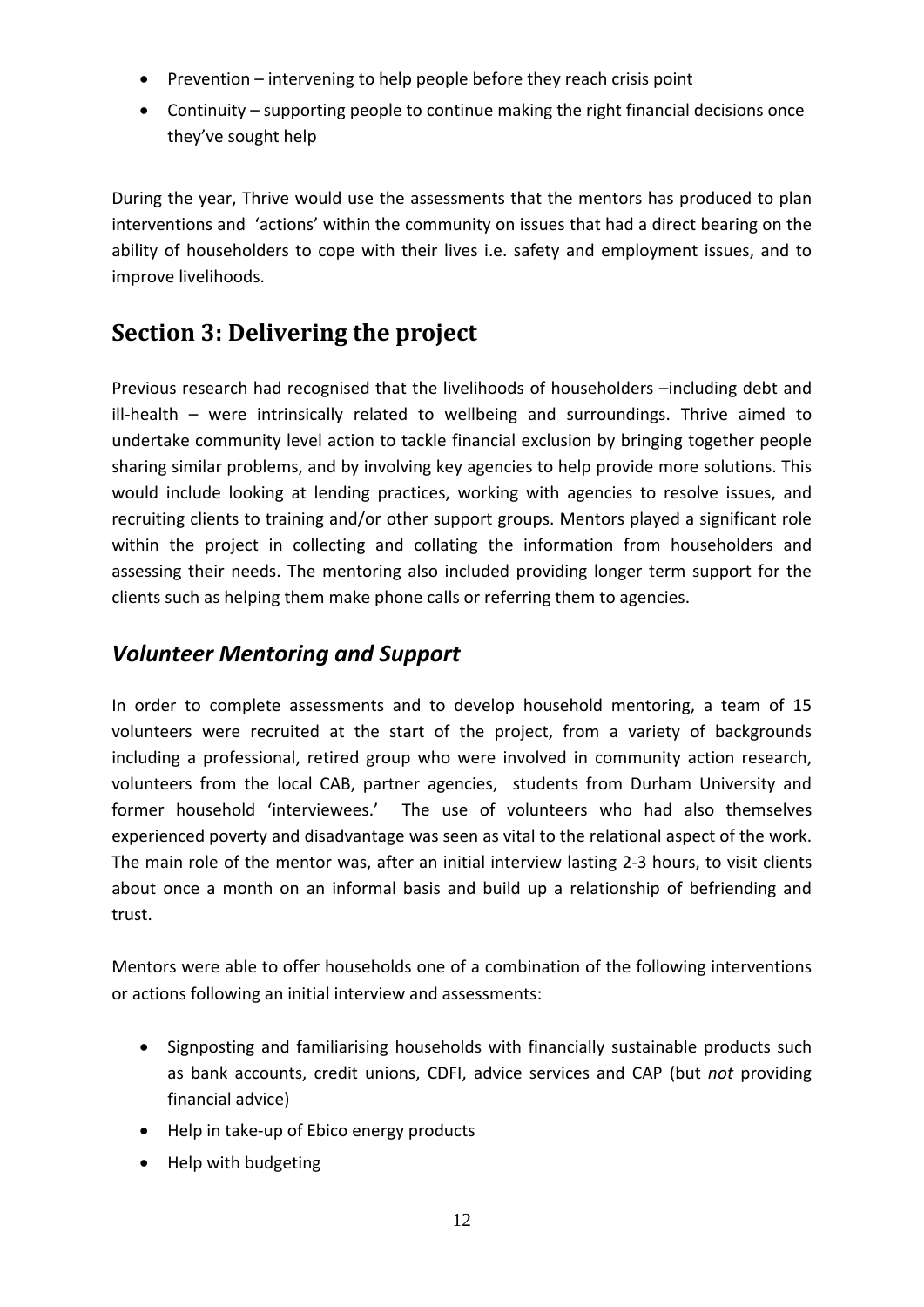- Help with accessing services, e.g. taking them along to the credit union for the first time
- Providing moral support and encouragement
- Tracking CAB clients for "journey travelled" how far they have come as a result of CAB intervention
- Telephoning CAB offices and accompanying clients along to the offices.

Mentors also undertook livelihoods appraisals, assessing the financial assets of each household at the start of the project, and then tracking their progress away from financial instability.

## Reviewing the Method

Within six months of the project start, it became apparent that there were two limitations to the planned approach. Firstly, it was planned that 75 households would be engaged in the research within the one year period. However, due to the complex, unpredictable and often vulnerable nature of some of the households involved in the research and the length of time it took to establish relationships of trust, there was larger than anticipated drop off rate from households who previously had indicated their willingness to be involved. There was also a smaller than anticipated number of referrals from financial agencies and other partners.

To counter this, Thrive managed to involve households in the project from links with community, health, faith and social services contacts. It was also agreed that there would be a reduction in the number of households in the project from 75 to 50 which, it was felt, was a more realistic target. Establishing contact with householders had taken longer than anticipated and maintaining contact with some of the most unpredictable householders had proved challenging within the time period.

This early review highlighted practical challenges for future research and a valuable lesson learnt was that it was not possible to presume or predict that people would accept new ways to tackle old problems; establishing social relationships and building up trust over time is an important aspect of researching communities.

The second limitation to the approach concerned the use of volunteers as mentors. The volunteers also had a higher drop-off rate than anticipated, mainly as the demands of intensive research exceeded the commitment that some volunteers were able to give. Some found that doing the research was more difficult than they had originally realised and the required follow up visits, which they undertook in conjunction with an initial Sustainable Livelihoods interview, were too onerous. Furthermore, the amount of time required to engage with households proved too much for some volunteers given their volunteer status (unpaid), their other personal commitments and the amount of time they were able to give.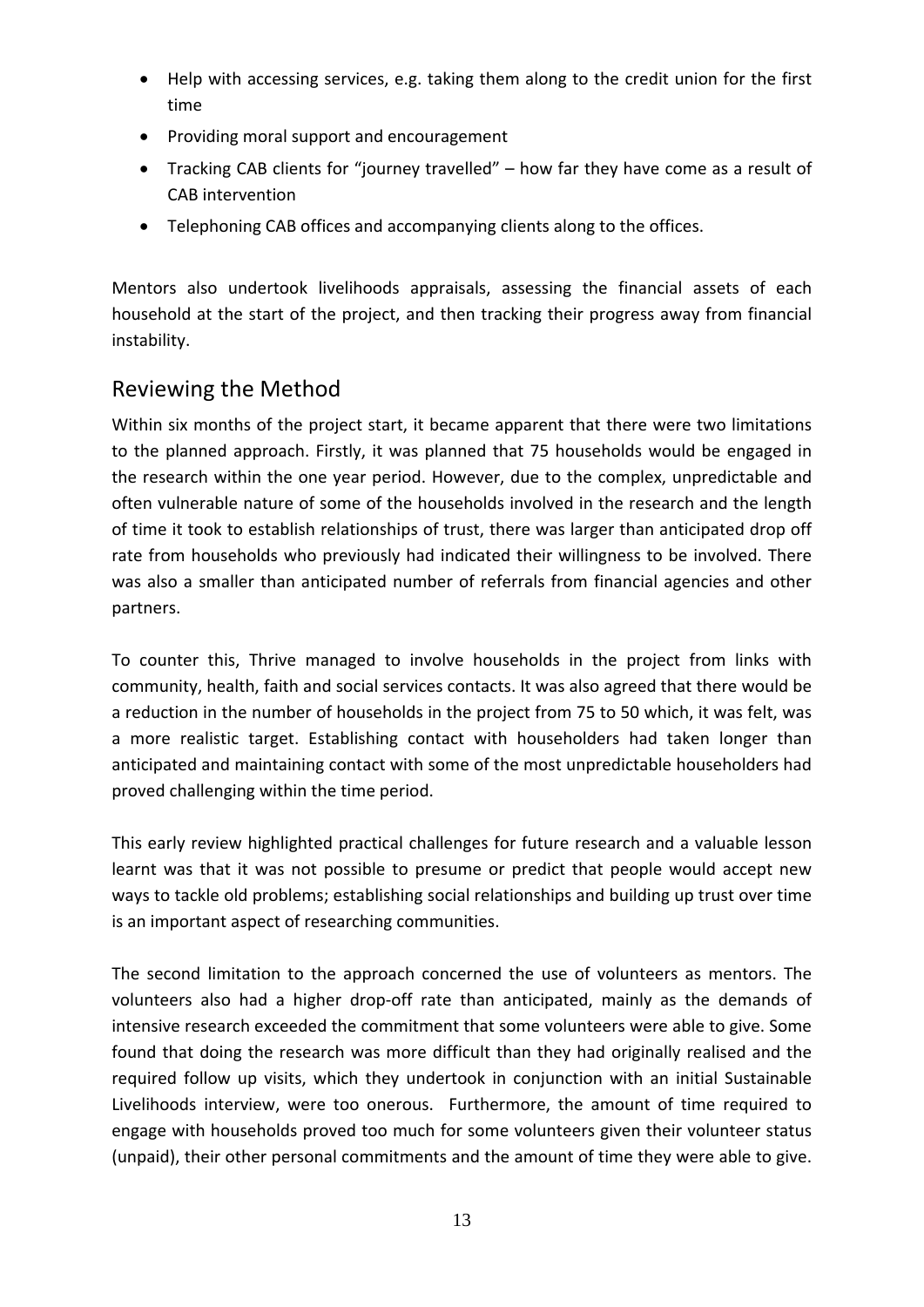The mentors, for example, visited householders and talked with them for 2‐3 hours at a time.

Overall, the level of skill and dedicated time required was underestimated in the original proposal and therefore at the end of the project there were 3 active volunteers and 4 available in a support role (i.e. accompanying other mentors and the project manager). The volunteers, however, brought a range of other skills and training that were really effective within the project. One such volunteer included a former trainer of bailiffs who previously worked for Mental Health Matters and was also undergoing CAB debt counselling training. This volunteer was placed with financially vulnerable clients.

The recruitment of community representatives (interviewees and householders in previous Thrive research) as volunteer mentors was also a very positive step. Thrive was able to use the experience and local knowledge of these volunteers to help access hard‐to‐reach households, while the volunteers gained new skills and confidence. One particular volunteer had previously suffered from mental health problems and, as a formerly financially excluded person herself, found the training and work with Thrive to be invaluable and, in her case, life‐changing.

*"I suffer with depression…I became quite isolated and going to this group has built my confidence. This time last year I was admitted into hospital because of depression where now I'm going round, I'm talking to people. I'd never dream of doing this and it's given me the confidence to want to go into college and train…"*

### A positive outcome

The mentors were considered an integral part of the research action project in that they were able to work with householders within their own environment. The unique holistic approach of the project enabled mentors to develop relationships of trust with households, to bring together social networks and build social capital within the group of householders and signpost them to services within the borough.

This approach successfully established social bonds amongst the householders and also led to some of the householders joining a women's group called 'the Women of Thornaby' (WOT), which had been set up in an earlier project with Oxfam's UK Poverty Programme

The Sustainable Livelihoods framework gave mentors the opportunity to establish social links whereby referrals could be made to the service providers in the community and/or decision makers, allowing the householders to exert an influence and reach resources outside their usual circles. Overall this approach empowered a number of households to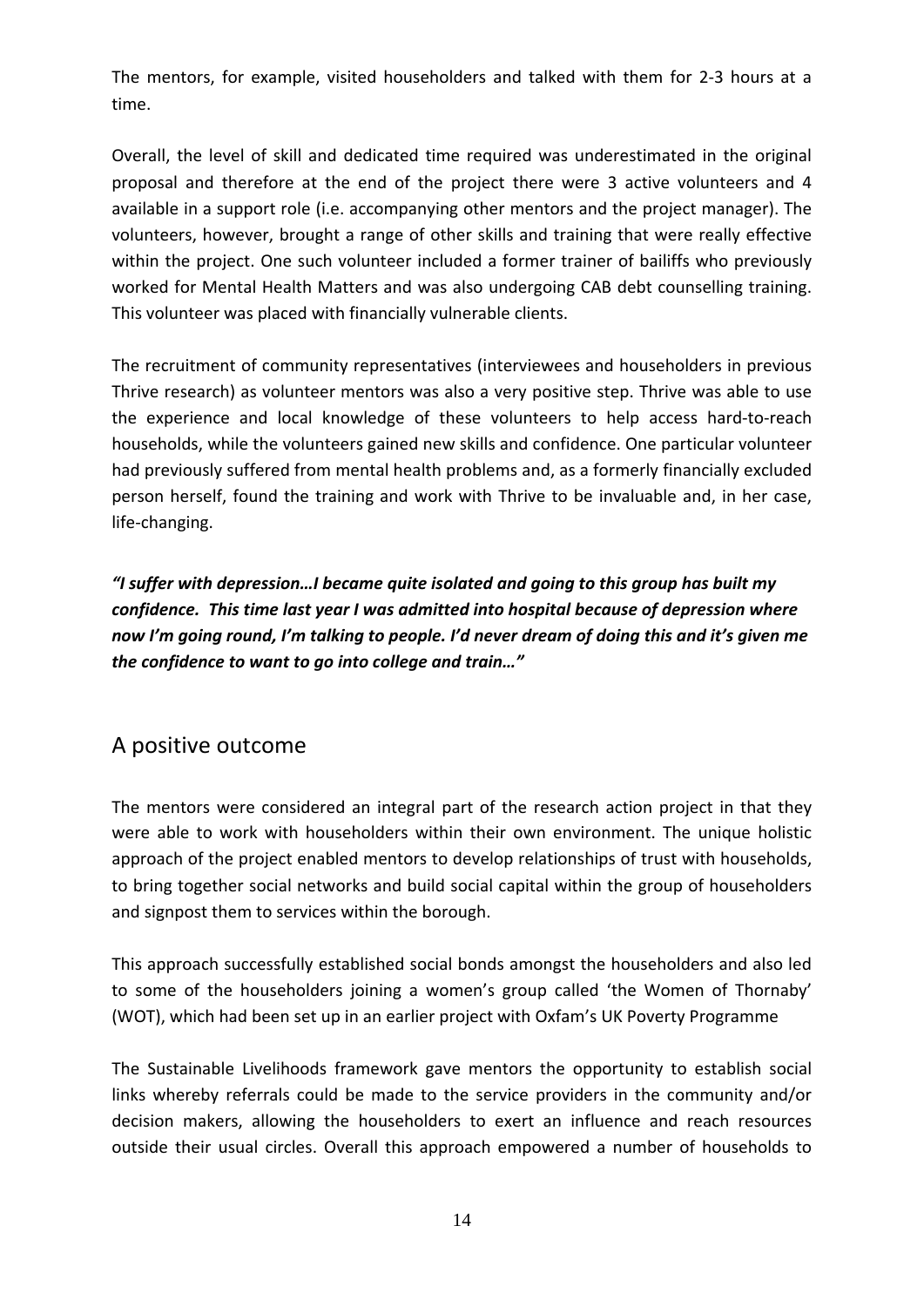manage a more sustainable financial future for themselves through mentoring, to establish stronger social networks and build trust and confidence.

### *"It felt good talking and opening up about what happens in my life."*

# **Section 4: Households in profile**

The Sustainable Livelihoods assessments revealed a range of strategies developed by householders themselves to cope with restricted finances and also highlighted worrying behaviour from lenders. Mentors interviewed 50 households, focussing on the different assets people needed to build a sustainable livelihood - a way to 'get by.' The following section provides a profile of the households in the project.

## Being out of work

From the assessments, the lifestyles and livelihoods of the householders were charted, which showed that of the households within the project:

- 11% of people were working
- 4 people were in full-time work
- 4 were in part‐time work
- 15% of people were actively looking for work
- 21% were carers for children or for a significant 'other'
- 32% had a physical or mental health problem

Figure 1 shows the employment status of the householders and also indicates the reason for their being out of work.



**Figure1. The employment status of householders**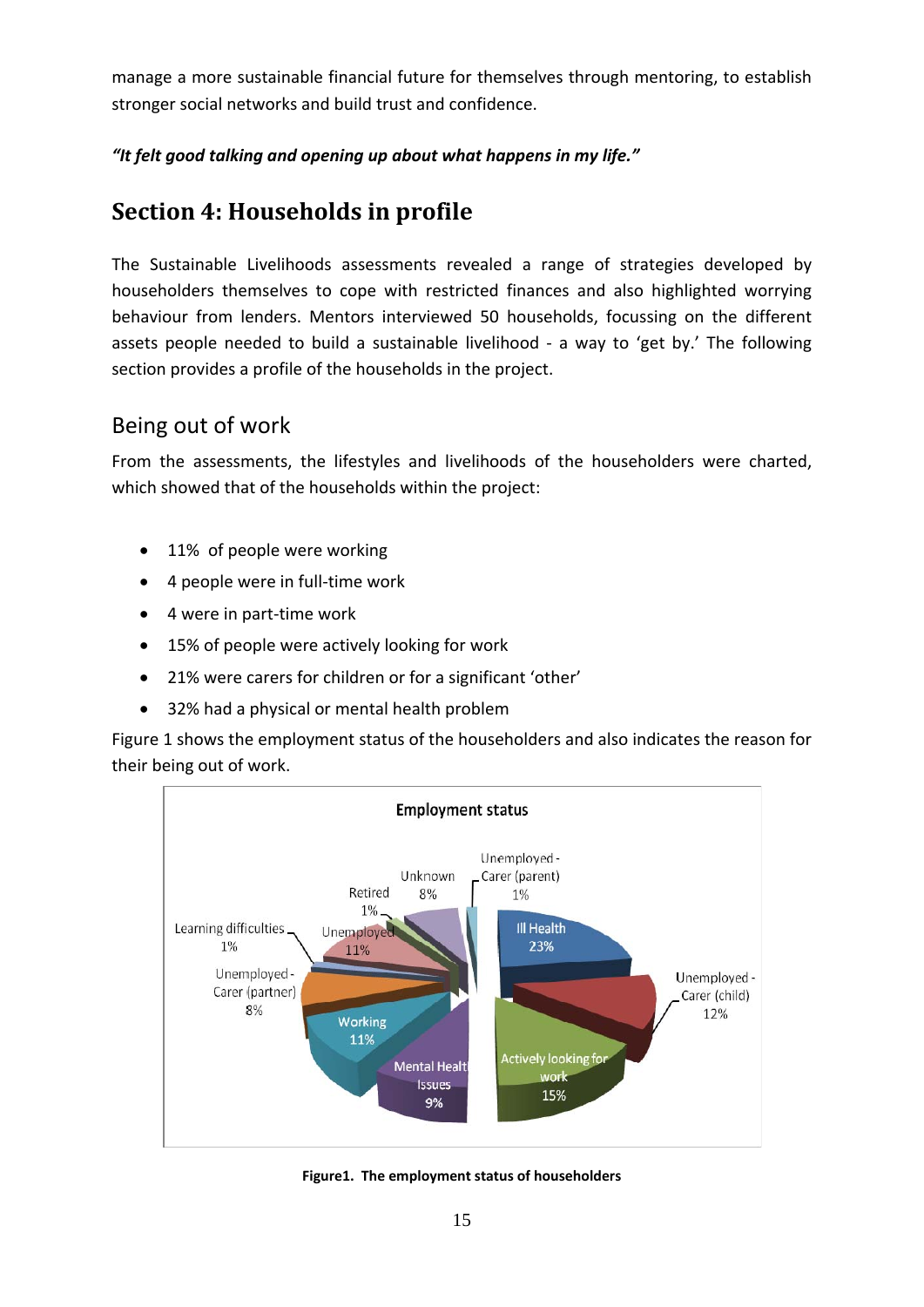# **Health**

For the most part, assessments showed that depression was cited as the main reason for the incidence of mental health problems. In other assessments, householders stated that they were 'on the sick' or had ill‐health, which they later described as depression. Reasons for depression for men included being bereaved, stopping smoking, bullying at work and redundancy. Three women had suffered post‐natal depression, one suffered depression following domestic abuse and three following the breakdown of a relationship. Other catalysts mentioned were debt, falling out with a family member and having to care for a relative. In some cases the depression was caused by a combination of circumstances.

## Informal working

From the interviews, there were many instances of householders wanting to work ‐ indeed 15% were actively seeking work but felt and feared that their income may be adversely affected in doing so.

### *"When he was working we had nothing at all... we were worse off with him working."*

It was evident that working for cash in hand i.e. the 'informal economy' was one of the strategies that some used to cope with living on a low income.

#### *'Peter'*

'Peter' has had some work with a local business. One of his strategies has been to get cashin-hand work for this. He later 'went formal' with them. He earned £130 per week with this and he says he liked it because they didn't take away too much of his housing benefit, and he *could rely on the money.*

Many people stated that they would prefer to be able to work 'officially' but the rate of pay was too low for them to be able to survive once their benefits had stopped.

### *"If you work full time, they take it* **[tax credits]** *off you anyway."*

Some householders worked 'off the books' at times when they needed cash urgently i.e. at Christmas, or to pay off outstanding loans or to cover emergency debts such as higher than anticipated fuel bills etc.

Others stated that their lack of qualifications meant that the only jobs they could go for were low-waged, which again meant that they might be financially worse off as benefits such as Housing Benefit might be reduced. Housing Benefit appears to be the source of income that, if reduced or stopped, could cause most financial difficulty.

*"R...has got no qualifications…we wouldn't be able to survive on a normal wage." "My advisor at the job centre says it's no good you getting a job if you're going to be worse off."*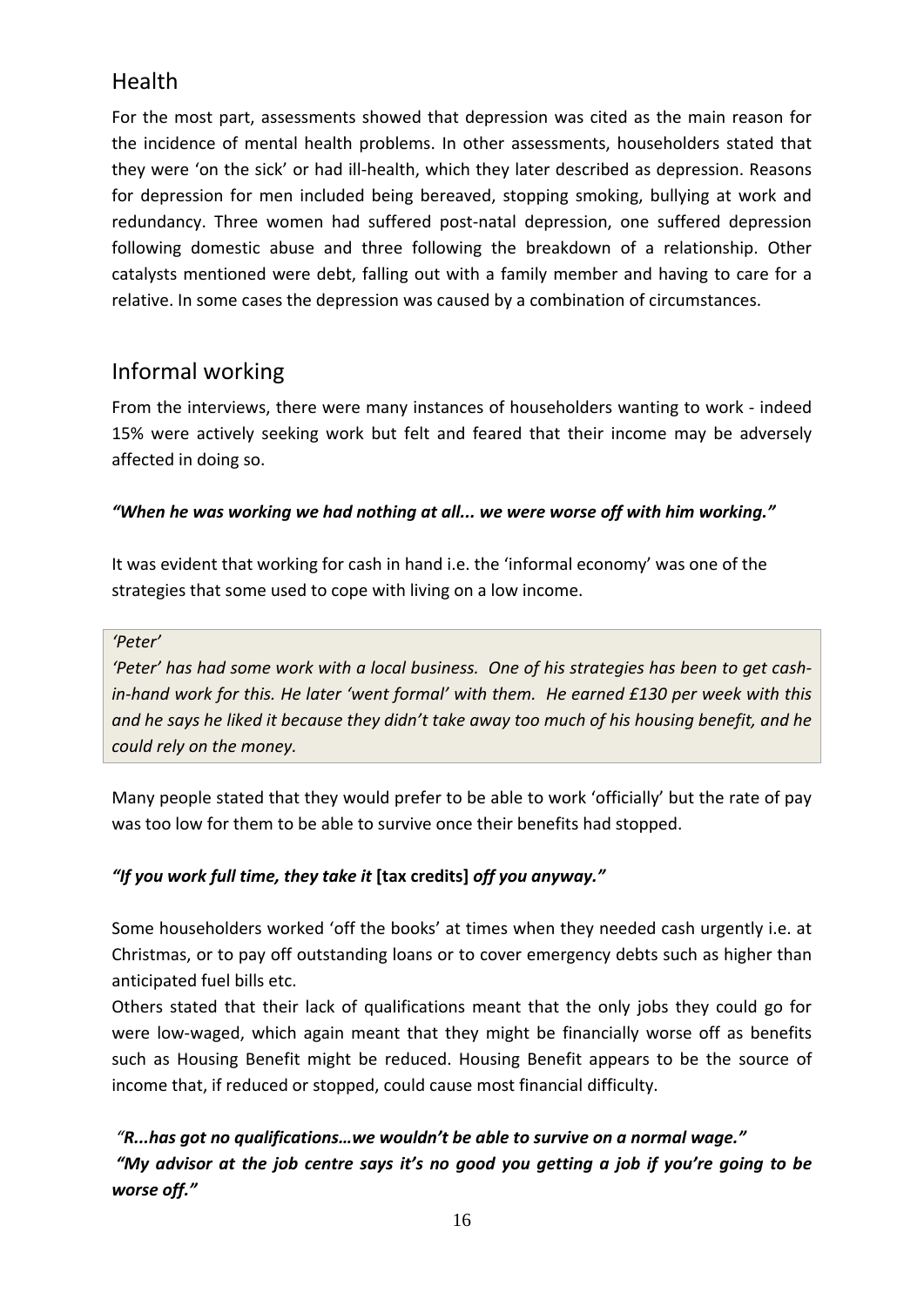### Debt

The research found that debt problems were often related to broader factors that were beyond the realm of householders i.e. they had no influence on them. In such instances, debt could be related to external factors outside of a person's ability to pay, such as the rise in energy bills, the benefits system, antisocial behaviour, and even the Job Centre.

### '*George'*

'George' is 42 and has been working in his present job at a local factory for about 5 years. *He says it's "borderline" whether it's worthwhile for him to work, as he has to pay "full rent, full council tax, full everything" but "you've got to have a decent work history." He kept doing more vocational courses, including plastering and sage accounting, when the children* were younger as "I learned a long time ago the worst thing you can do is have a gap [in your CV] and it was more to keep myself in with it and keep the benefits off my back." He's had a *varied work history and you "go where the work is". George was in rent arrears, which he's now starting to pay off but only because his rent has decreased from £100 to £85. His arrears started due to a period between jobs, when George 'fell foul' of the benefits system. He had handed in his notice in expectation of starting a new job but which was subsequently delayed. Despite his not receiving an income, the Job Centre claimed he'd made himself unemployed and told him "there's nothing we can do about it".*

Credit, however, also played a significant part in the householders' financial exclusion. 73% of the people interviewed had a hire purchase debt or doorstep loan and in some instances were taking out more subprime loans to pay off those that became urgent. One householder described it as "robbing Peter to pay Paul." Incidents of predatory lending were found to be commonplace in the lives of households interviewed. The assessments highlighted the fact that in most instances the taking on of loans and HP appeared to be an accepted and even entrenched behaviour.

### *"You couldn't blame the lender, could you?" one householder reflected. "But they do shove it in your face like and if you're in dire straits, you're gonna take it."*

Typically, doorstep loan companies appeared to be advertising and targeting people that would find it difficult to secure a loan from high street lenders, had poor credit rating, could not prove their income, were in arrears or had County Court Judgements against them. These subprime loans often had extremely high levels of interest attached to them. But it was remarkably easy for householders to secure loans and the householders often had a pragmatic approach to it:

### *"Christmas before last I got a doorstep loan ... but P\_\_\_ they come to your door, round about Christmas and go on and on and on at you."*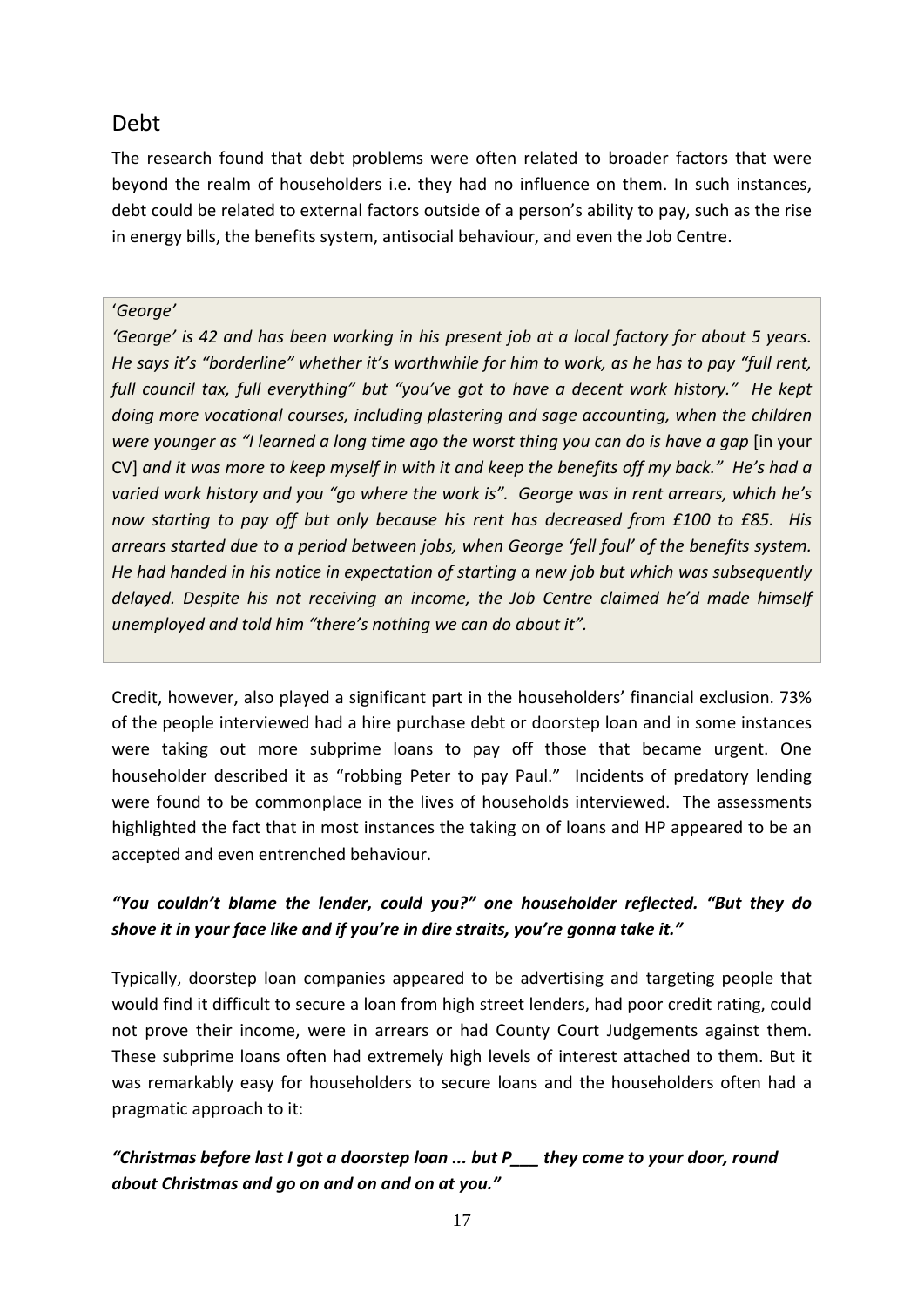Within the 50 households, the debts ranged from:

- High street banks loans
- Door‐step loans
- Hire purchase
- Loans from family members
- Housing rent arrears
- Council tax arrears
- Energy bill arrears.



Figure 2 shows the percentage of debt by type that householders had taken on.

#### **Figure 2 Debt by type**

Similar sorts of accepted lending patterns were evident in the way energy bills were paid i.e. householders might take the payment method that was easiest for them to acquire, rather than the best rate or tariff. The level of debt owed in energy payment arrears was also not insignificant. 10% of the households who disclosed energy payment information had energy arrears for instance, ranging from £600 to £4,700. The amount paid on pre‐payment meters was weather dependent; the average was £10‐15 per week when the weather was good and £20‐25 when the weather was bad.

Table 1 shows the number of households (who disclosed information) obtaining their gas and electric via the most expensive option – key and card pre payment meters.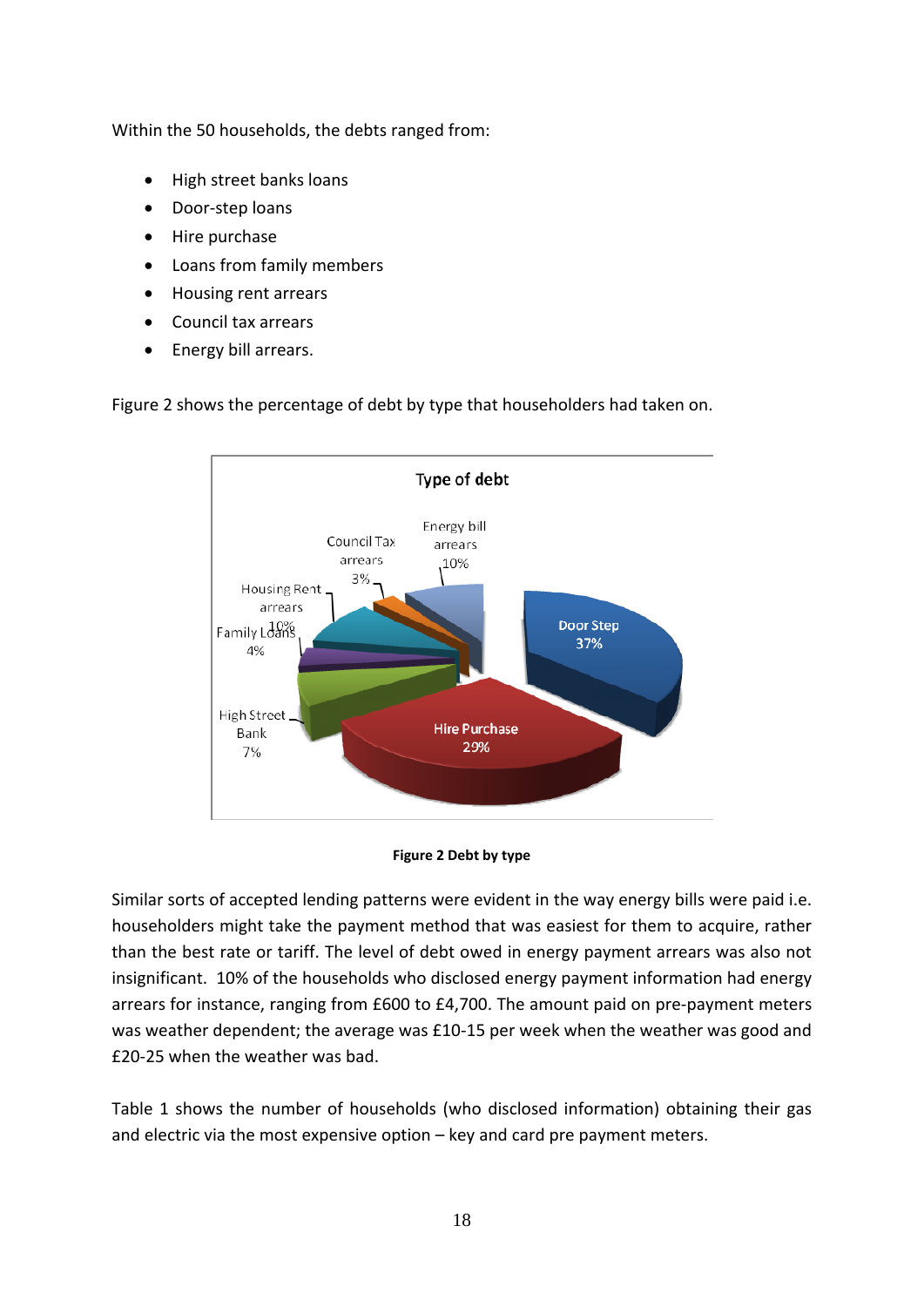| Way of paying energy bills | <b>Number of households</b> |
|----------------------------|-----------------------------|
| Pre-payment Key/Card       | 28                          |
| Quarterly Bill             |                             |
| Not disclosed              | 18                          |

#### **Table 1 Number of households using pre‐payment cards**

Whether the debts were short-term or longstanding or the bills expected or unexpected, factors beyond the households' control often contributed significantly to householders' vulnerability and isolation. From the action plans drawn up from the Livelihood Assessments, Thrive was able to refer householders to a range of different services for advice and to address the financial exclusion.

### Referrals to services

Of the 50 households involved in the research, 37 households were referred to a range of services, amounting to 74%. Table 2 shows the type of service provided through partnerships with other agencies involved in the Community Financial Inclusion project, as well as the numbers of referrals made to each service.

| <b>Type of Service</b>                       | No. of referrals |
|----------------------------------------------|------------------|
| <b>Financial Capability Course (CAB run)</b> | 34               |
| Five Lamps                                   | 4                |
| Aspire                                       | $\overline{2}$   |
| <b>Stockton Welfare Advice Line</b>          | 3                |
| <b>Tees Credit Union</b>                     | 21               |
| Debt Counselling                             | 7                |
| Citizens Advice Bureau (CAB)                 | 13               |
| <b>Tristar Debt Management</b>               | 1                |
| Police                                       | $\mathfrak{D}$   |
| <b>ASB Team</b>                              | 1                |
| Stockton Residents' Association              | $\mathfrak{p}$   |
| Counselling                                  | 4                |
| <b>DSS Mentor Support</b>                    | 1                |
| <b>Bereavement Counselling</b>               | 3                |
| Harbour Project                              | 1                |
| Entitledto.com                               |                  |

#### **Table 2 Number of referrals to each type of service**

By far the most frequent referrals have been to the Financial Capability Course with 34 referrals and to the Tees Credit Union with 21 referrals. These referrals were seen as an important aspect of changing the behaviour of householders to use more sustainable financial practices. Referrals to other services were lower in numbers but the range of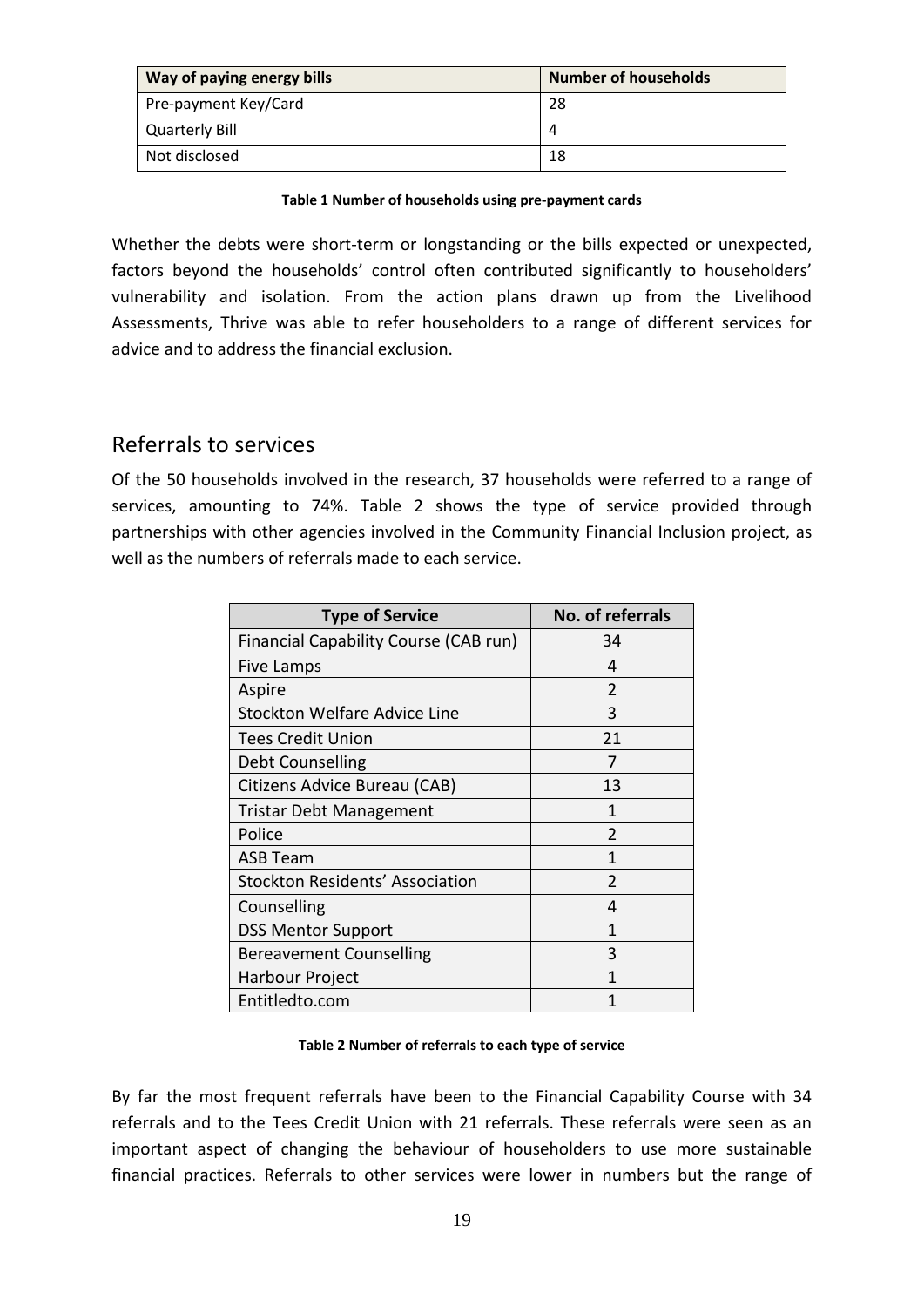referrals points to the complex needs of households and the interrelationship between the social and financial aspects of their lifestyles. For instance, the referrals to the police, the Anti‐Social Behaviour Team (ASB) and the Stockton Residents' Association were related to antisocial behaviour issues that were having an impact on a number of householders' health, wellbeing and finances (see case study 'Clare', page 21).

Referrals to bereavement counselling were also made where the loss of a child or parents was directly affecting the health and wellbeing of the householder, and in turn their ability to cope with finances and day to day living.

# **Section 5: Meeting Outcomes**

The assessments and interviews undertaken by the volunteer mentors were used to build profiles of the households involved in the project and to capture the emergence of issues that were particular to these financially excluded people. Some of these issues form the basis of the following case studies, which show the key themes emerging through the project and the interventions made by Thrive to address them.

## 1. Improving health and wellbeing

Emerging from the assessments was that a major factor in people's **inability to work and earn, was their health.** Only 8 adults of working age were in employment; 32% of householders had health issues with depression being the most frequently cited. Thrive established that those who stated they were suffering from depression often disclosed that they lacked confidence, had reduced social networks or were lonely. Most of these were women.

#### *'Julie'*

*'Julie' lives with her husband and 2 school‐aged children. Both adults are out of work and reluctant to leave the house, due mainly to a fear of creditors calling. They have been taken to court previously for non‐payment of debt and are currently in arrears with their rent and other overdue sub‐prime loans. "I'm happy with my family unit but it's nice to have adult conversations. We have adult conversations but now we're both out of work, both doing nothing, both stuck in the house, what can we find to talk about?"*

Thrive's intervention aimed to help to improve networking amongst the householders by facilitating social networking amongst some of the female householders and encouraging them to join WOT. WOT aimed to help women by encouraging social interaction and to lower feelings of social isolation. Simple actions such as getting out of the house once a week to meet and talk with women in similar situations **helped to build confidence and self esteem.**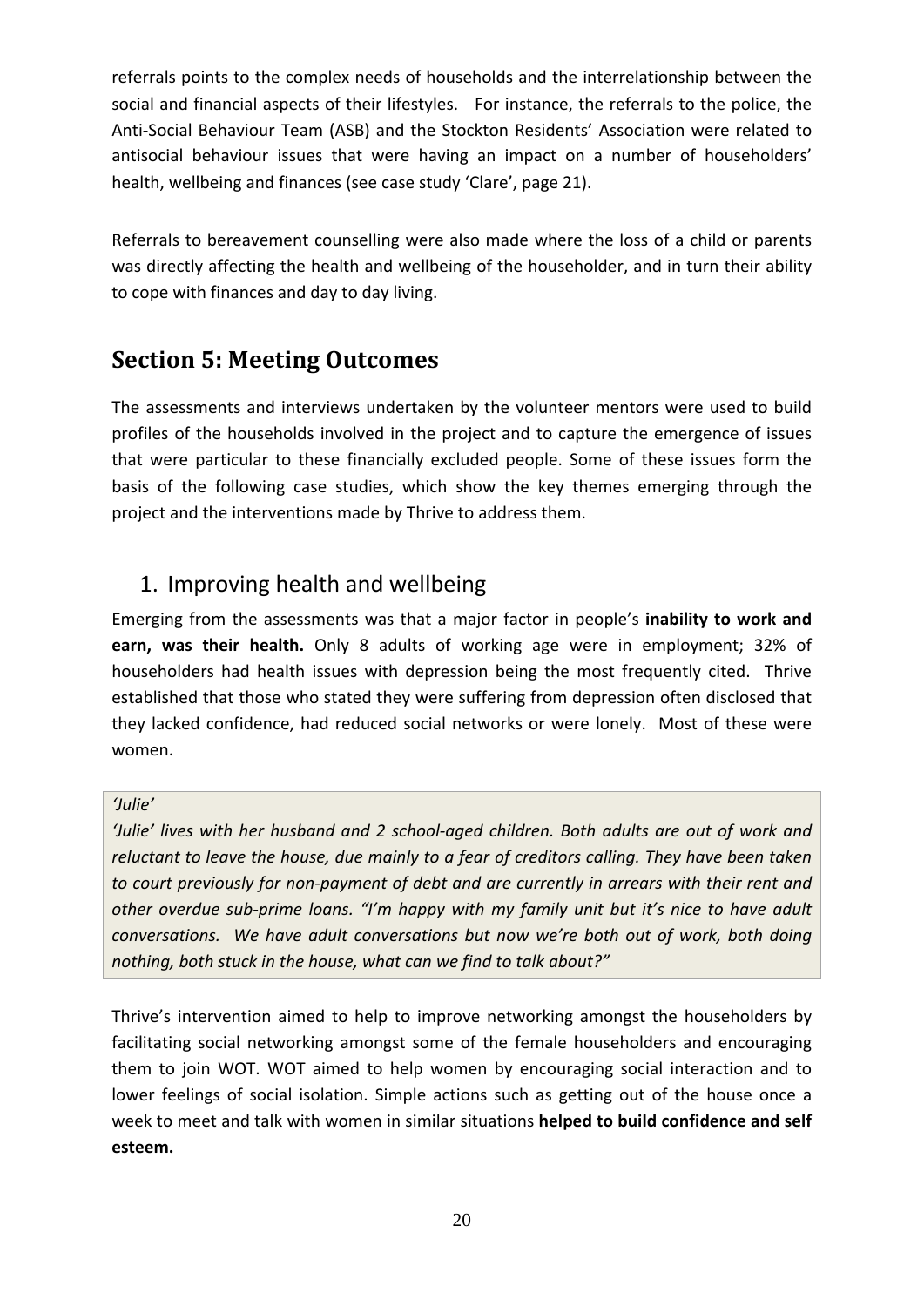#### *'Helen'*

*'Helen' had been on anti‐depressants before she fell pregnant with her latest child. She says that going to the WOT group has been good as it's "getting out talking to people. Good to just talk to someone." She enjoyed the tips on money‐saving and "it's picked me up a little bit and everyone's dead friendly."*

Activities such as running stalls, cooking or becoming involved in the committee have provided an opportunity for the group members to self‐organize and this in turn contributed to their sense of responsibility, empowerment and purpose. Furthermore, the WOT group provided a platform that other agencies could access in the financial inclusion project, such as the CAB and Tees Credit Union, to provide courses and advice on sustainable financial practices, and to reach more people.

*"It got me out the house on a Wednesday afternoon. The trips n that. It's teaching me to start opening up a bit more...even if what you've got to say has nothing to do with the group, you can just say it."* 

## 2. Developing community networks

Through the assessments, it became apparent that for many there **was a feeling of shame or embarrassment.** People needed to feel that they were not alone, that there was someone they could talk to so that they did not feel so isolated. Isolation brought with it feelings of worthlessness and being unable to cope. For some householders, having the support of the mentor provided them with the impetus to access other services. Householders were referred to a range of organisations, which helped to establish stronger community networks. For instance, referrals to the CAB for its debt advice service produced some very positive feedback.

The sense of ownership and of being in control of one's finances and being able to navigate one's own way through financial obstacles, was seen as a very positive step for many householders. Householders referred to CAB for debt counselling reported that they felt "reassured" after receiving advice and Thrive's intervention. After Thrive's mentoring support, one commented, *"I learnt that there are people out there who can help with debt matters and other matters in life."*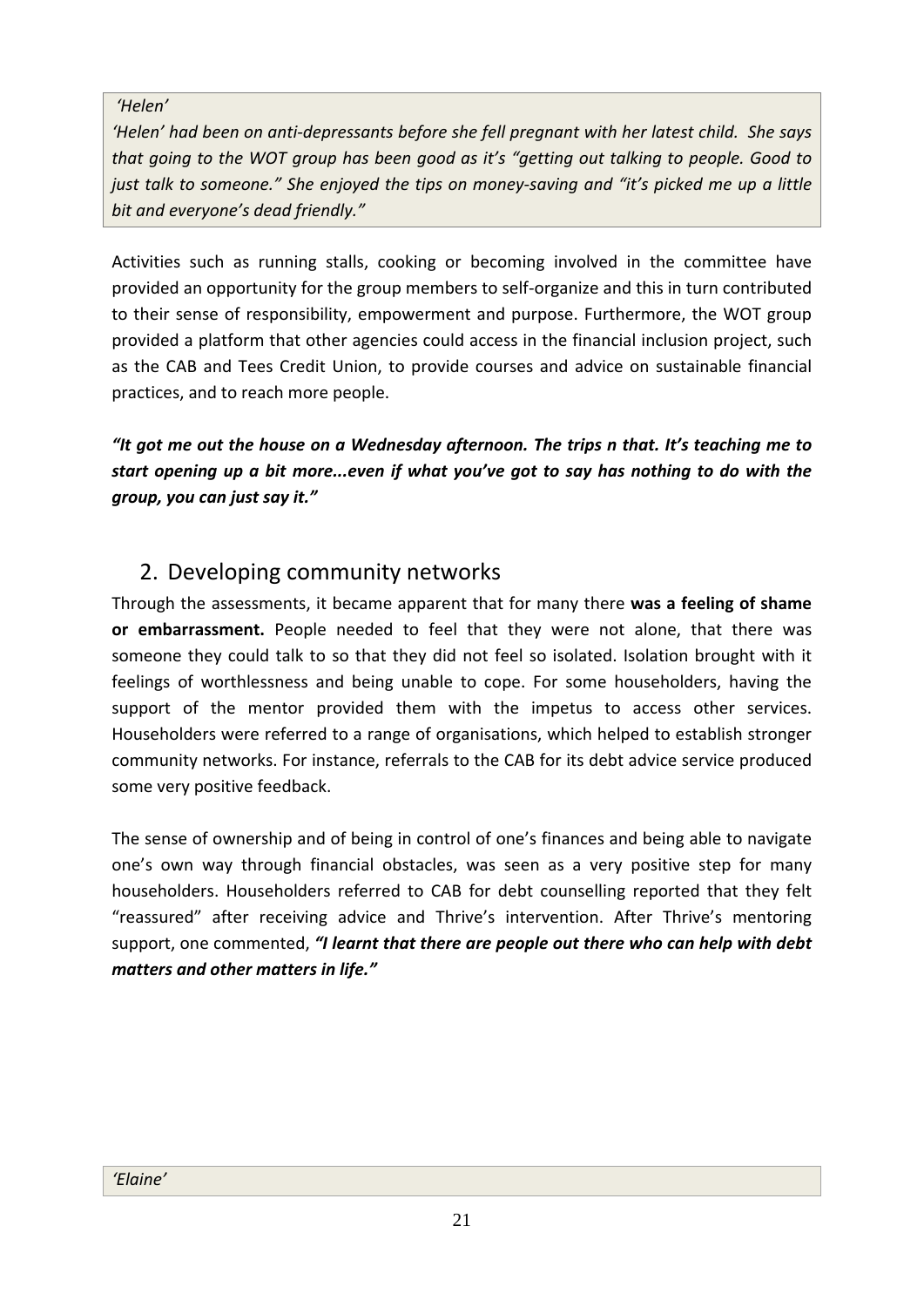*'Elaine's' wellbeing was severely affected because she had a number of subprime loans which were causing her to worry as she said "I was waiting for the bailiff". Due to Thrive's ongoing mentor support and a referral to CAB for debt counselling Elaine now has her financial situation under control. Of her referral to CAB she said: "Enjoyable ‐ it brought* hope. I feel much, much better - many thanks. I feel stupid that I put it off for so long. Thrive *is a good initiative there is nothing like it."*

## 3. Community actions and civic engagement

During the year there were **issues involving community safety and employment**, where households involved in the project benefited from Thrive's intervention. These interventions related directly to an ongoing issue of antisocial behaviour that was adversely affecting the health and wellbeing of a number of householders.

In a neighbourhood in Thornaby, six households involved in the Thrive project were experiencing antisocial behaviour associated with a games area located near their homes. Thrive intervened in this community safety issue by providing resources for the householders to meet and share their problems and to give the householders a voice. Thrive's intervention recognised that in situations like this, the livelihood of householders – including debt and ill-health - is intrinsically related to their wellbeing and surroundings.

#### *'Clare'*

*'Clare' had experienced ill health and this had a profound effect on her lifestyle. Having* fallen and injured herself she was off work on the sick, which led to a cycle of debt resulting *in rent arrears of around £800. Part of the debt arose when she withheld her rent in protest* at the way her life was being adversely affected by the anti-social behaviour of local youths. *Clare had complained that nuisance noise and threatening behaviour of the young people gathering round her house was "torture" that was affecting her health. "[Thrive Project Worker] helped me through my worst time with it…he definitely helped me. He involved our estate in the meetings."*

In this instance, antisocial behaviour problems experienced in the physical environment surrounding the neighbourhood appeared to greatly affect the ability of some residents to manage their lives. Indeed, environmental issues appear to play an important role in a person's ability to cope. Thrive engaged with six householders in this particular neighbourhood who were affected by the antisocial behaviour **to look at solutions and to empower** them to take appropriate action.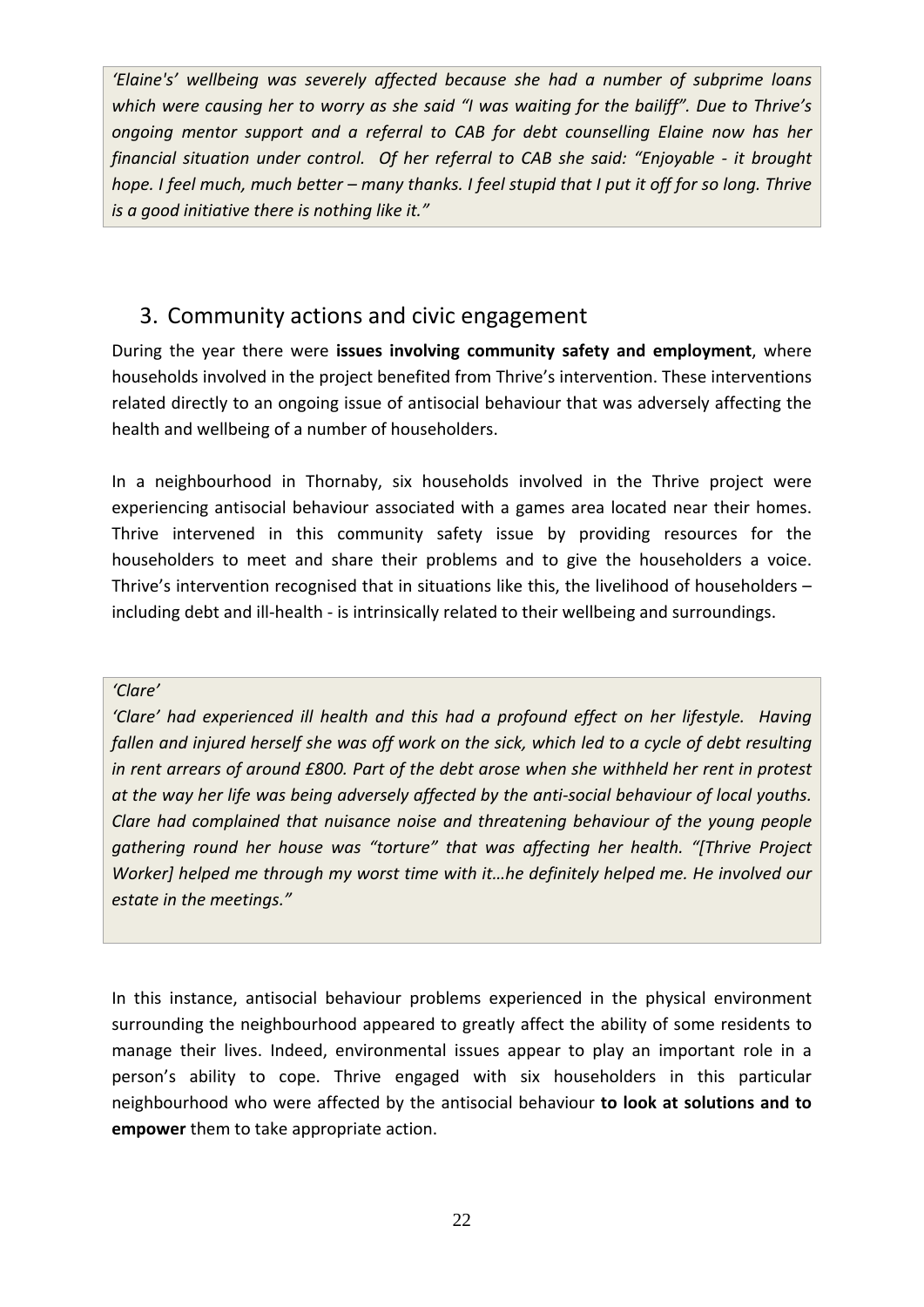### 4. Working with other agencies

Emerging from the assessments was that householders felt that they **were unable to communicate effectively** with other agencies, about issues that affected them. The Thrive Customer Involvement Group (CIG) - a task group involving householders referred by mentors - was established to raise these concerns with local agencies. The Group highlighted issues that related directly to clients' ability to correspond with and communicate with external agencies such as Job Centre Plus. CIG met with the Job Centre in July 2009 with four issues of concern to address with them. Feedback had shown that people within the project households often felt overwhelmed and/or 'worthless' when it came to dealing with them. CIG was able to bring the following recommendations:

- Respect towards Job Centre Plus clients,
- Improved signposting to relevant agencies if a client has other issues such as debt or child care,
- An appearance record to monitor attendance at Job Centre Plus
- An improved message/information system such as a jobs fair board at the entrance and a LED system to alert clients to any delays.

As well as tackling issues that the householders felt adversely affected their wellbeing, the group members later also described a sense of belonging, of worth and the realisation that they were not alone.

*"I've never been to anything like that before…interesting. It was good listening to other people's stories. You don't know what other people are actually going through…it felt good talking and opening up about what happens in my life."*

*"I learnt much about what may be coming up from Job Centre Plus and the readiness of the management to accept a number of our suggestions. It makes you feel more worthwhile that our ideas to improve the system will in several cases be implemented. This is the most positive use of Thrive time."*

*"It was good knowing that Job Centre Plus were listening to what we had to say as a collective and that they are going to take the necessary steps to rectify things."*

### 5. Financial Capability Training and support

From interviews, Thrive was able to identify patterns of behaviour that householders were falling into in relation to their dealing with debt. Assessments **showed entrenched behaviour** used by householders who then found it difficult to manoeuvre out of financial difficulty. Research showed that households often planned to get out of debt by switching between different financial products or restructuring their payments. In many instances,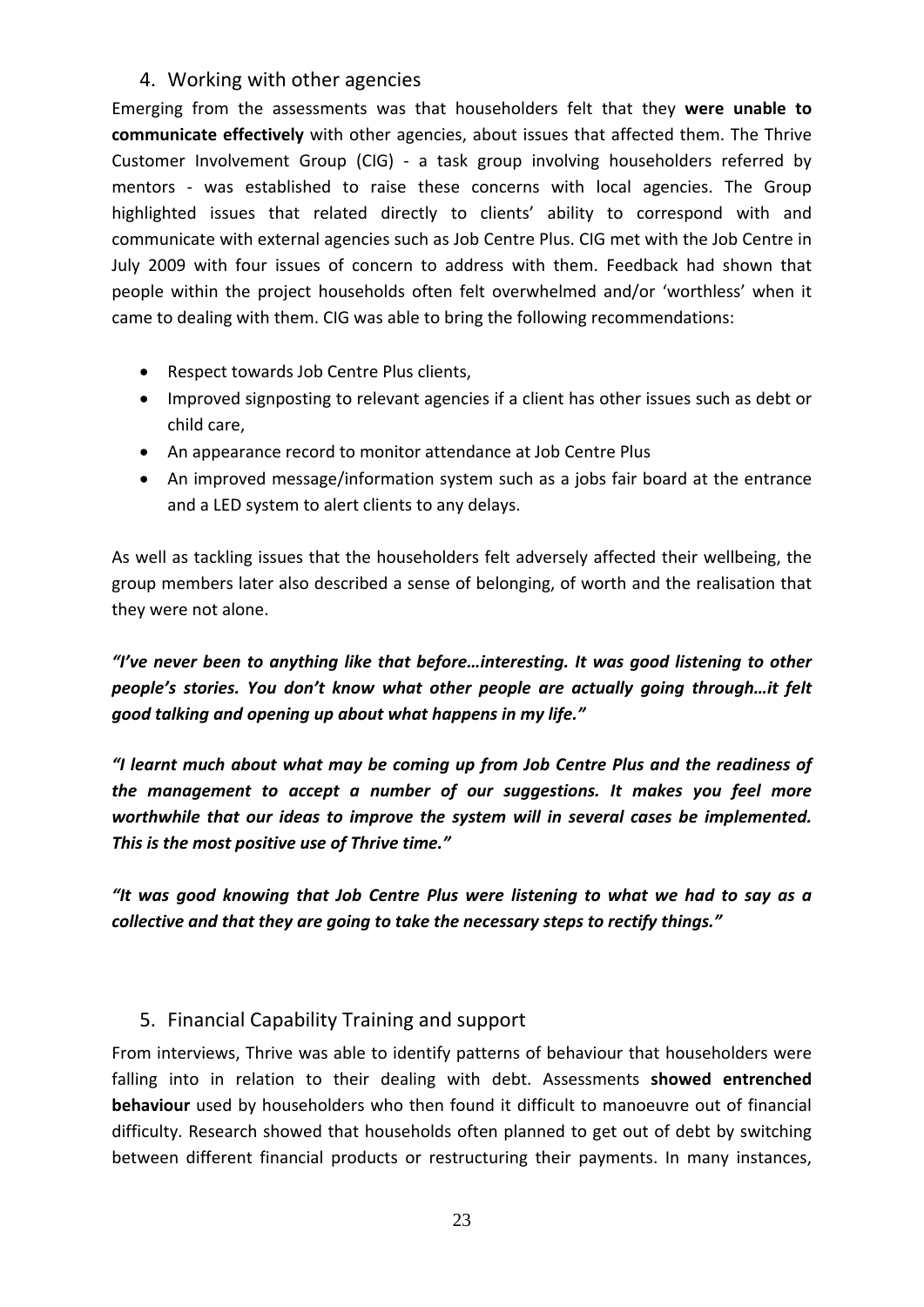householders felt that they had no control over their growing debt. Households rarely used the CAB however, even though debt problems were often quite significant.

The positive partnership between the CAB and Thrive led to the development of a rolling programme of Financial Capability classes which helped support people to use financially sustainable products. 34 households were referred to these classes.

#### *'Mary'*

*Mary is over 50 years old, widowed, and lives in social housing in Thornaby. She has worked previously as a cook and a cleaner but now is unemployed. She has two children but neither is dependent on her. She has health problems as she suffers from asthma and arthritis and consequently she receives Incapacity Benefit. Mary is struggling to balance her finances; she has door step loans and HP debts but she feels she has them more under control since she was referred to Five Lamps for advice and support. Mary's weekly income is £90. Her outgoings include:* 

- *£45 per week in door step loans*
- *After paying £600 for a laptop from a doorstep lender she still owed two years payments and so she sent it back*
- *£147 for a television stand that she has been repaying for over a year and still owed £120*
- *Electric meter key for which she pays £6 a week*
- *Quarterly gas bills of approximately £130*

*Mary was receptive to referrals for financial advice: "Because I'm sick of picking money up* on a Wednesday and by the time I've paid everything out I've just got nothing left to live on. *Robbing Peter to pay Paul… I'm just sick of it! The financial training gave me more confidence as the leaflets showed me what I could go to court for and things you couldn't and looking at that I thought: 'that's not too bad.' The outcome wasn't as bad as I was* picturing. I thought I was going to end up inside [prison]. That helped in that area....I want *to focus over the next couple of years to get out of debt."* 

*While at Five Lamps, a local voluntary sector service, Mary felt confident to take up training in IT, Maths and English. She enjoyed this and is now considering an Open University course:* 

"I think I would like to get into work. I know I'm getting on but still a bit of work life left in *me.....Yeah, even if it is just filing, something lower level, just getting me back into work and not necessarily office work, just something where I'm not doing heavy lifting. Or wherever that leads...it may lead nowhere. At least I feel like doing something and building up my confidence."* 

FC Classes were available for those particularly affected and debilitated by debt caused by exceptionally high interest rates on borrowings. These classes were not merely about CAB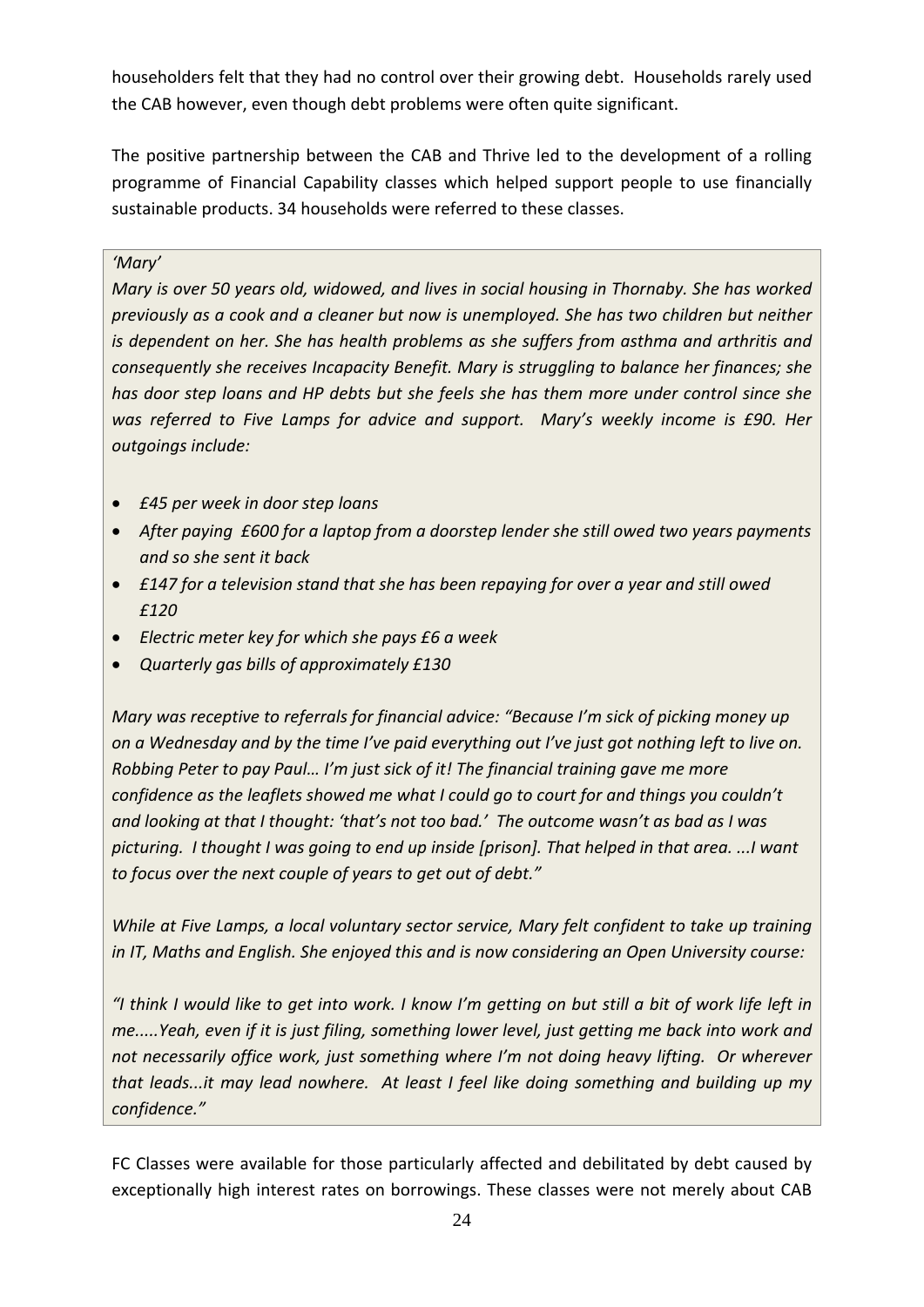'wiping the slate clean' of debt obligations **but increasing the financial capability and wellbeing of clients in the longer term through positive choices**. The topics covered included priority and non‐priority debts, affordable credit and budgeting. Participants in the course were assigned to mentors to continue their support after the programme. Participants said they found the work both empowering and informative.

The success of the programme was seen to be the availability of practical ideas that could help householders to budget effectively. While householders assessed what constituted a 'priority' and non‐priority' debt, CAB negotiated affordable repayment plans with their creditors.

#### 'Anne'

*'Anne' has a weekly household income of £162 that comprises Income Support £102, Child Benefit £22 and a job that pays £40. Anne decided after taking the course that the £40 she gets from her job would be her food money. Her coping strategy is to make a food shopping* list and stick to it. It seems to be a small step but this decision, made by the client herself, is *empowering and guarantees at least that the family has food for the week rather than to pay a non‐priority debt. "The CAB course was alright – found out what was a priority debt and what was non priority: rent, gas and electric ‐ priority; catalogues and doorstep lenders ‐ non priority. One can chuck you out; the other can add more money on."*

Another positive aspect of the training was that it was able to effect a **change of behaviour** for some householders with regard to borrowing and debt, which will have a much longer lasting impact than merely clearing their debt.

### *"I learned what was non‐priority and priority. The budgeting did help."*

'Fiona' said they were moving away from high interest debt and when prompted about the reasons for this change in behaviour she said *"It's only since you got involved with us."* 

"Once I would just get this catalogue but I won't be doing it again. I used to pay it direct *debit – since the course I've stopped that now and now pay just what I can. This is because* they told me it's a non-priority debt. I am better off in a way. They were taking [money] *out my bank – one month they could take £140, the next month £180. I might only be getting in £40 ‐ £60 per month.* 

## 6. Action to tackle financial exclusion

The interviews highlighted an aspect of financial planning that is not always incorporated into debt management plans ‐ having to **change attitudes to borrowing**. It became apparent that while many householders were very aware of a wide range of subprime lenders they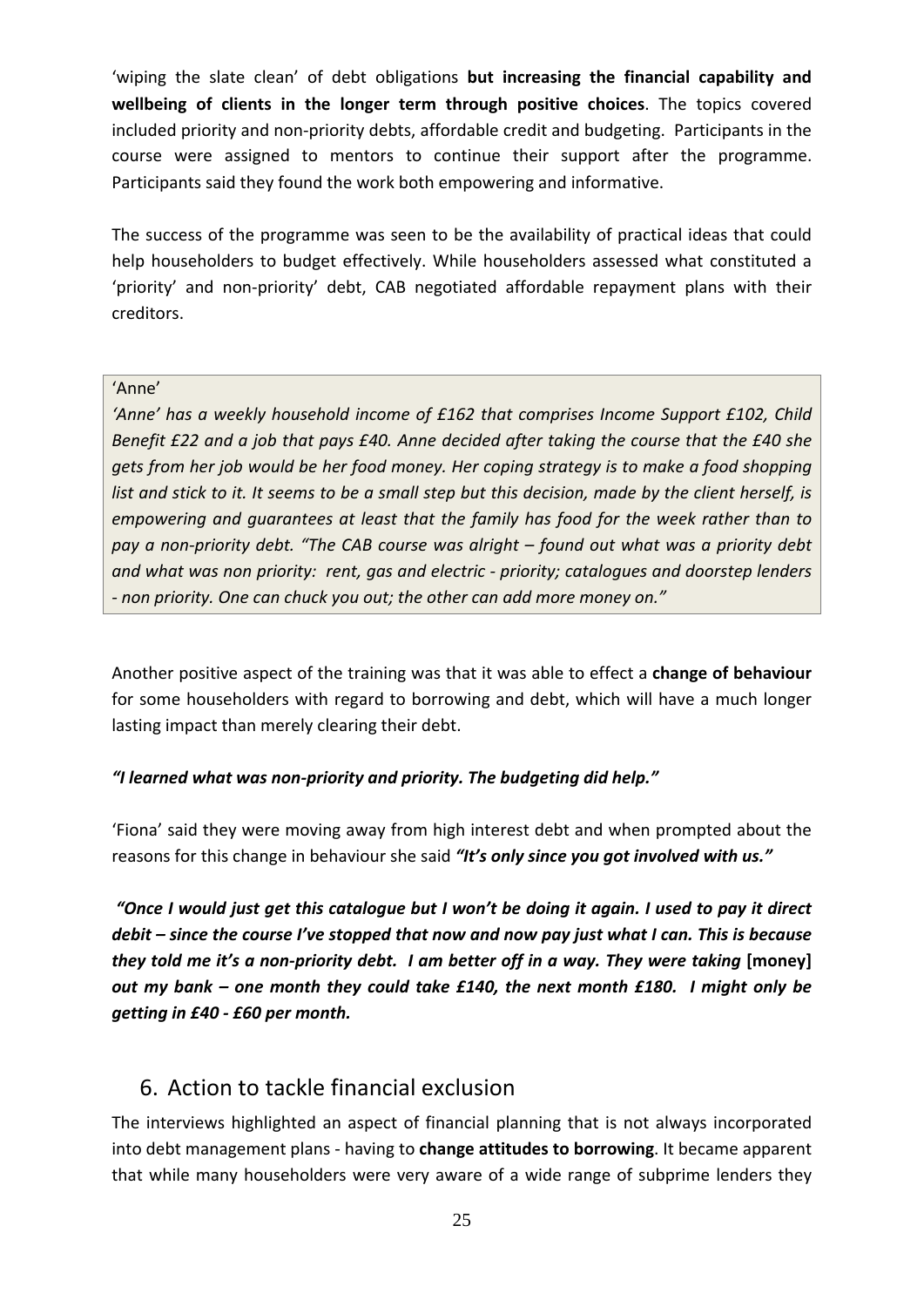could use, they weren't aware of more reputable sustainable lenders. Whilst most households were aware of the cost of extortionate credit, they were unaware of sustainable voluntary sector financial products or organisations, such as the Credit Union.

#### *'Jenny'*

*'Jenny' is in unsustainable debt. She says that: "We've been paying them [doorstep loans] off* for ages trying to get out of debt." For her family, £80 of their £140 weekly income is spent *on three doorstep loans with three different companies that collect on the same days as they receive their income. They have paid off P\_\_\_ and Jenny says of doorstep credit: "It's extortionate isn't it?"* 

Assessments also provided indications of reasons why households might take on debt e.g. an 'expected' debt or 'unexpected' debt. Unexpected debt might cover emergencies or having to pay for things such as school trips for the children; expected debt includes buying Christmas presents, etc.

Thrive's intervention was to have householders look at alternative borrowing options. For example, many householders took out doorstep loans every Christmas to cover the cost of presents etc. Providing an alternative means of saving or indeed promoting reputable agencies to borrow from, has helped to change some householders' financial habits. Another householder also used doorsteps loans to cover Christmas spending but following Thrive's interventions and the FC course they got a loan from Five Lamps who offered instant loans at lower interest rates. The loan came with advice on financial planning and cheaper borrowing.

Training about cheaper borrowing options and also about starting early, looking for bargains/cheap shops, saving clubs, was particularly popular:

*"I have been paying into a savings scheme at the off‐licence for the last two years and then I can buy cans, bottles and chocolates for presents and it's convenient. You don't miss it over the year.*

"I also use Tesco quite a lot and get the club card points. And my mum and her friend give me their points. They had an offer this week - two bottles for £20 - so I got a bottle of *Baileys for my Mum and a bottle for my brother for Christmas."*

## 7. Action to tackle predatory lending

Emerging from the Sustainable Livelihood household assessments was a worrying **pattern of predatory lending** by a particular hire-purchase company (stated here as B\_\_\_ ) which was becoming a problem for many households in the borough. Examples of their lending practices include charging 49.9% APR and taking £2500 for a television which could be purchased new for approximately £900. Thrive found this company operating in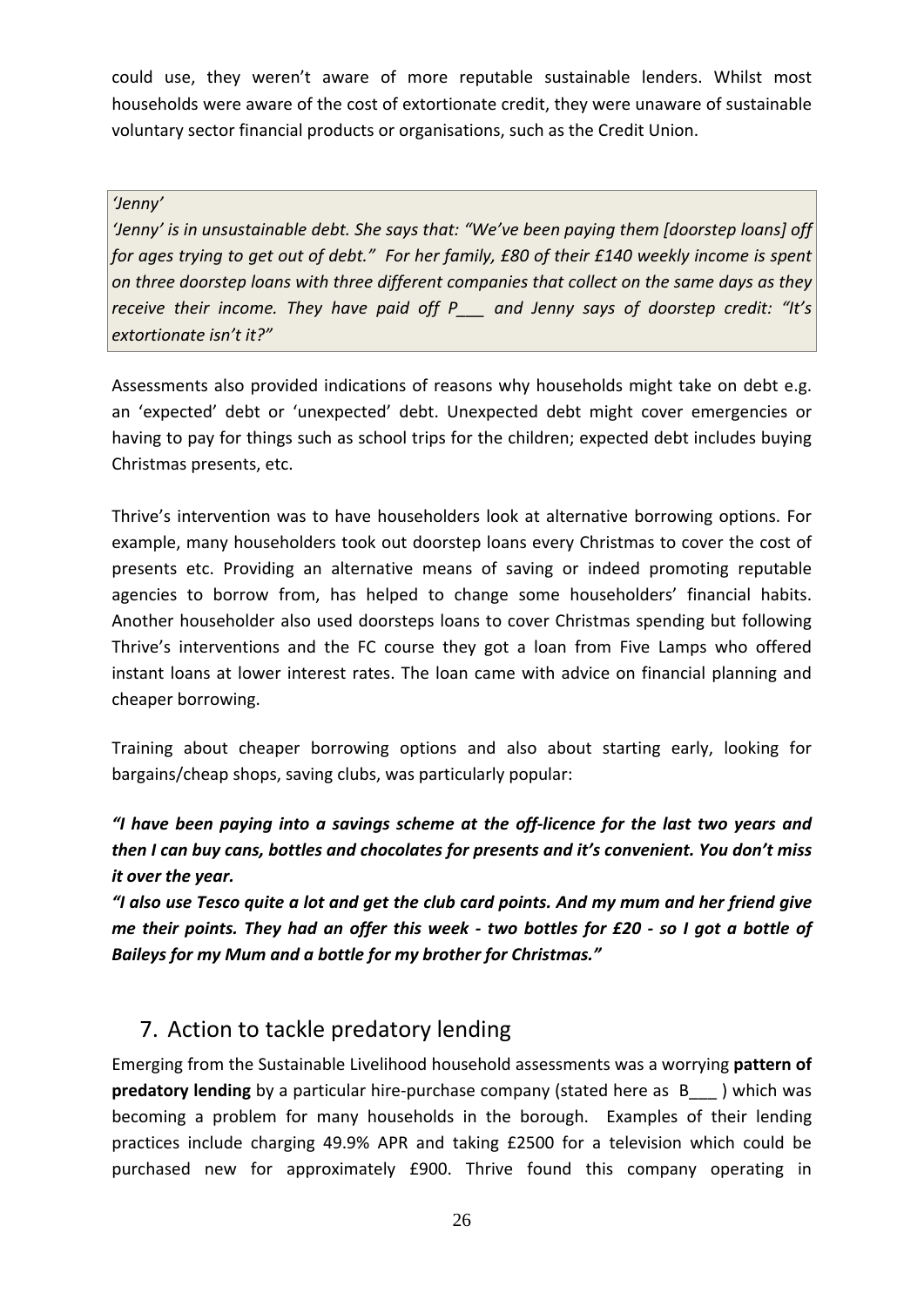approximately 25% of the households that were interviewed. Companies such as B\_\_\_ were also targeting families that were living in poverty, offering them more credit.

#### *'Jane'*

*Jane is paying B\_\_\_ about £70 every 8 weeks. There's a fault with the television but that would cost £60 to fix. Watching the television costs £1 for every three hours' viewing and she sometimes has to ask the neighbours if she can borrow a pound. She says she likes the convenience of B\_\_\_ though she knows "it's extortionate".* 

In response to this, Thrive established a task group to challenge the current lending practices. The group included long‐term customers of hire‐purchase companies who had paid out thousands of pounds in interest over and above purchase price. The group met with lenders, private companies and media to highlight current practices. They explained their experiences and the financial impact that it had on their households. The action led to a cross‐sector, media initiative that highlighted extortionate lending practices aimed at economically excluded people. The task group began an awareness campaign to alert families of the potential cost and dangers of buying from companies such as this. Individuals affected by this company began working with the local MP, Tees Credit Union and media to tackle the problem.

This element of work sets the Thrive project apart from other financial service providers as it is not merely alleviating the symptoms of predatory extortionate interest companies, but challenging these companies through a publicity and awareness-raising campaign. It has succeeded in **bringing people together to build networks of trust and develop solutions with local agencies** that have the influence to be able to effect change.

*"You know the things I've got from B\_\_\_ and P\_\_\_? The poor seem to pay a lot more for things, if you know what I mean! I thought it [FCC course] was good ‐ the options are there* for you. I look at it as something I've got to get myself out of. I don't intend to get any *more."*

When B\_\_\_ turns up to take money from these customers, they are now more aware of their rights and able to challenge the collectors. At the very least, they are able to make an informed choice. One former customer said that it is through the involvement of Thrive and the community mentors that they are now moving away from using these companies.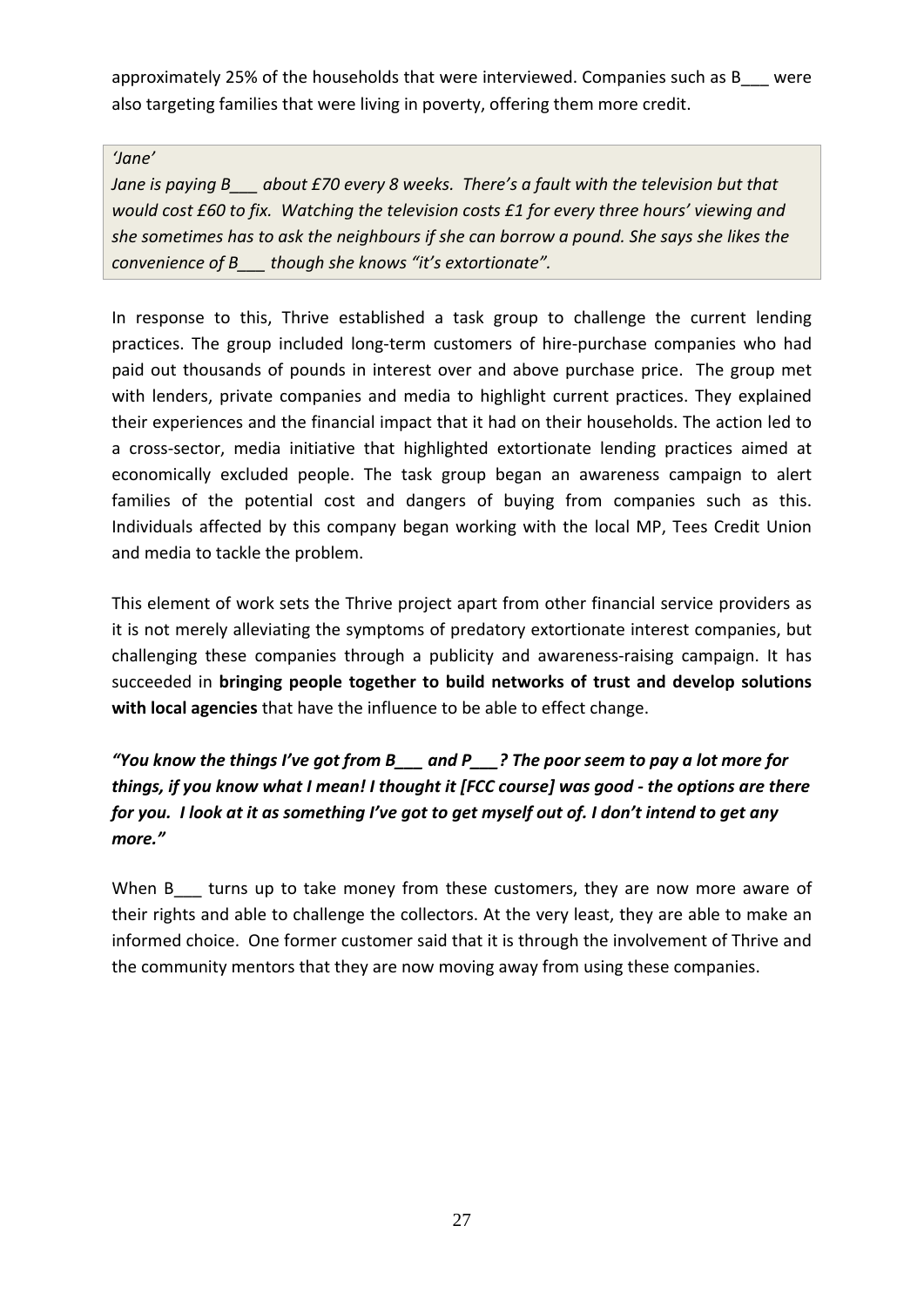#### *'Carol'*

*'Carol' shares her rented home with her husband and 30 year old son ‐ both of whom have health problems and take medication and morphine to help control their pain. Carol is their main carer and also often looks after her grandchildren from her other three children. The family has been greatly affected by other life events including the loss of the family business, a bankruptcy and the son's break up of a previous relationship. The loss of the business had a profound impact on the family's wellbeing.*

*Carol's husband rarely leaves the house. Carol has had a variety of work experience ‐ firstly running their family business, then latterly as a care worker. Ill‐health and low wage meant that she found it difficult to continue working when her family became ill. Carol has a number of vocational qualifications and she had been attending classes in an effort to keep her mind active.*

*Carol's finances had become a great worry to her; she had a number of sub‐prime loans and HP debts, which she was really struggling to keep under control. With support from her volunteer mentor, Carol began attending the financial inclusion training with CAB and set* about sorting out her debts. She also set up an account with the Credit Union. Her strategy now is to pay off more debts and then plan to save a little each week with the Credit Union. *She states that she's been able to buy gifts for the grandchildren for Christmas where in the past she'd have taken out a loan to cover it. She's been offered more credit by other companies but she's refused it. She became more involved in working with Thrive's task group that was taking action against predatory lending practice.*

*Carol became a key speaker in a community action on predatory lending and took part in the Radio 4 programme "You and Yours" talking about the hire‐purchase company B\_\_\_. She also met with Dari Taylor MP along with representatives of the company to discuss issues. B\_\_\_ sent two senior representatives to Carol's house about a month later where, supported by her mentor, she was able to challenge them. She later received a very dismissive letter from them. Dari Taylor asked some questions of the finance ombudsman and got a reply which Thrive has filed.* In reviewing the way she manages her finances now, Carol states: "...everything only lasts for a time. I mean, on my list I need a new fridge freezer. B sent me a cataloque  $-$  in it is a fridge freezer to die for...if it hadn't been for Thrive and the *financial inclusion training I'd have gone for it."*

According to householders involved in the project, their involvement in this initiative has significantly increased their confidence. They are now a key element of a group working with service providers in financial services from the voluntary sector.

Thrive has also organised civic engagement activities during the year such as an assembly that was attended by around 100 people to discuss issues that affected them. Such community events were invaluable in having householders involved to outline their concerns themselves. It highlighted an important fact, that householders were not alone.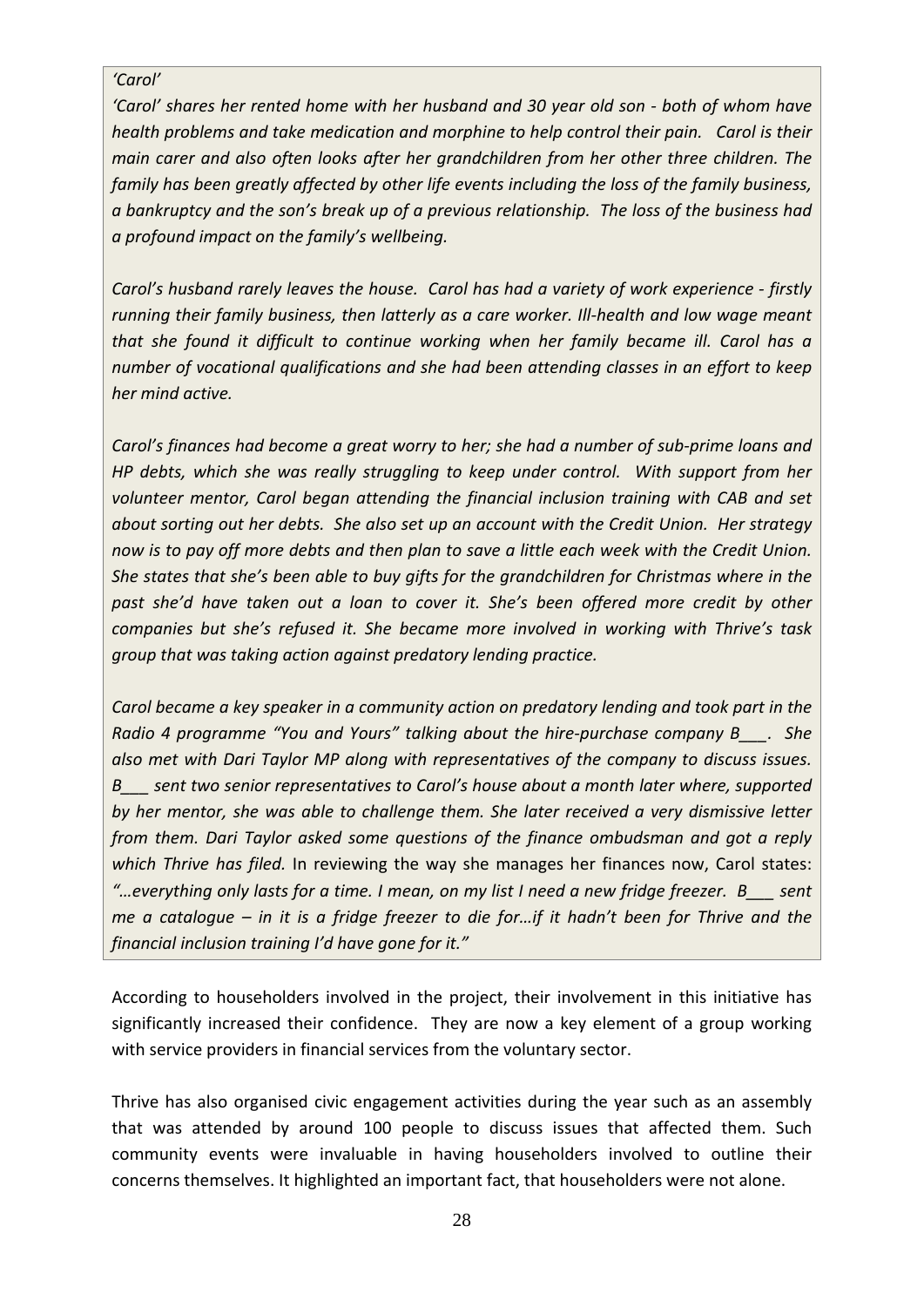*"I haven't got the confidence to get up in a room full of people…I'm alright with people I know. But after the meeting I realised there are people worse off than you…especially with that poor woman who got harassed all the time. There are people there with different problems."* 

### 8. Action on energy

<u>.</u>

In many instances, households highlighted instances of fuel poverty<sup>11</sup>; many of the householders were paying for their electricity with a key meter and their gas with a card meter. For many the key/card meters were seen as an easy way of managing weekly fuel bills and they believed that this was a less expensive option to managing their fuel bills. The costs however could actually be considerably higher but many householders were not aware that there were other options. Few householders knew about or had asked their energy suppliers about social tariffs $^{12}$ .

There were some customers who did notice they were paying a lot for their energy:

### *"I've put £30 on since last Thursday. I put £20 on the Thursday, then £5 on the Saturday, then another £5 on the other day"*

### *"Claire pays out £32 per fortnight on her gas...[she] says it's very expensive."*

Householders affected by fuel poverty resorted in many instances by managing the cost of paying for their meter-supplied fuel either by limiting its use, or by becoming indebted. One lone male, whose only income was job seekers' allowance of £51.50 after deductions and who couldn't afford a new cooker, used a camping gas stove to cook his meals at his home and relied on his mother to cook his main meals and do his washing. Another low‐income household (which the interviewers noticed was particularly cold) admitted:

### *"Sometimes we have to struggle to heat the house in winter. Nine times out of ten you'll catch me up there [in bed]".*

Young couples and young families often called upon support from their wider families:

*"Yeah, she [her mother] just lives up the road, helps out with money – says if we haven't got enough to put on the electric or gas bill‐wise she'll help with that."* 

 $11$  A household is said to be in fuel poverty if it needs to spend more than 10% of its income on fuel to maintain a satisfactory heating regime.<br><sup>12</sup> All energy providers have to offer social tariffs to help their most vulnerable customers cope with the high

costs of gas and electricity. And according to new Ofgem rules, all social tariffs must equal the supplier's cheapest deals.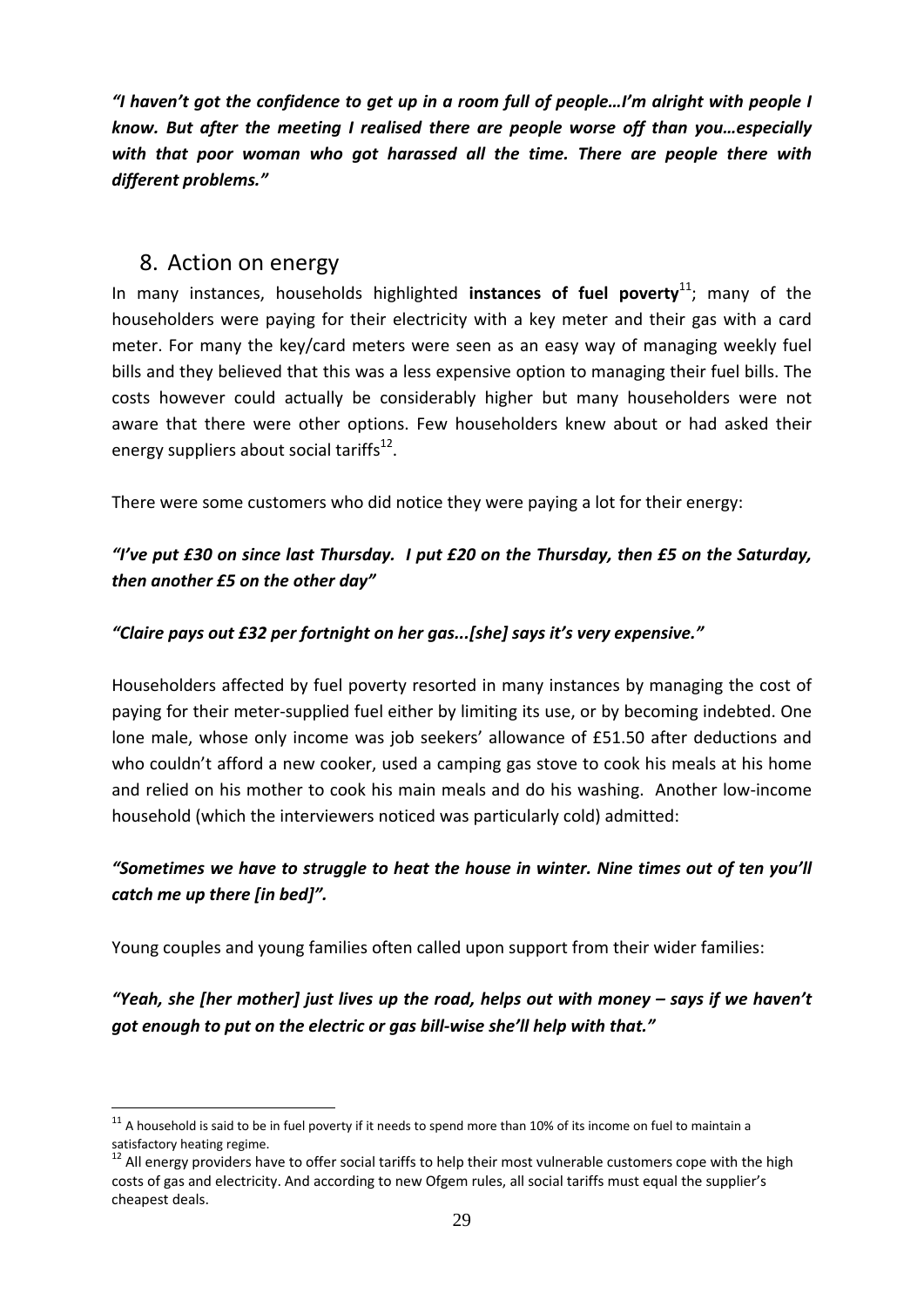They economised by washing clothes by hand instead of the washing machine just to **"keep the electricity on a little bit longer for the freezer".**

10% of the households who disclosed energy payment information had energy arrears for instance, ranging from £600 to £4,700.

#### *'John'*

*'John' as a householder controlled the amount of money he spent on gas by limiting the* heating times to an hour in the morning and an hour last thing at night. He said, "I don't feel *the cold that badly."* 

Positive action on fuel poverty by Thrive has included signposting vulnerable households to suppliers who could offer a special tariff for low incomes e.g. Ebico. Mentors were also able to help households look for cheaper suppliers using online comparison websites. Through collaborative partnerships, Thrive's mentors forwarded information about Warm Front (insulation and cavity walls) and the Decent Homes Standard, whereby the local housing authorities (in this case Tristar) were retro-fitting all their properties with double glazing, kitchens and bathrooms. The intention here was to encourage energy conservation as well as providing information about appropriate rates and tariffs for people who were vulnerable to fuel poverty.

The following table shows a selection of interviewed households that currently use energy key cards, along with comments about the level of debt and costs for energy usage.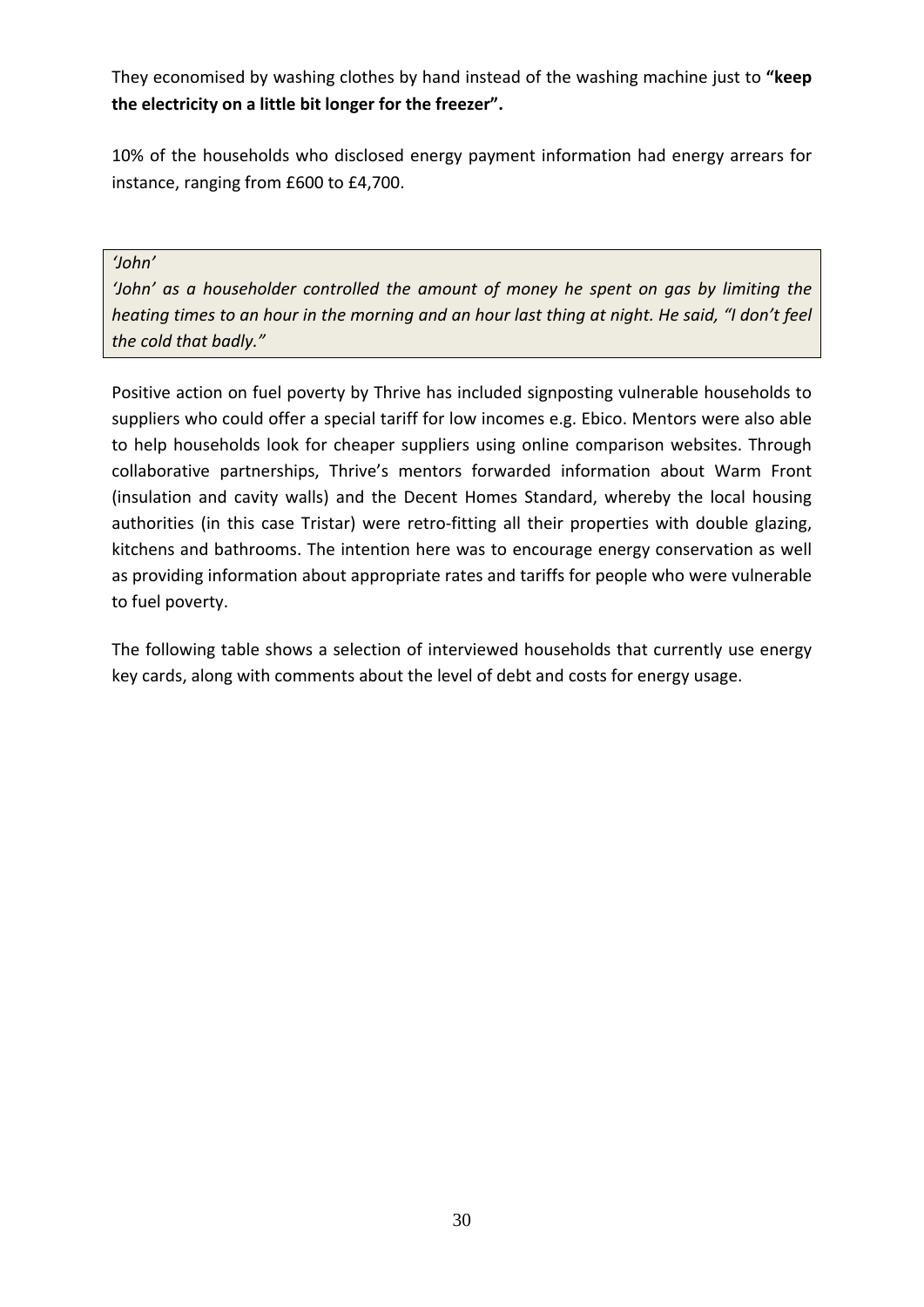| Household<br><b>Number</b> | <b>Key Meters</b>          | <b>Amount £</b>                                                           | <b>Comments</b>                                                                                                                                                                                                                                                                                                                                                                                                                                                                                                                                                                                                                                                                                                                                                                                                         |
|----------------------------|----------------------------|---------------------------------------------------------------------------|-------------------------------------------------------------------------------------------------------------------------------------------------------------------------------------------------------------------------------------------------------------------------------------------------------------------------------------------------------------------------------------------------------------------------------------------------------------------------------------------------------------------------------------------------------------------------------------------------------------------------------------------------------------------------------------------------------------------------------------------------------------------------------------------------------------------------|
| $\overline{2}$             | Key meters                 | £600 bill                                                                 |                                                                                                                                                                                                                                                                                                                                                                                                                                                                                                                                                                                                                                                                                                                                                                                                                         |
| $\overline{3}$             | Key meters                 | £3000 gas bill<br>£1700 Electric                                          | In dispute with partner who has Stockton CAB<br>acting for her so can't act for him.<br>Recommended him for Middlesbrough CAB                                                                                                                                                                                                                                                                                                                                                                                                                                                                                                                                                                                                                                                                                           |
| 5                          | Key meters Pre-<br>payment |                                                                           | Switched back to BG from EDF as it was<br>expensive                                                                                                                                                                                                                                                                                                                                                                                                                                                                                                                                                                                                                                                                                                                                                                     |
| 6                          | Key meters                 | Key meters £10<br>per fortnight on<br>Gas                                 | "Only has heating on for an hour first and last<br>thing"                                                                                                                                                                                                                                                                                                                                                                                                                                                                                                                                                                                                                                                                                                                                                               |
| $\overline{7}$             | Key meters                 | £25 on key<br>meters                                                      |                                                                                                                                                                                                                                                                                                                                                                                                                                                                                                                                                                                                                                                                                                                                                                                                                         |
| 8                          | Key meters                 | £20-25 when<br>cold, £10-15<br>when ok                                    |                                                                                                                                                                                                                                                                                                                                                                                                                                                                                                                                                                                                                                                                                                                                                                                                                         |
| 9                          | Key meters                 |                                                                           | "couldn't tell you" how much                                                                                                                                                                                                                                                                                                                                                                                                                                                                                                                                                                                                                                                                                                                                                                                            |
| 10                         | Key meters                 | About £15 each<br>so £30                                                  | Mum provides support: "yeah she just lives<br>up the road, helps out with money, if say like<br>we haven't got enough to put on the electric<br>or gas bill wise she'll help with that."<br>Key meters "we cope better that way than if<br>we get a bill in every three months. At least if<br>you have got it on there you don't have the<br>telly on, where if it was on tap all the time,<br>you would keep everything on wouldn't you?<br>Basically if it starts to run out and we don't<br>have enough well that's it. My mam gets paid<br>monthly and we don't have enough then it<br>gets switched off. Wash the dishes by hand<br>instead of the dish washer; wash your clothes<br>by hand instead of the washing machine, just<br>to basically keep the electricity on a little bit<br>longer for the freezer. |
| 11                         | Key meters                 | £80 a week                                                                | 1 Family of 7                                                                                                                                                                                                                                                                                                                                                                                                                                                                                                                                                                                                                                                                                                                                                                                                           |
| 14                         | Key meters                 | $£10$ gas,<br>£15 electric                                                |                                                                                                                                                                                                                                                                                                                                                                                                                                                                                                                                                                                                                                                                                                                                                                                                                         |
| 17                         | Key meters                 | £10 a week on<br>each                                                     | EDF - "Alright". House insulated - Warm<br>Front have been in. Made a bit of a<br>difference.                                                                                                                                                                                                                                                                                                                                                                                                                                                                                                                                                                                                                                                                                                                           |
| 19                         | Key meters                 |                                                                           | The money situation is "unreal". I've put £30<br>on since last Thursday. I put £20 in on the<br>Thursday, then £5 on the Saturday, then<br>another £5 on the other day." With Npower.<br>"It was going up and down."                                                                                                                                                                                                                                                                                                                                                                                                                                                                                                                                                                                                    |
| 20                         | Key meters                 | £12 electric £10<br>Gas, Goes up in<br>the winter £20<br>electric £15 gas | Only the ones that don't have a standing<br>charge. We changed over to British Gas.                                                                                                                                                                                                                                                                                                                                                                                                                                                                                                                                                                                                                                                                                                                                     |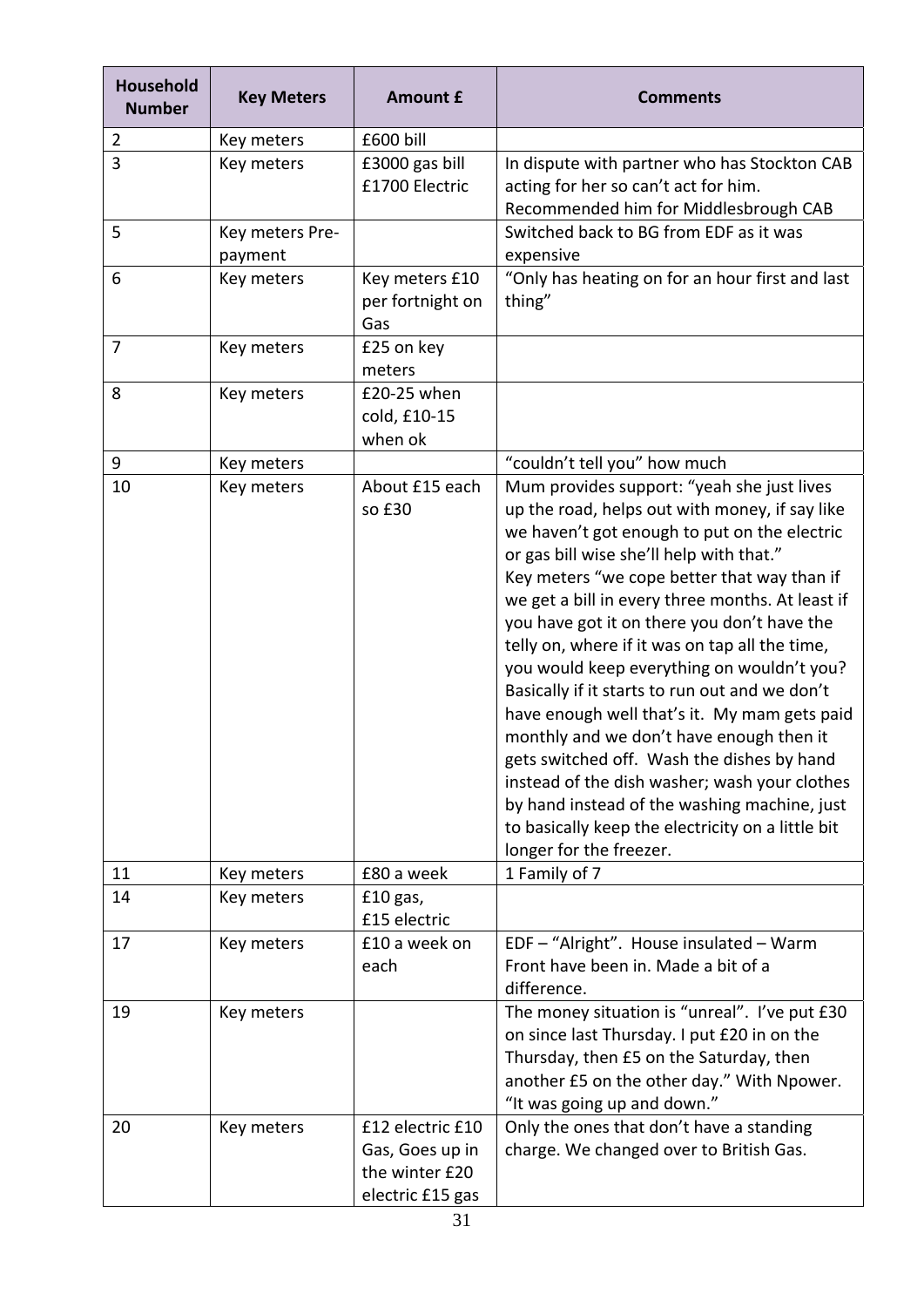| <b>Household</b><br><b>Number</b> | <b>Key Meters</b>                                   | <b>Amount £</b>                                         | <b>Comments</b>                                                                                                                                                                                                                                                                                                                                                                                                                |
|-----------------------------------|-----------------------------------------------------|---------------------------------------------------------|--------------------------------------------------------------------------------------------------------------------------------------------------------------------------------------------------------------------------------------------------------------------------------------------------------------------------------------------------------------------------------------------------------------------------------|
| 21                                | Key meters -<br><b>Elect Card</b>                   | £18 per week<br>electric<br>£20 on gas                  | All of a sudden, came out, read it [the meter],<br>"there's a £2.5k bill for you". Red letters after<br>mix up with electric.                                                                                                                                                                                                                                                                                                  |
| 22                                | Key meters -<br><b>Elect Card</b>                   | No electric on<br>No gas on $-$ in<br>debt              | Gas - in total debt with that - I think I'd have<br>to put about £100 on before I got any gas".                                                                                                                                                                                                                                                                                                                                |
| 25                                | Keys                                                | <b>EDF</b>                                              | "Alright" but had to put emergency credit on<br>now for gas.                                                                                                                                                                                                                                                                                                                                                                   |
| 28                                | Key meters Pre-<br>payment Cards                    | Qtr £90 Gas<br>£70 Electric                             | Won't have key meters in Nomad housing.                                                                                                                                                                                                                                                                                                                                                                                        |
| 29                                | Key meters Pre-<br>payment Cards                    | £5 per week<br>electric<br>£5 per week gas              | Gets bills quarterly. Got B Gas bill of £88.<br>Switched to EDF. "I'm paying a fiver a week<br>on them all."                                                                                                                                                                                                                                                                                                                   |
| 32                                | Key meters<br>Electric key,<br>Gas quarterly        | Electric £6 per<br>week<br>gas bill £136 per<br>quarter | J says she tries to use less in order to not end<br>up paying large bills                                                                                                                                                                                                                                                                                                                                                      |
| 39                                | <b>Key Meters</b>                                   | Gas £10 a<br>fortnight, £5 a<br>fortnight<br>electric   | Southern electric "Alright"                                                                                                                                                                                                                                                                                                                                                                                                    |
| 40                                | Key meters<br>Electric, pre-<br>payment card<br>gas | £20-25 for both                                         | Rebate from Gas. Warm front insulation there<br>- has noticed a difference                                                                                                                                                                                                                                                                                                                                                     |
| 42                                | <b>Key Meters</b>                                   | £5 gas per week<br>keep it topped<br>up £10 electric    | Warm front came round a few years ago.<br>Have left this estate out a few years ago, now<br>going to get windows etc.<br>Have to go to bed in the winter. Never have<br>the gas central heating on in winter.<br>"Sometimes we have a struggle" to heat the<br>house in winter. "9 times out of 10 you'll<br>catch me up there [in bed]"                                                                                       |
| 43                                | Key meter                                           | £32 per<br>fortnight                                    | X pays out about £32 per fortnight on her gas<br>bill. This is with British Gas and she says it's<br>very expensive. Advised her to read the<br>meter on the machine and make a note of<br>how much it is running at. She is on a low-<br>income.<br>She thinks her gas is expensive at £32 a<br>fortnight though she says there is some kind<br>of new rate coming in April. She says she<br>can't really afford the heating. |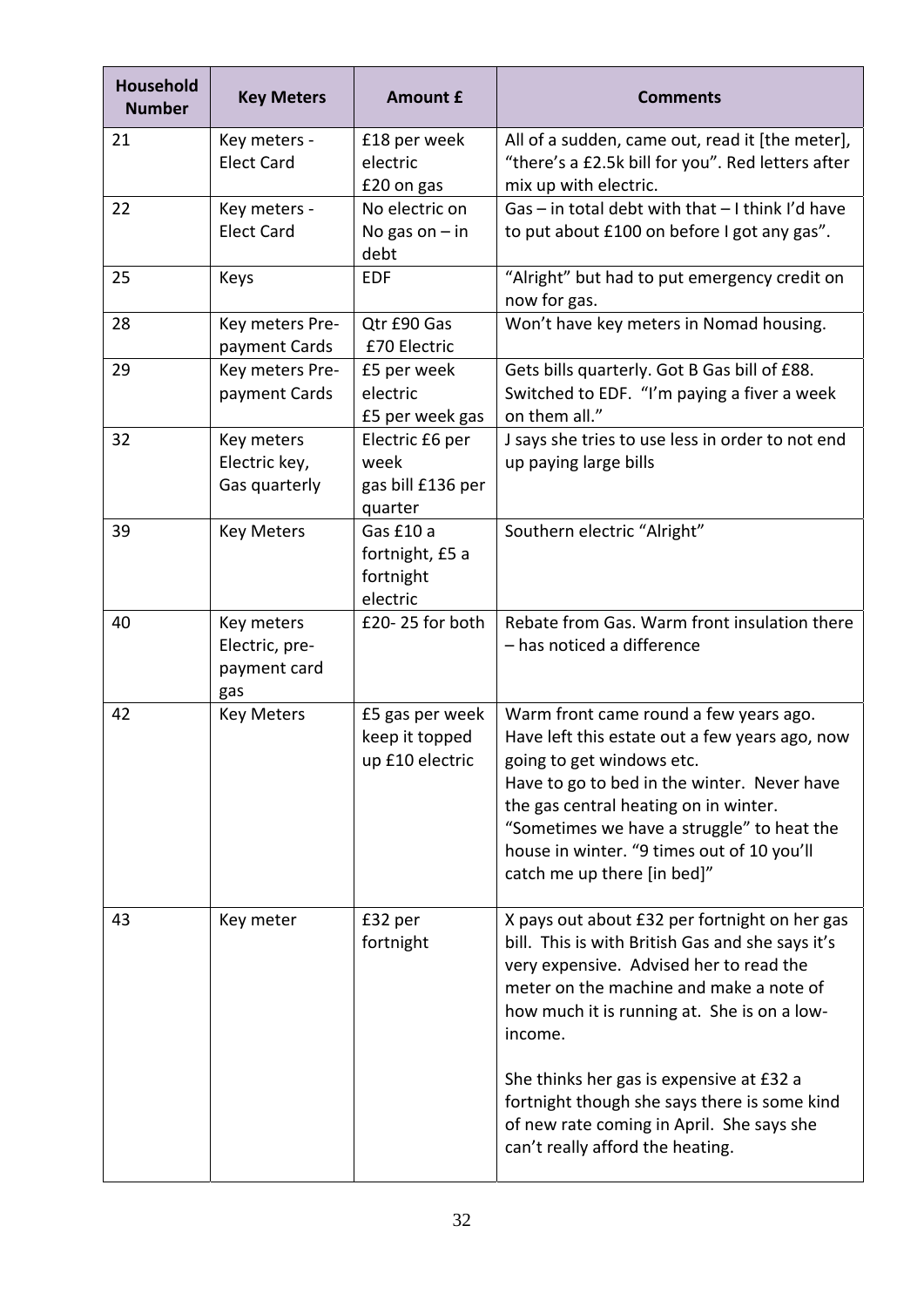| Household<br><b>Number</b> | <b>Key Meters</b>    | <b>Amount £</b>            | <b>Comments</b>                                                                                                                                                                                                                                                                                                                                         |
|----------------------------|----------------------|----------------------------|---------------------------------------------------------------------------------------------------------------------------------------------------------------------------------------------------------------------------------------------------------------------------------------------------------------------------------------------------------|
| 45                         | Key meters           |                            | His mother cooks his main meals and does all<br>of his washing.<br>"X" is a large man enjoying good physical<br>health. He said his mental health isn't as good<br>as his physical health, unemployment,<br>poverty and relationship problems cause him<br>to feel depressed at times.<br>He lives in a flat on his own. He cooks using<br>camping gaz. |
| 47                         | N/A                  |                            | Explained that he now had a house of his<br>own. He said, "I have paid £1000 for it and<br>there is no heating or boiler, I have waited in<br>for them 5 times".                                                                                                                                                                                        |
| 48                         | Pre-payment<br>cards | £8 Gas £5<br>electric      | <b>Both EDF</b>                                                                                                                                                                                                                                                                                                                                         |
| 49                         |                      | Electric about<br>£500 now | Thought was free electric as above chip shop<br>- "I shouldn't have to pay that". Water -<br>£140.                                                                                                                                                                                                                                                      |
| 50                         | Pre-payment          |                            | Is on pre-payment card plan with the utilities.<br>She says B Gas is "expensive" and a friend<br>(who worked for them) said she'd be "better<br>off" with Southern Electric                                                                                                                                                                             |

**Table 3 Households using pre‐paid energy key meters**

## 9. Resistance to change

Despite the interventions that Thrive was able to make, for over 60% of participating households it is likely that more time would be needed to see any effects of lasting change. While a number had been referred to other agencies and are therefore included as positive outputs, it was not possible to identify change in their circumstances and it is likely that more time would be needed to record this.

It was apparent, however, that 8% of the householders **were resistant to change**. Householders in these instances appeared to accept their circumstances as being out of their control and were not amenable to developing their social assets. Emerging also from these households was an indication that their isolation was often self‐imposed i.e. they appeared resistant to want to develop local social networks.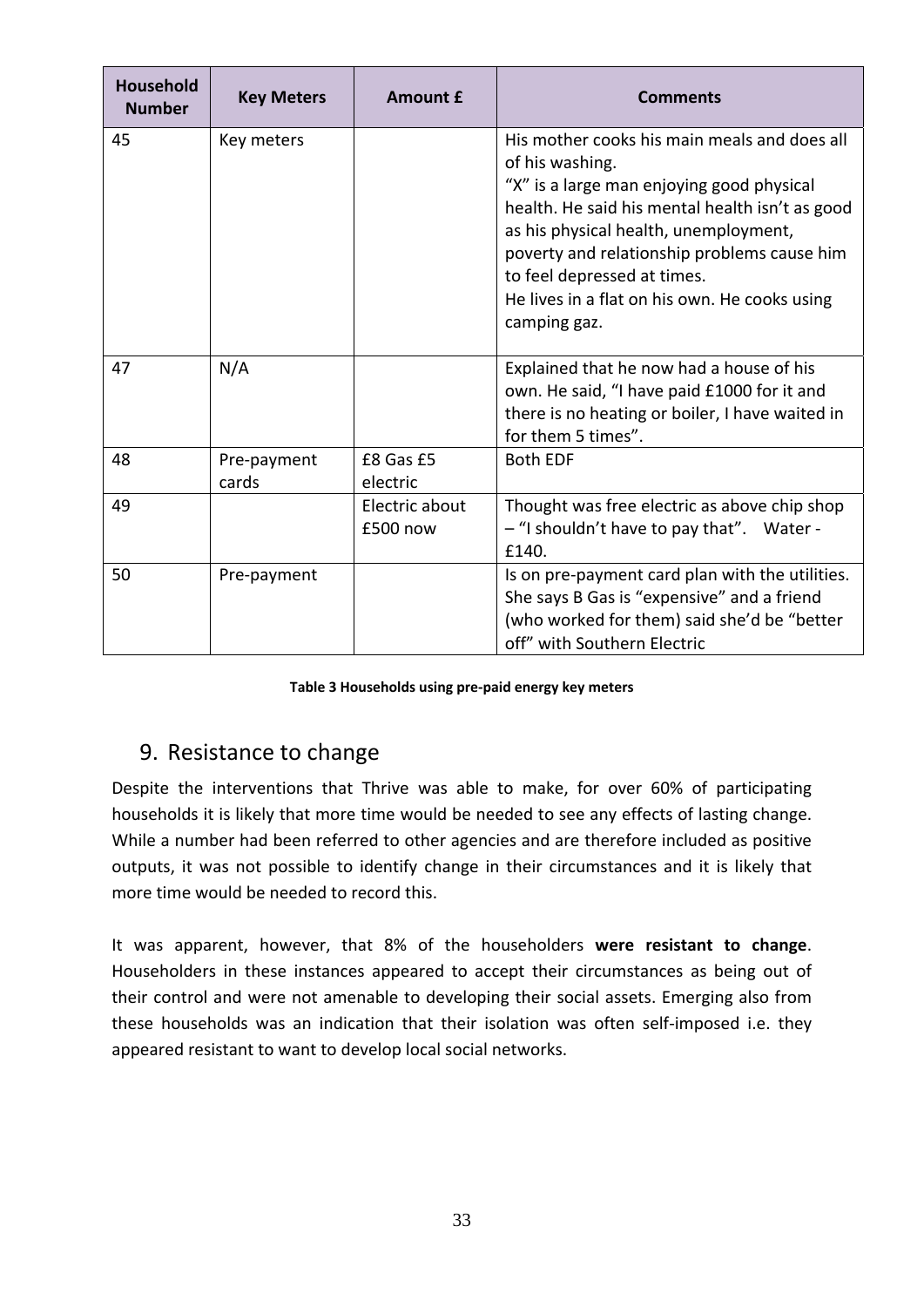#### '*Jane'*

*'Jane' and 'Steve' are both unemployed and live 'informally' in rented accommodation (Steve is not a registered co‐habitant) with their 2 school aged children. The couple feel pressurised by the benefit system to keep looking for work and taking up work, and feel resentment towards those they feel 'escape' that pressure: "Alcoholics, drug dealers, druggies ‐ they can* sit on benefits for as long as they want. They are not forced to go back out to work and get *themselves clean, they burgle people to get by and I think it's pretty damn shocking."* 

*Jane is in rent arrears as her Housing Benefit was stopped when she started short term work. She's had a number of jobs including shop assistant and a home care assistant. She feels that she will always end up in what she describes as 'brain dead' jobs; no qualifications required and no excitement either. Jane has no confidence in her abilities to change her circumstances; she has no qualifications and struggles with literacy and numeracy. Previously, she's struggled to cover child care costs and so felt that she was worse off* working. She feels it is likely that she will have to take up work in the near future.

*Despite having a very low income, the couple have significant debts: "That's how half of the people on this estate live either by Bright House or that other company, B\_\_\_\_. It's daft* because it's on high interest rates but we do it because we like our house to be nice. It's a *risk you take buying on HP." They had sought help from CAB previously when they were taken to court for non‐payment of their debts on two occasions and they were under threat* of eviction for rent arrears. As they owe about £2,000 in rent which will take over 2 years to *clear, Jane feels that they'd be no better off working as they'd also lose their Housing Benefit.*

*The couple have no friends locally and are frightened to go out for fear of being burgled; their safety relies on their not leaving their home, particularly as they have no insurance. Jane is also frightened of increased debt repayments if they found work, and of who might* call to recover an outstanding debt: "It bothers me [debt], it is a fear, it sounds daft, but this *is a place where my kids should feel secure and I don't feel secure myself because of money, either you pay or they take something out of the house."*

*The couple's mentor made suggestions for the couple regarding their finances and for networking but these were not acted upon. The mentor also checked back on the house through subsequent visits across the summer but there was no response. Jane has started working as a care assistant whilst Steve remains unemployed.*

Other householders did not want to engage in talking to agencies that could help them outside of those that had the capacity to pay off or reduce a debt i.e. Job Centre Plus. In this the intervention was unachievable. Another householder preferred to *'wait to win the lottery'*.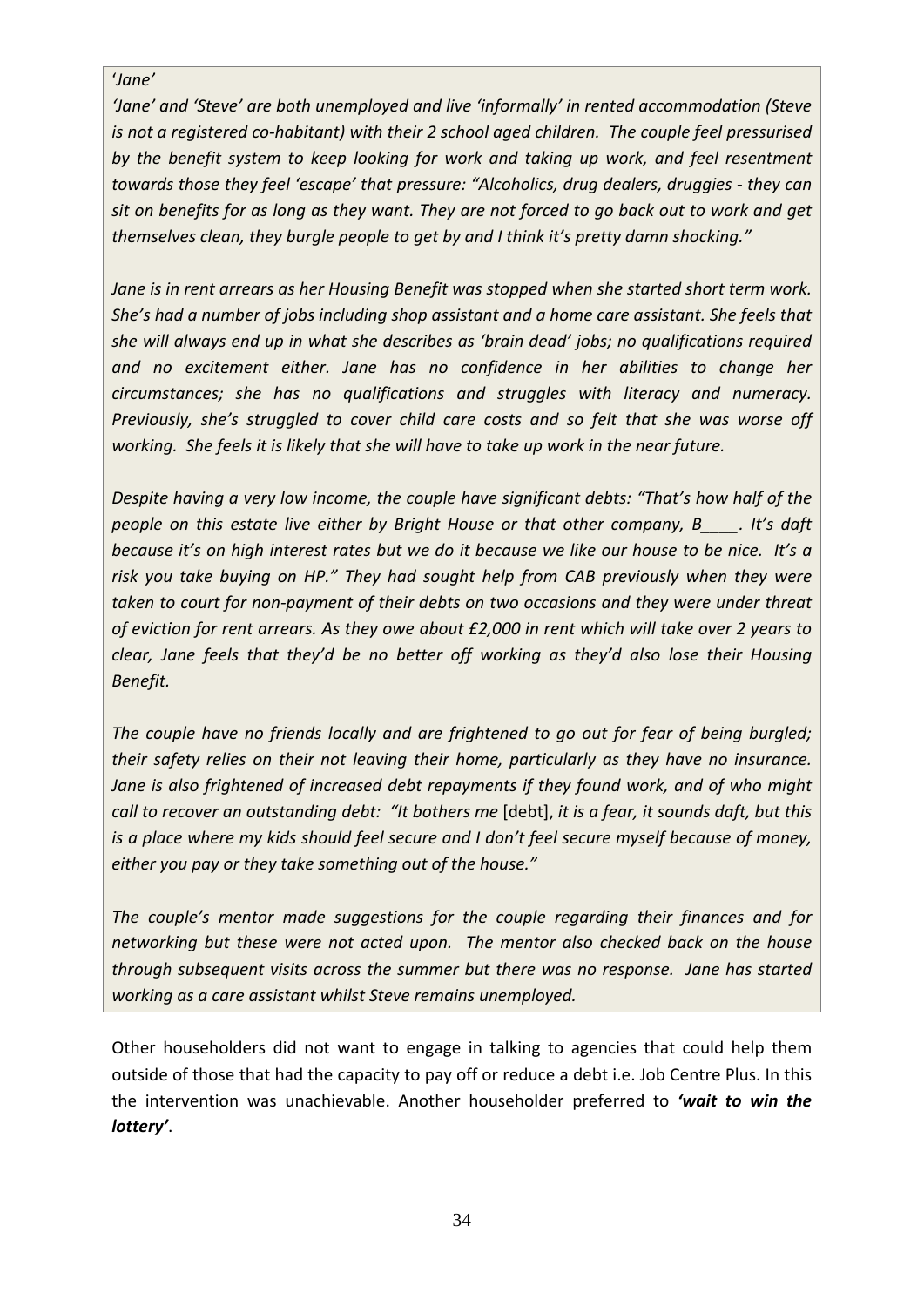A number of households were also **reluctant to take the first step to accessing advice**. Of the households seemingly on the margins of financial sustainability or deep in debt only one was accessing advice. One household had debts from doorstep lenders of over £1,000 yet "wouldn't know where to go" for advice. One household that had reduced some of their debt felt they'd "learned the hard way" and that visiting an advice worker was "unnecessary." Many households weren't aware of products tailored for financially excluded people, such as the Credit Union, though some saved with them. Thrive mentors provide a regular follow‐up call to all of their households to offer on‐going support.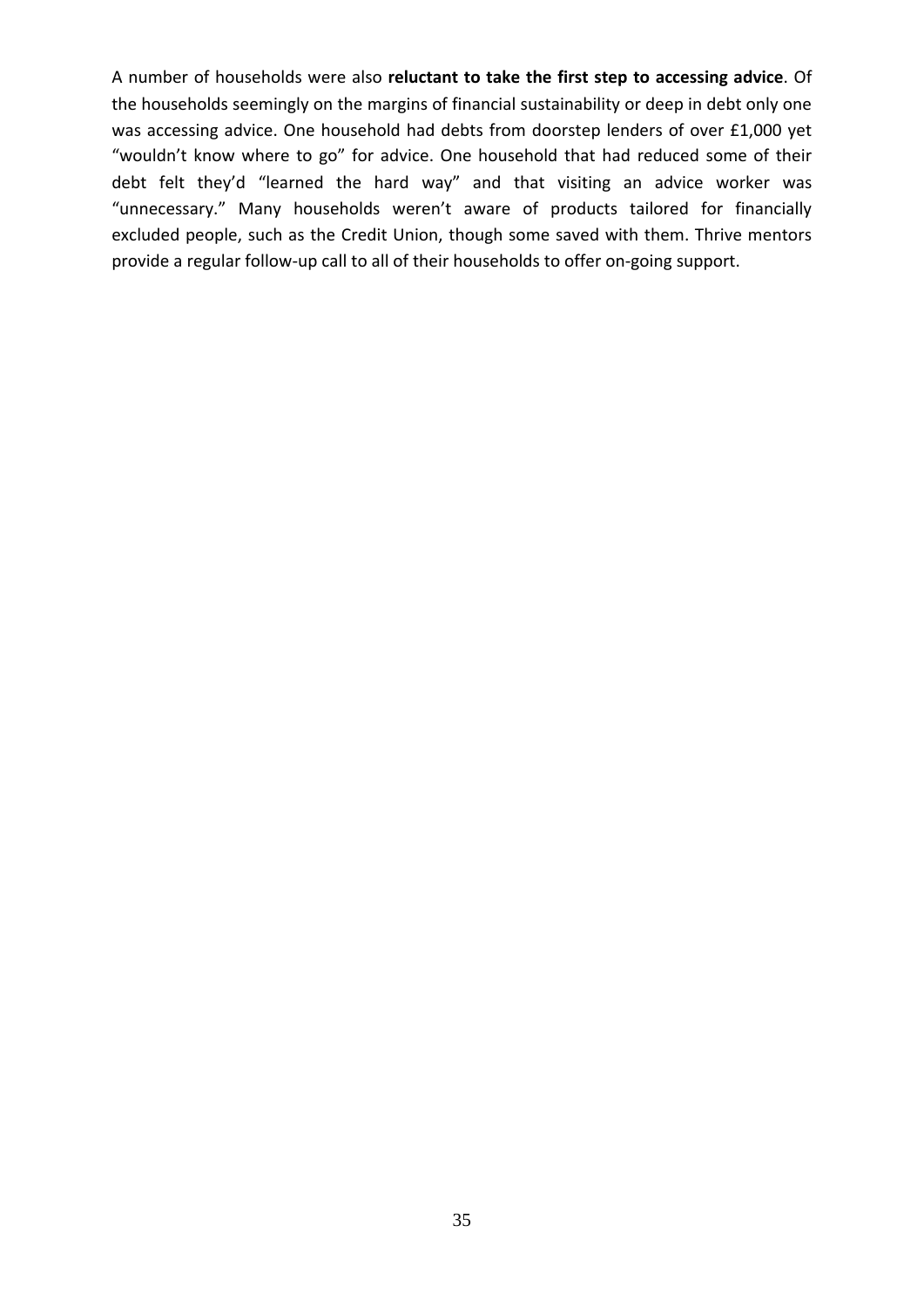# **Conclusion**

Thrive set about showing that poverty isn't only about money, it's about a lot of other factors too; good health, access to services, a decent living environment and good social networks and support mechanisms. Thrive has succeeded in this and has achieved what it set out to do; to have people living with poverty and disadvantage **moving towards financial inclusion** by **changing their behaviour, using their own assets and engaging better with financial services.**

The Thrive Community Inclusion project has successfully engaged 50 **hard‐to‐reach households** and to do this it recruited and trained 15 **local people as volunteers** – some of whom had experienced financial exclusion first hand ‐ to mentor individual householders to access a range of support agencies. While some volunteers left the project due to other commitments, others that stayed have found the project has empowered them too.

Taking people as a starting point and looking at their strengths instead of needs, mentors began to highlight the 'gaps' between a household's situation and services at different levels. They have been able to demonstrate that inclusion is about local people creating change, and that tangible changes could be achieved in a short space of time; bringing people together to share experiences, **to develop communities of trust and learning**, and to take action against companies and agencies that profit through poverty.

In total, 31% of the 50 households recorded a positive change. Interventions have included the setting up, continuation and development of a group to bring women together to develop positive social links, highlighting appropriate services, and actions in the community such as that against predatory lending practices that affect often very vulnerable people.

Interventions such as the referral of women to a social group (WOT) has **improved the self‐ confidence and esteem** of a number of women, **leading to improved access to services** such as the Credit Union or Five Lamps. **Improved wellbeing** was also recorded by those that took part in community assemblies. The project has also established social bridges amongst different cultural, faith, ethnic, interest groups and different generations, between and across the different neighbourhoods that the householders live in. The social bridges include the 'actions' on a door‐step lender, a community safety issue, the Job Centre and the civic engagement activities.

Thrive has worked closely with a range of agencies to deliver activities, projects and initiatives within the community, where historically those agencies have found it very difficult to have real engagement or 'buy‐in' from local people. Feedback from other agencies and financial services has also shown that Thrive's approach has been sound and effective, which is essential for the future development of the project.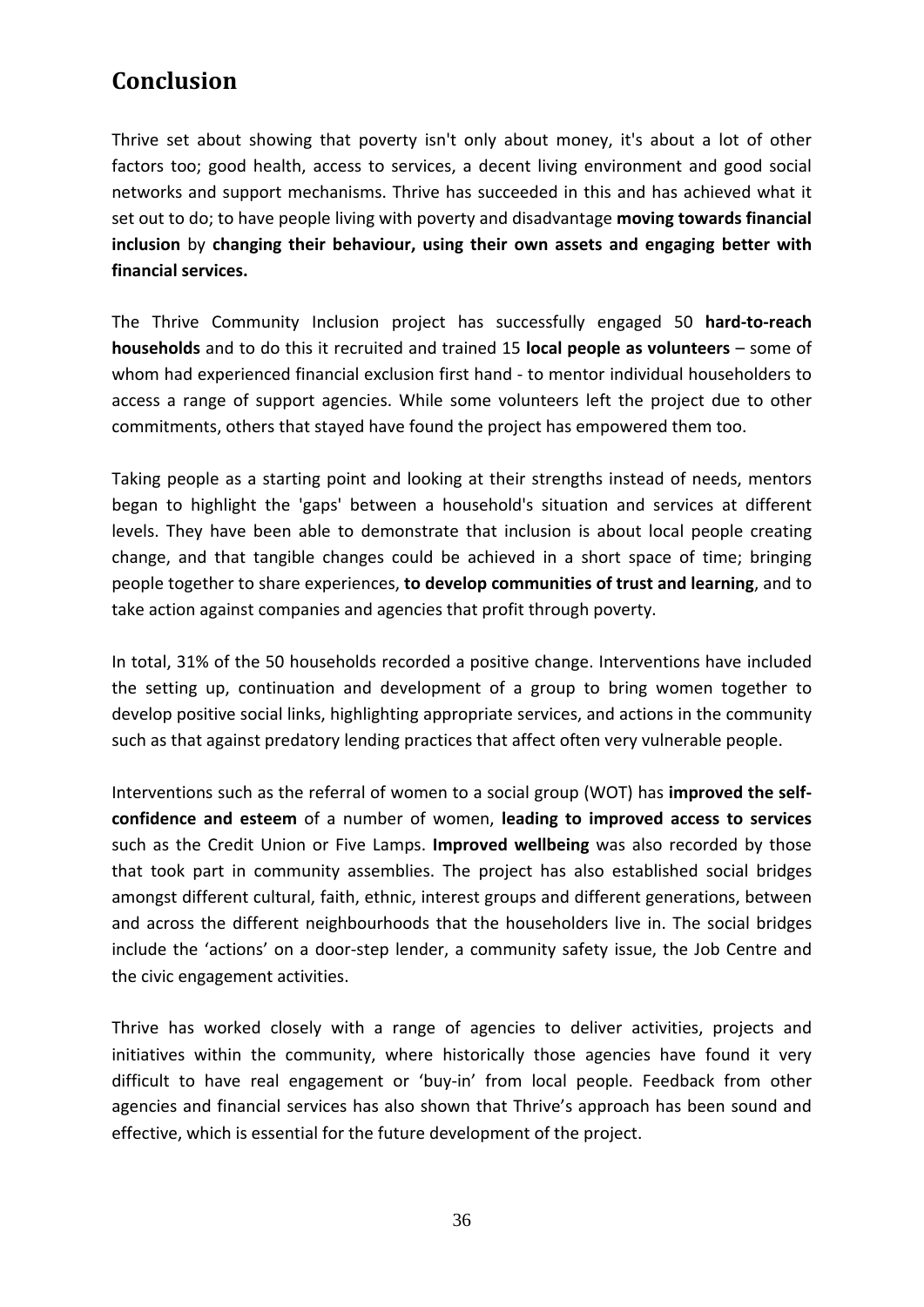Of the 50 households, 37 have been referred to a range of services in order to establish social networks and build social capital, most frequently to services that provide advice about **more sustainable financial practices and services**. Significantly, there is more positive feedback from householders about how they were able to manage their finances more confidently, or take an alternative approach to shopping such as using bonus points/saving schemes, learning to assess their own need and 'doing without', or meeting people 'just like them,' than there is about how much individual debt has been reduced. The benefits of this scheme appear to be in giving people more confidence in their actions about what they do, and their approach to managing money, rather than just paying off debt. Many of the households can now make informed choices about their future finances because they have the confidence to do so or at least have the confidence to ask.

### **Future Delivery of the Community Financial Inclusion Project**

Thrive's project has achieved a great deal in twelve months and with a modest budget compared to the benefits and indeed the lasting change brought about for clients. While those benefits are not necessarily quantifiable in terms of cost per person, it could be said that the project has helped to dissuade financially excluded people from taking on unsustainable levels of debt, has helped to improve the wellbeing of people living in poverty, and has brought about a greater understanding of the methods that people use to 'get by.' It would be useful to continue to monitor the households and record changes to their circumstances and outlook as the mentoring continues.

Thrive's achievement so far marks the start of a process that could be rolled out to benefit a much wider audience and in doing so there may be a number of implications for Thrive to consider. Perhaps the first consideration might be given to how the project will be funded in the future. With charitable donor funding coming to an end, the work is in danger of ending with it, unless it can be absorbed into core services. However, this is likely to mean a significant scaling down of the project.

To roll out the project Thrive may need to recruit, train and manage new mentors into the project. The ability of the mentors to build relationships with hard-to-reach households has been shown to be a very effective means of engaging with 'hard-to-reach' people; retaining volunteers has been more of a problem. To some extent the capacity to roll out the project is limited due mainly to the need for additional funding that would be required to enable significant development. With additional funding, it would be possible to make contact with and develop the relationships with other providers or statutory agencies that could refer to the project.

Given the current economic climate and with Teesside suffering the recent mothballing of steelworks with the loss of 1,700 jobs, the Community Financial Inclusion Project may have a place in providing services to more people in the area facing financial exclusion. It may therefore be an appropriate time for Thrive to promote the outcomes of their project,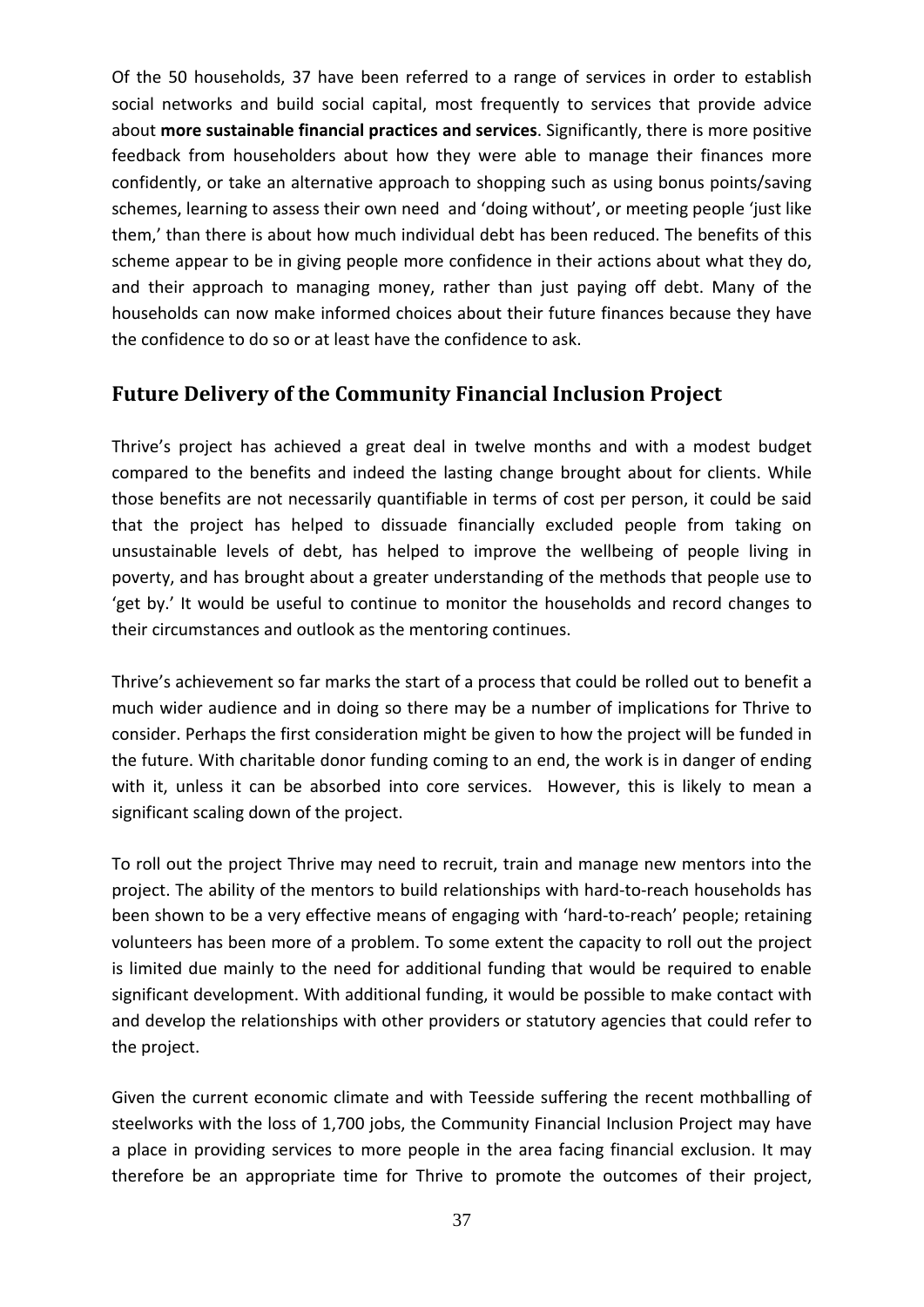particularly bearing in mind the level of unemployment that is set to increase in the area, and the subsequent financial effect on families in already depressed neighbourhoods.

But the pilot has been very successful in highlighting the fact that financial exclusion is about more than just being in debt or about managing money and as such the project might benefit from being further marketed to reflect this. This would be particularly useful for organisations (and funders) that provide services for health and wellbeing. Revisiting householders to plot the wellbeing assessments might therefore be a useful means of providing a broader picture of distance travelled for participating householders in terms of their health. More opportunities may emerge therefore for agencies such as Primary Care Trust, Social Services, Job Centre Plus and others, to become more involved in supporting Thrive's project to help their clients develop self confidence and social assets.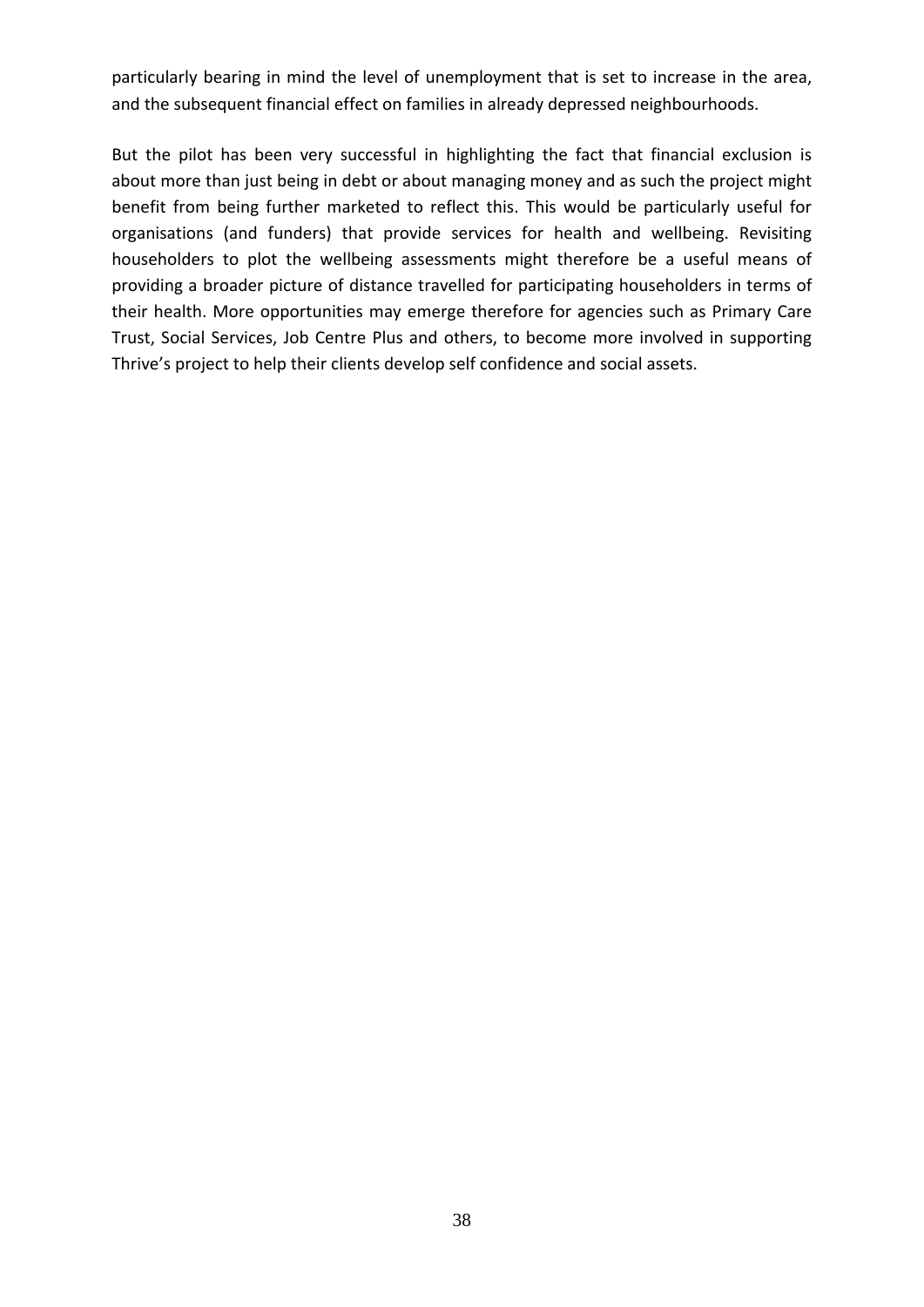# Appendix 1: Feedback from events

The following provides a sample of responses to community interventions and events:

**J R, resident:** *"Very good meeting and well organized. Good engaging and particularly lucid actions."*

**I F, resident:** *"A model of how to run a meeting! Brilliant! I am appalled at what unscrupulous money‐lenders can get away with – at a time when we hear about the continuing obscene pay levels of top bankers and executives."*

**L. H, local resident:** *"I was very impressed at the professionalism of this organization Thrive. All the speakers who experience such difficulties in their lives were incredibly eloquent and it* is obvious that Thrive are empowering them. I feel you will grow in strength and in numbers. Such good work being done and very hard work. Excellent! I am not in a position to offer *practical help at the moment but I will do what I can. Thank you."*

**J R, qualified social worker:** *"Very good awareness raising meeting. Great to see so many people here. Very powerful messages. Very excited by debriefing meeting and idea of training and being part of a body that is going to be a major instrument of change."*

**K F, Project participant and audience member:** *"I was very interested to hear other people's views."*

**A F, Project participant and audience member:** *"It has been a pleasure to come to your meeting."*

**B H:** *"Excellent meeting! Powerful to have people raising personal issues in a way that made police/job centre/councillors take notice. Thank you."*

**J W:** *"Excellent attendance with a lot of thought and planning gone into preparing for the event. A variety of response came from the guest speakers but some positive results for those who spoke out and voiced their concerns."*

**C G, Project participant and audience member:** *"Well structured. No shouting out."*

**Sergeant H S** (on an antisocial behaviour issue): PC S went down to the problem area after the meeting: "We're down there regularly"

**Local Resident,** (anonymous): *"In their particular circumstances, I thought it was incredible. I* just really wanted to let you know. When you go along, you realise it informs you a bit more *about the society in which you live…people tend to think they're scroungers and they're not, they just live in very poor circumstances."*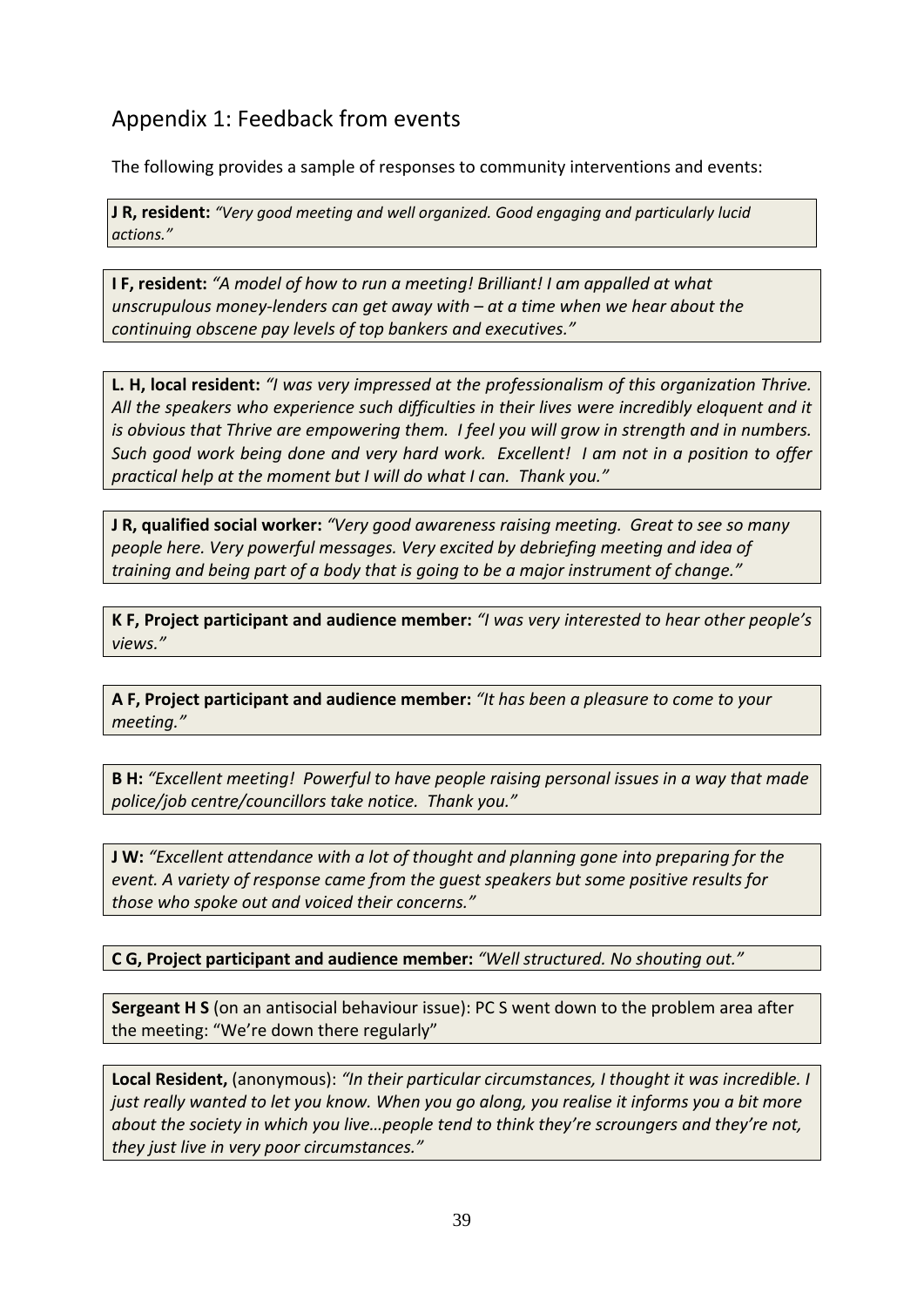# Appendix 2: Livelihoods Baseline Assessment

### PHYSICAL CAPITAL

| <b>Housing</b>                                                   |  |  |
|------------------------------------------------------------------|--|--|
| The following statements describe aspects of unsuitable housing: |  |  |
| Inadequate for my basic needs                                    |  |  |
| Poor condition / needing repair                                  |  |  |
| Very insecure tenure                                             |  |  |
| Poor physical security (likely to be broken into)                |  |  |
| Overcrowded                                                      |  |  |
| Putting my health at risk                                        |  |  |
| I can't afford to heat                                           |  |  |
| All of the above are true about the house where I live           |  |  |
| Most of the above are true about the house where I live          |  |  |
| Some of the above are true about the house where I live          |  |  |
| A few of the above are true about the house where I live         |  |  |
| None of the above are true about the house where I live          |  |  |
| Environment                                                      |  |  |

The following list contains some aspects of a good local environment:

- Good air quality (not polluted)
- Pleasant public spaces that you enjoy being in
- Feel safe when walking about alone
- Absence of graffiti, litter and noise
- No anti‐social behaviour

| None of the above are true about the area where I live  |
|---------------------------------------------------------|
| A few of the above are true about the area where I live |
| Some of the above are true about the area where I live  |
| Most of the above are true about the area where I live  |
| All of the above are true about the area where I live   |

#### **Transport**

The following list describes some possible opinions about the transport that is available to you when you need to travel somewhere (e.g. to health facilities, work, visiting family, social events, etc.).

- Expensive
- Inconvenient (e.g. getting anywhere requires me to change several times)
- Unpleasant
- Unsafe
- Hard to access

| All of the above are true about the transport I have access to.   |
|-------------------------------------------------------------------|
| Most of the above are true about the transport I have access to.  |
| Some of the above are true about the transport I have access to.  |
| A few of the above are true about the transport I have access to. |
| None of the above are true about the transport I have access to.  |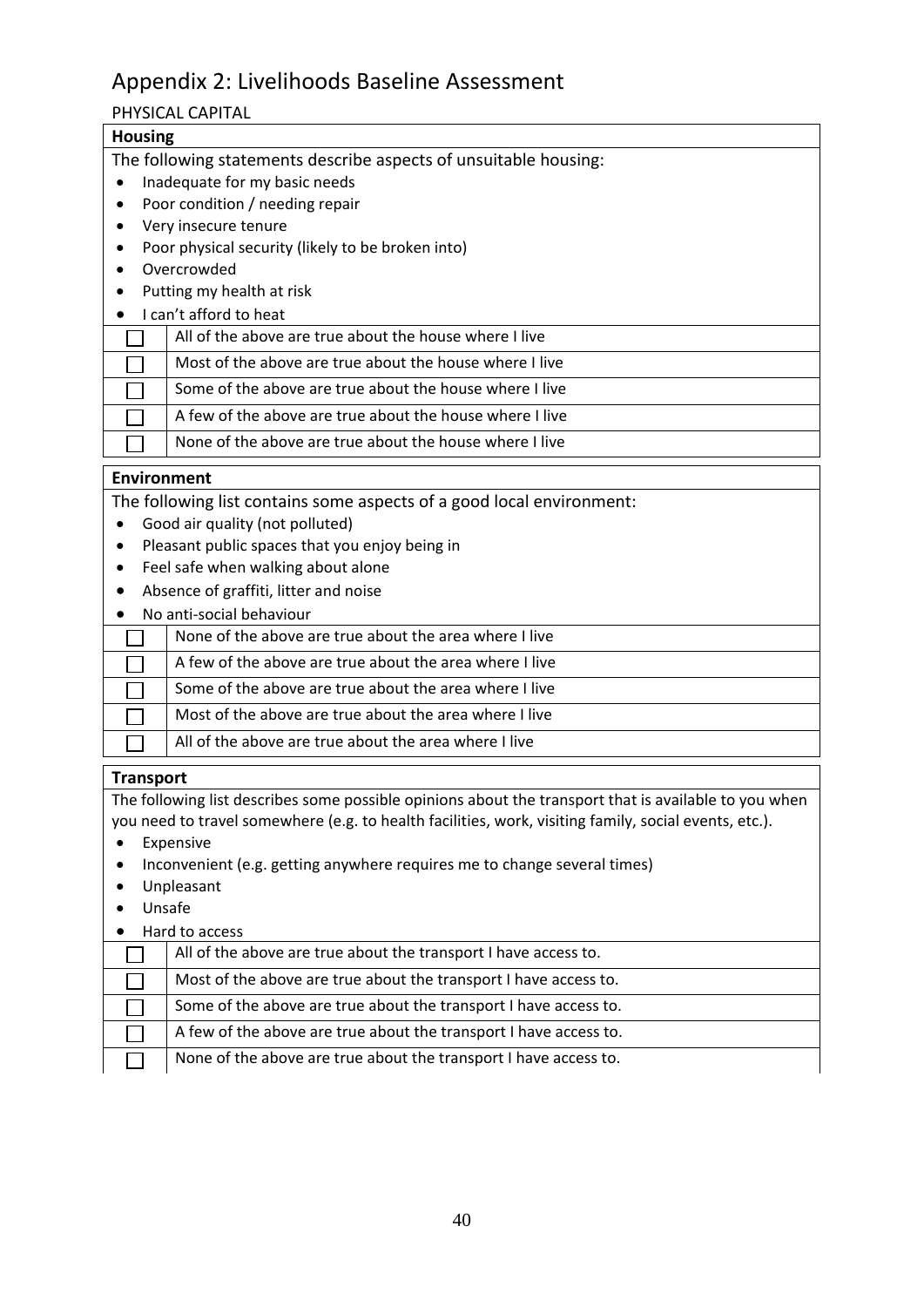HUMAN CAPITAL

| <b>Skills</b> |                                                                                           |  |  |
|---------------|-------------------------------------------------------------------------------------------|--|--|
|               | Which of the following statements is most like you:                                       |  |  |
|               | don't feel like I have even the basic skills that I need to get by from day to day        |  |  |
|               | I have some basic skills which help me get by day to day, but they are not much use       |  |  |
|               | in getting me a job                                                                       |  |  |
|               | I have enough skills to get me a routine job, but all the jobs I'm qualified for are low  |  |  |
|               | paid, and I'd need to develop my skills further to improve this                           |  |  |
|               | I have sufficient skills to get a job which is OK, but I need more skills to get my ideal |  |  |
|               | job                                                                                       |  |  |
|               | I feel I am highly skilled and constantly learning new skills that develop my career      |  |  |

| <b>Health</b> |                                                                            |  |  |
|---------------|----------------------------------------------------------------------------|--|--|
|               | How would you describe your general health:                                |  |  |
|               | Very poor. My health often prevents me from doing many things that I would |  |  |
|               | otherwise want to do.                                                      |  |  |
|               | Not good. My health often prevents me from doing some things that I would  |  |  |
|               | otherwise want to do.                                                      |  |  |
|               | OK. My health occasionally prevents me from doing some things that I would |  |  |
|               | otherwise like to do.                                                      |  |  |
|               | Good                                                                       |  |  |
|               | Very good                                                                  |  |  |
|               |                                                                            |  |  |

| <b>Well-being and happiness</b> |                                                                                         |  |  |
|---------------------------------|-----------------------------------------------------------------------------------------|--|--|
|                                 | To what extent are you happy with your life?                                            |  |  |
|                                 | I feel like there is nothing positive in my life and I am very unhappy with this, but I |  |  |
|                                 | don't see things changing.                                                              |  |  |
|                                 | There are occasional things in my life which make me happy, but I'm generally           |  |  |
|                                 | unhappy, and there is a lot that I would like to change.                                |  |  |
|                                 | am neither happy nor unhappy with my life.                                              |  |  |
|                                 | am happy most of the time                                                               |  |  |
|                                 | I'm very happy with my life and wouldn't change a thing                                 |  |  |

| <b>Personal Support Networks</b>                                          |                                                                                         |
|---------------------------------------------------------------------------|-----------------------------------------------------------------------------------------|
| If you needed to talk to someone confidentially about a problem, how many |                                                                                         |
|                                                                           | friends/relatives/neighbours could you easily talk this through with?                   |
|                                                                           | There's no-one I could go to that I trust / If I did, it would only make matters worse. |
|                                                                           | There's no-one I would be comfortable going to.                                         |
|                                                                           | There are one or two people who I could go to, but I'd rather not if I could help it. / |
|                                                                           | Those I could go to would not always be much help.                                      |
|                                                                           | There are several people who I can go to when I have a problem, and at least some       |
|                                                                           | of these are generally helpful when I do.                                               |
|                                                                           | I have a wide circle of friends/relatives who I can go to for support, and I can        |
|                                                                           | always rely on them to support me when I need to talk about any problems.               |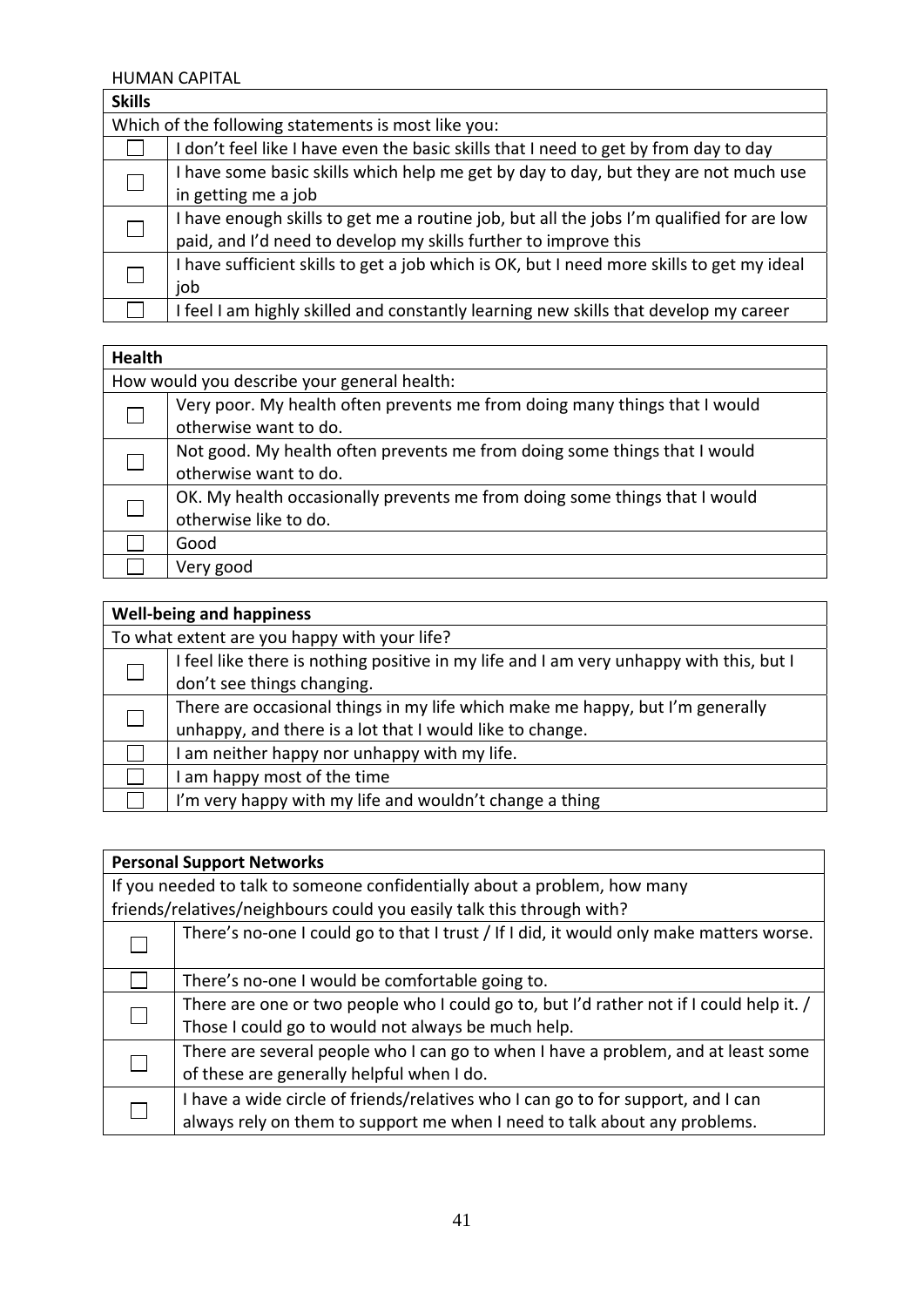# **Opportunities to Meet New People**

| How easy would you say it is to meet new people, particularly those who are from different<br>backgrounds to you? |                                                                                                                                              |
|-------------------------------------------------------------------------------------------------------------------|----------------------------------------------------------------------------------------------------------------------------------------------|
|                                                                                                                   | I never have opportunities to meet new people – it's always the same few people<br>that I see every day.                                     |
|                                                                                                                   | I occasionally have opportunities to meet new people, but they are generally people<br>who I share a lot in common with.                     |
|                                                                                                                   | I have opportunities to meet new people quite often, but they are generally people<br>who I share a lot in common with.                      |
|                                                                                                                   | I have opportunities to meet new people quite often, including occasionally people<br>who are from different backgrounds to me.              |
|                                                                                                                   | I regularly have the opportunity to meet and get to know new people, including<br>some people who are from very different backgrounds to me. |

| <b>Neighbourly Trust</b>                                                            |                                                                      |
|-------------------------------------------------------------------------------------|----------------------------------------------------------------------|
| On the whole, would you describe people who live in your local area as trustworthy? |                                                                      |
|                                                                                     | Almost all people in my area are untrustworthy                       |
|                                                                                     | Most people in my area are untrustworthy                             |
|                                                                                     | Some people in my area are untrustworthy, but others are trustworthy |
|                                                                                     | Most people in my area are trustworthy                               |
|                                                                                     | Almost all people in my area are trustworthy                         |

| <b>Changes over time</b>                                                                      |                   |
|-----------------------------------------------------------------------------------------------|-------------------|
| Over the last 12 months, do you think that the likelihood of you making new friends has got : |                   |
|                                                                                               | Much less likely  |
|                                                                                               | A bit less likely |
|                                                                                               | No change         |
|                                                                                               | A bit more likely |
|                                                                                               | Much more likely  |

### PUBLIC CAPITAL

|  | Availability of information and support services                                      |  |
|--|---------------------------------------------------------------------------------------|--|
|  | When I have a problem or need to find something out:                                  |  |
|  | I feel like I'm completely on my own, and don't feel like I can get support from      |  |
|  | anywhere.                                                                             |  |
|  | I know a few people and places where I can get support, but I feel that they are      |  |
|  | often not available or accessible when I need them                                    |  |
|  | I know several agencies where I can get support, but they are occasionally not        |  |
|  | available or accessible when I need them.                                             |  |
|  | I generally know where to go for information and support, and have sufficient places  |  |
|  | that I could go to for help when I need it.                                           |  |
|  | I always know where to go for information and support, and have plenty of places      |  |
|  | that I could go to for help when I need it. I also have ways of finding out about new |  |
|  | sources of information and support when I encounter new problems.                     |  |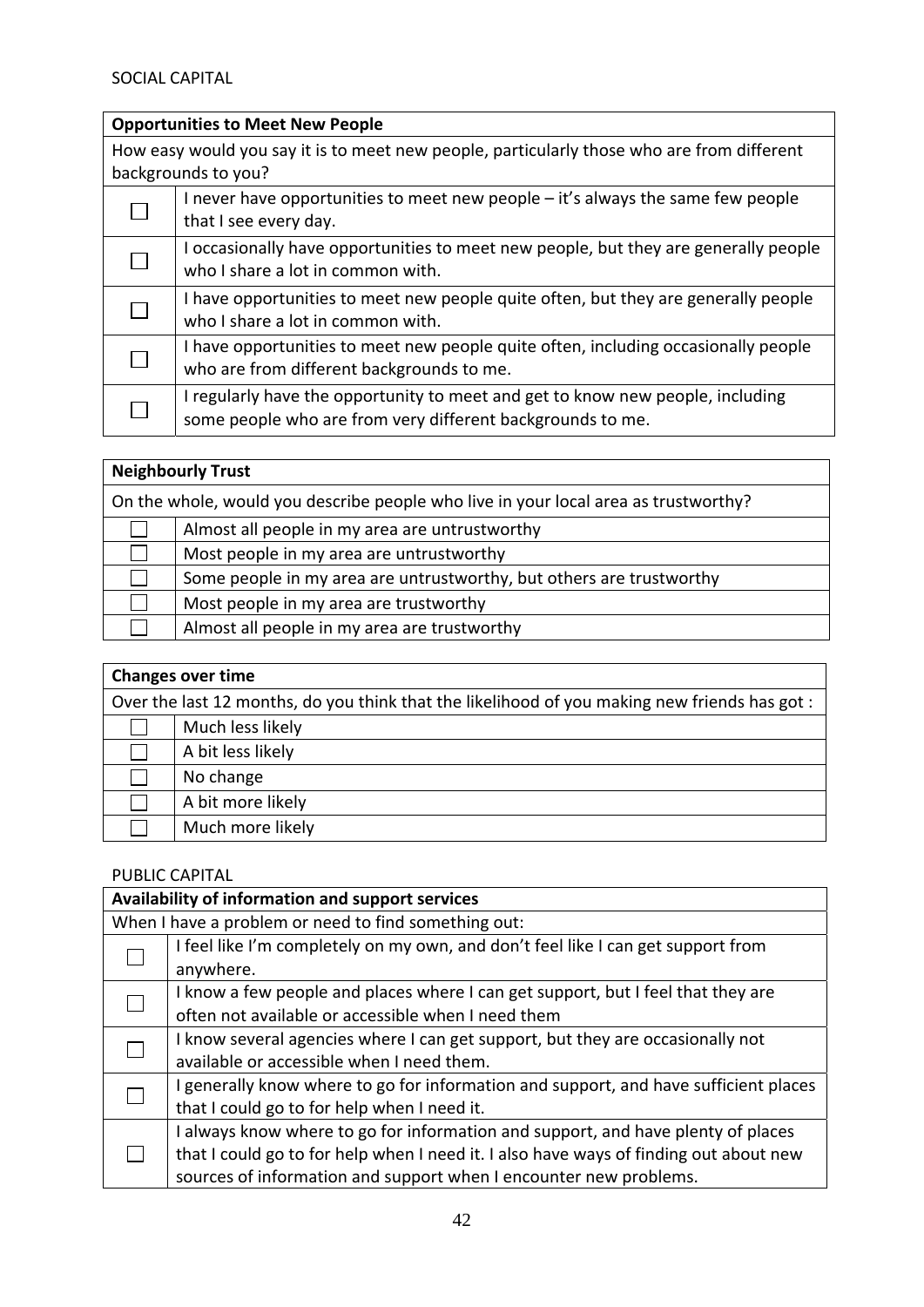| Influence on decision-making |                                                                                             |
|------------------------------|---------------------------------------------------------------------------------------------|
|                              | To what extent do you feel you can influence decisions that are made about your local area? |
|                              | I don't think I could have any impact on these decisions at all and getting involved        |
|                              | would only make things worse.                                                               |
|                              | I don't think I could have any impact on these decisions at all.                            |
|                              | I don't think I'd have much potential to influence these decisions.                         |
|                              | I could influence some of these decisions, but not others.                                  |
|                              | I would be able to have an effective say in these decisions when I wanted to.               |

### **Knowledge about decision‐making processes**

| To what extent do you feel you know how decisions are made about your local area? |                                                                                    |
|-----------------------------------------------------------------------------------|------------------------------------------------------------------------------------|
|                                                                                   | I wouldn't have a clue how decisions are made about my local area.                 |
|                                                                                   | I feel like I have a vague idea about how some decisions are made.                 |
|                                                                                   | I have some ideas about how some decisions are made, but not all.                  |
|                                                                                   | I feel like I have a reasonable idea about how most decisions are made in my local |
|                                                                                   | area, and who is responsible for them.                                             |
|                                                                                   | I feel like I know how decisions are made in my local area, and could identify who |
|                                                                                   | is responsible for them.                                                           |

### **Quality of available information and support services**

When you get in touch with local services for information and support, how effective do you think these services are?

| When I contact services for information or support, they never prove any help.                                                             |
|--------------------------------------------------------------------------------------------------------------------------------------------|
| When I contact services, the information/support they provide is very limited and<br>not very helpful or accurate.                         |
| When I contact services, the information/support they provide is occasionally<br>helpful, but the quality tends to be variable.            |
| When I contact services, the information/support they provide is generally helpful<br>and of a good standard, but is occasionally limited. |
| The services I use are of a high standard, and always provide me with accurate<br>information and appropriate support.                     |

#### FINANCIAL CAPITAL

| <b>Income</b> |                                                                                       |  |
|---------------|---------------------------------------------------------------------------------------|--|
|               | Which of the following statements best describes your situation in terms of the money |  |
|               | your household has coming in?                                                         |  |
|               | never have enough money coming in to survive.                                         |  |
|               | I barely have enough money coming in to survive, and it only takes a small,           |  |
|               | unexpected expense to cause real problems                                             |  |
|               | The money I have coming in generally gets me by day to day, but there's little        |  |
|               | chance of saving anything or treating myself                                          |  |
|               | The money I have coming in is sufficient and I'm able to treat myself occasionally    |  |
|               | The money I have coming in enables me to have a good standard of living and I         |  |
|               | can make financial decisions which enable me to plan for the future                   |  |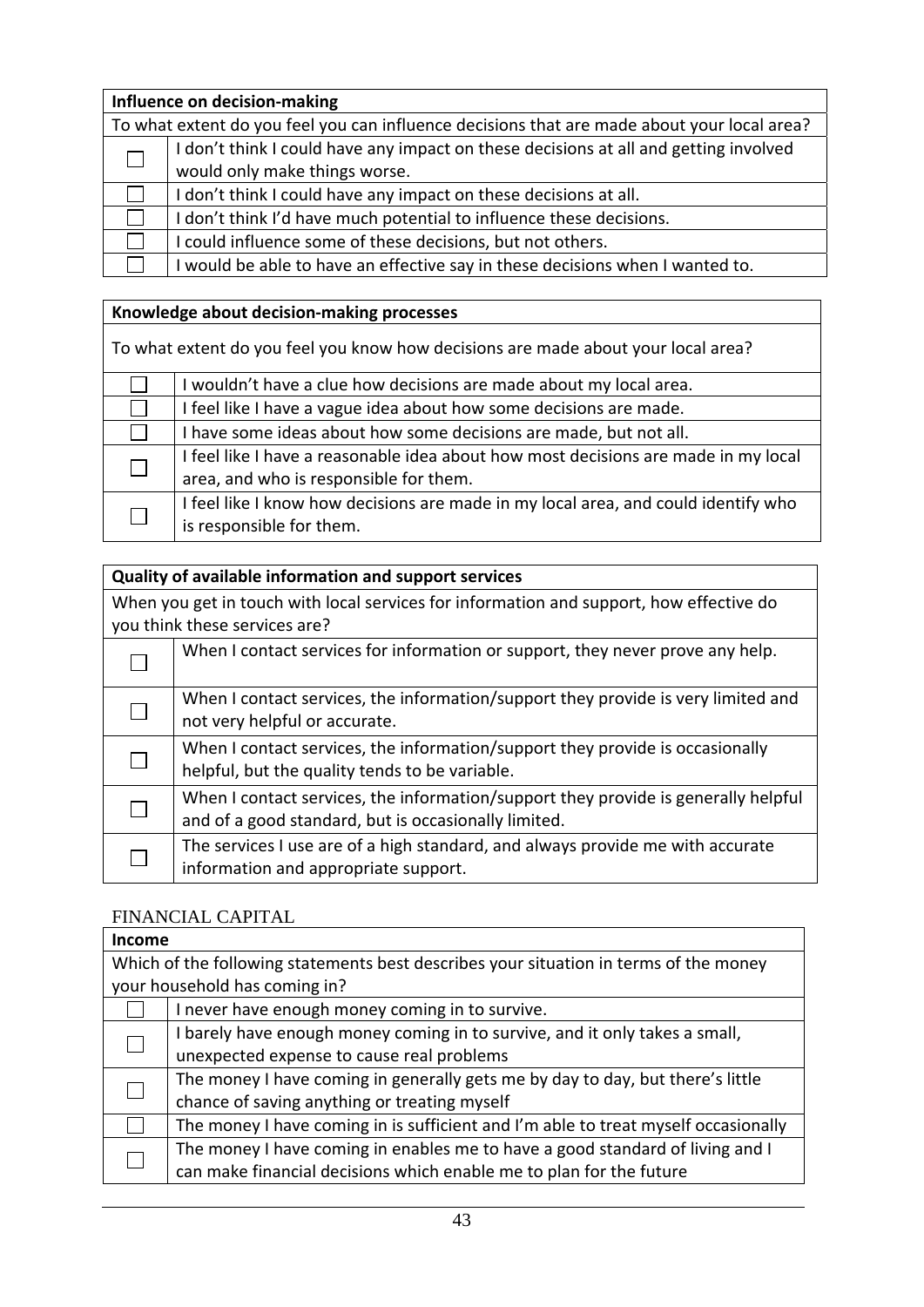#### **Assets**

Assets are items like:

- savings in the bank,
- a car (if it is not on hire purchase or bought with a loan), *or*
- a house (if it is worth at least a bit more than any mortgage or other loans which are outstanding on it).

| Which of the following statements best describes your situation in terms of your assets? |                                                                                       |
|------------------------------------------------------------------------------------------|---------------------------------------------------------------------------------------|
|                                                                                          | Overall, I owe much more than I own                                                   |
|                                                                                          | I don't have any savings or assets, but I don't owe more than I own                   |
|                                                                                          | I own a few small assets, but they are not increasing in value, and I can't afford to |
|                                                                                          | replace consumer items when they wear out without taking out more loans.              |
|                                                                                          | I can afford to make payments to build up the assets that I need, and I think I'll be |
|                                                                                          | able to maintain and replace these in future without taking out additional credit.    |
|                                                                                          | I own several assets, and the value of my assets is growing overall.                  |

| <b>Debt</b> |                                                                                                                                                                                         |
|-------------|-----------------------------------------------------------------------------------------------------------------------------------------------------------------------------------------|
|             | I owe lots of money, I can't afford to make the repayments, and I'm getting into<br>regular trouble with these lenders (e.g. being taken to court, getting charged for<br>non-payment). |
|             | I owe lots of money and I struggle to make even the minimum repayments, but I<br>make these minimum repayments more often than not.                                                     |
|             | I owe some money, but can always pay off at least the minimum amount, and<br>usually pay any money loaned back as quickly as possible.                                                  |
|             | I only take out loans for manageable amounts which I can guarantee to pay back<br>within an agreed term.                                                                                |
|             | I don't have any loans (except perhaps a manageable mortgage) and don't see<br>any need to take out any loans in the future.                                                            |

| <b>Changes over time</b>                                                        |  |
|---------------------------------------------------------------------------------|--|
| Has your overall financial situation got worse or better in the last 12 months? |  |
| Much worse                                                                      |  |
| Worse                                                                           |  |
| The same                                                                        |  |
| <b>Better</b>                                                                   |  |
| Much better                                                                     |  |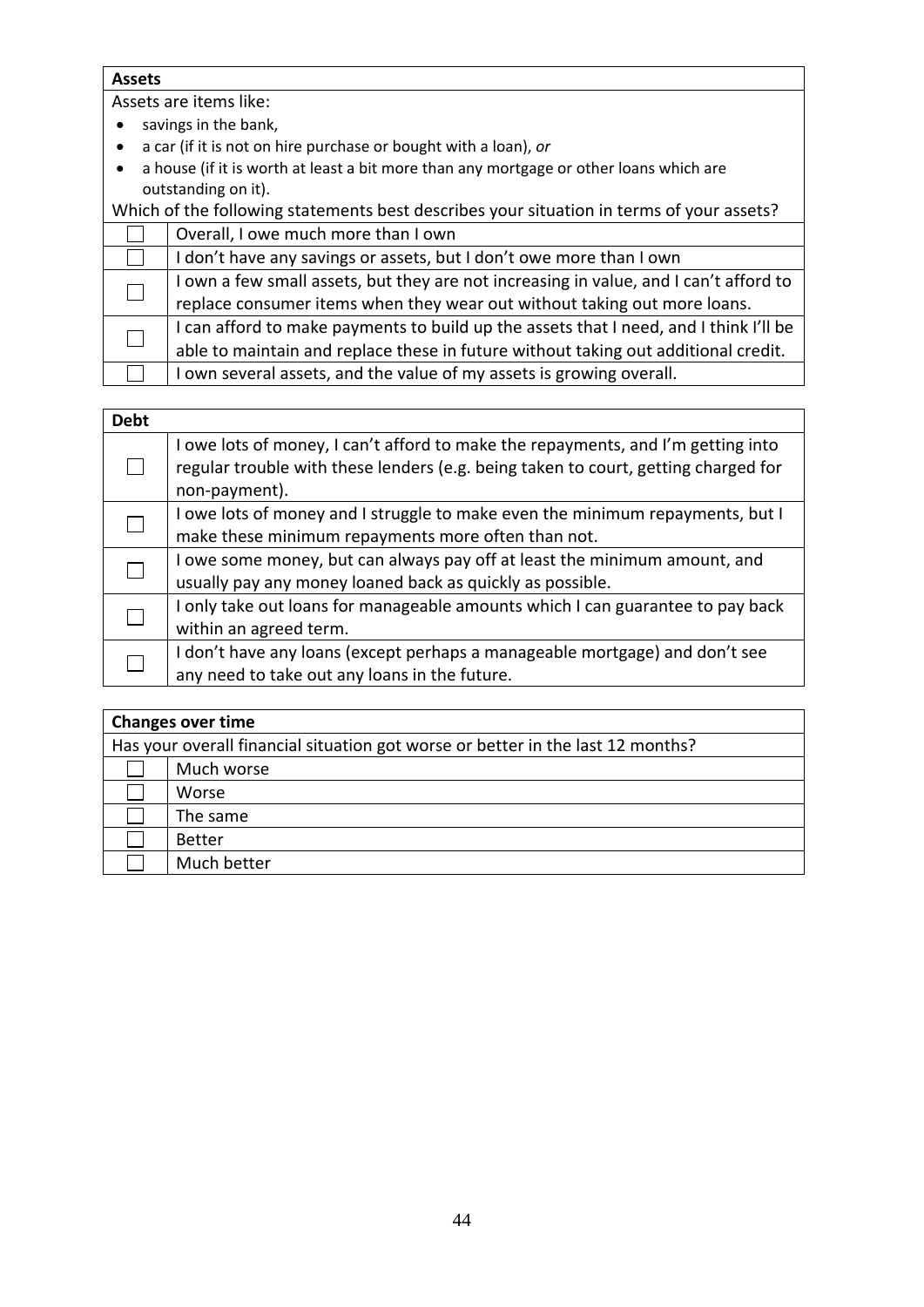# Appendix 3: Warwick Edinburgh Mental Health & Well‐being

Below are some statements about feelings and thoughts. Please tick the box that best describes your experience of each over the last two weeks.

| <b>STATEMENTS</b>                                     | <b>None</b><br>of the<br>time | <b>Rarely</b> | Some of<br>the time | <b>Often</b> | All of<br>the<br>time |
|-------------------------------------------------------|-------------------------------|---------------|---------------------|--------------|-----------------------|
| I've been feeling optimistic about the future         | 1                             |               | 3                   | 4            |                       |
| I've been feeling useful                              |                               |               |                     |              |                       |
| I've been feeling relaxed                             | 1                             |               | 3                   | 4            |                       |
| I've been feeling interested in other people          |                               |               |                     |              |                       |
| I've had energy to spare                              | 1                             |               | 3                   | 4            |                       |
| I've been dealing with problems well                  |                               |               |                     |              |                       |
| I've been thinking clearly                            | 1                             |               | 3                   | 4            |                       |
| I've been feeling good about myself                   |                               |               |                     |              |                       |
| I've been feeling close to other people               | 1                             |               | 3                   | 4            |                       |
| I've been feeling confident                           |                               |               |                     |              |                       |
| I've been able to make up my own mind<br>about things | $\mathbf{1}$                  |               | 3                   | 4            |                       |
| I've been feeling loved                               |                               |               |                     |              |                       |
| I've been interested in new things                    | $\mathbf{1}$                  | 2             | 3                   | 4            | 5                     |
| I've been feeling cheerful                            |                               |               |                     |              |                       |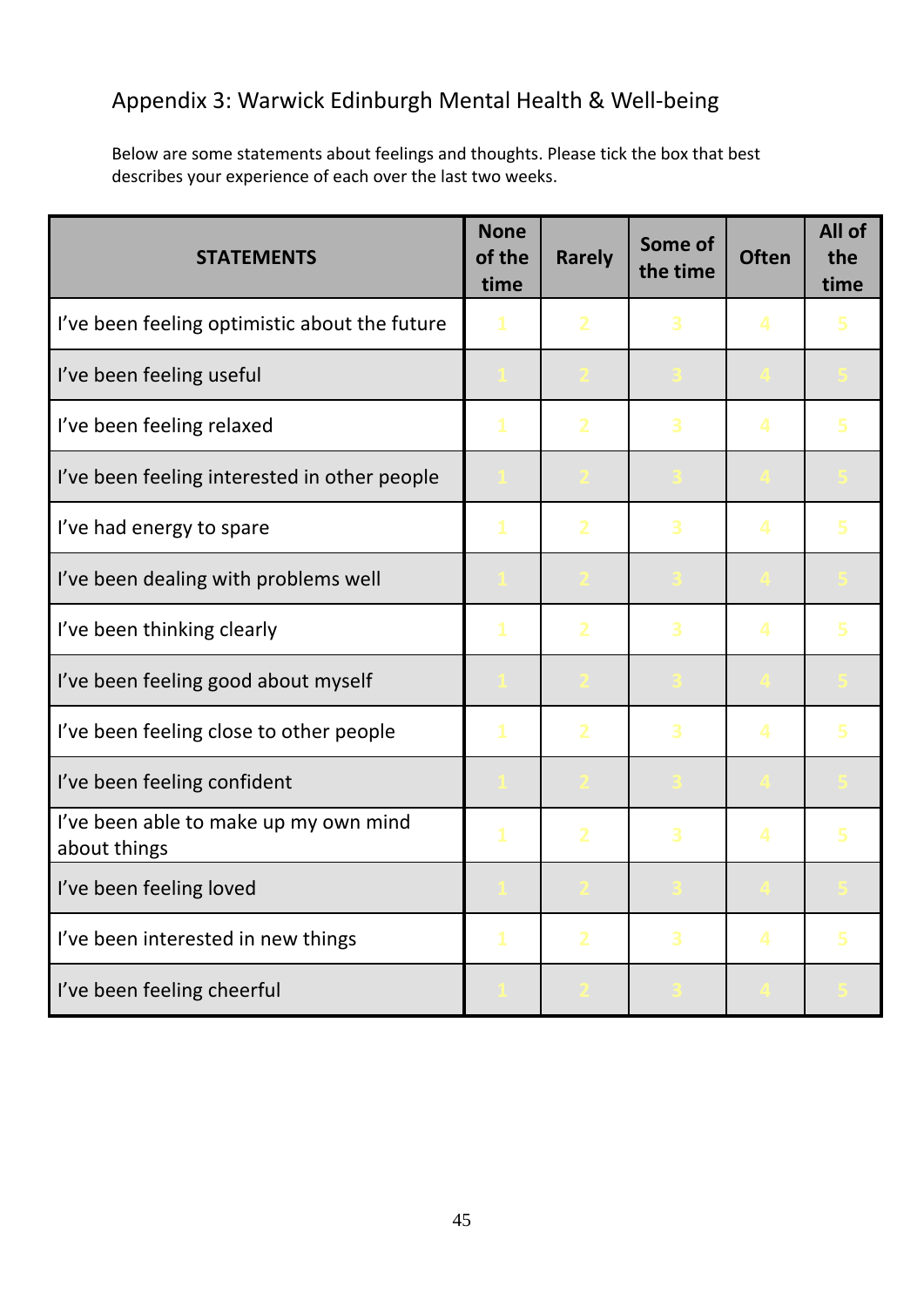# Appendix 4: Example of a household interview

This is a typical household interview from a new household involved in the project. People and place names have been omitted or changed.

#### **Context**

'Lucy' lives with her husband 'Peter'. They have several younger children at home with them. The grown‐up children now live in their own areas and visit the house occasionally.

#### **Human assets**

The household has endured reduced human assets through the onset of ill health in recent times, though all of the children are healthy, except for one who has autism. About five years ago, Peter was diagnosed with a degenerative disease. This led to him losing his job, despite the best efforts of his employer to keep him in work. Peter's illness has affected the household in a number of ways and put a strain on the family. As a result the couple are on anti-depressants which they started taking about the time they moved to the area, though there were other factors involved such as the death of Lucy's mother. Lucy says that she was crying all the time, but now things are "a little better" thanks to the medication.

Peter used to work as a manager and clearly enjoyed his work, though it was physically demanding. He was headhunted by the competition. Many members of the family have pursued similar careers including the elder children. Lucy used to work as a cleaner at a school, then in the kitchens. She loved it though thought it was "not worthwhile financially" and she had to stop when Peter took a fall and she had to become his full-time carer. She enjoyed her work as it was something to do and she made lots of friends there.

Lucy has many caring responsibilities, and looks after some extended family too – her sister's children. She reflects that she has very little time for herself. The couple do not spend much time socialising and Peter spends all of his time now in the house – "just sitting here all day on the computer". They describe their routine as basic, getting up around 6.30 and going to bed around 9pm. She says "it's hard" looking after a child with autism.

#### **Financial assets**

When Peter was working the couple had a surplus from his income, but now they have "no savings, nothing". They also have sizeable high-interest debts, which "got worse when Peter lost his job", including:

- G\_\_\_\_\_ £138 per week.
- $P$  not at the moment "have to pay back". Lucy says they "will insist on pursuing you [for more loans]" and now she just "rips 'em up and puts 'em in the bin". CAB had the payments reduced to £1 per month, though there is still about £900 outstanding. "Provi are the awkward ones" according to the couple.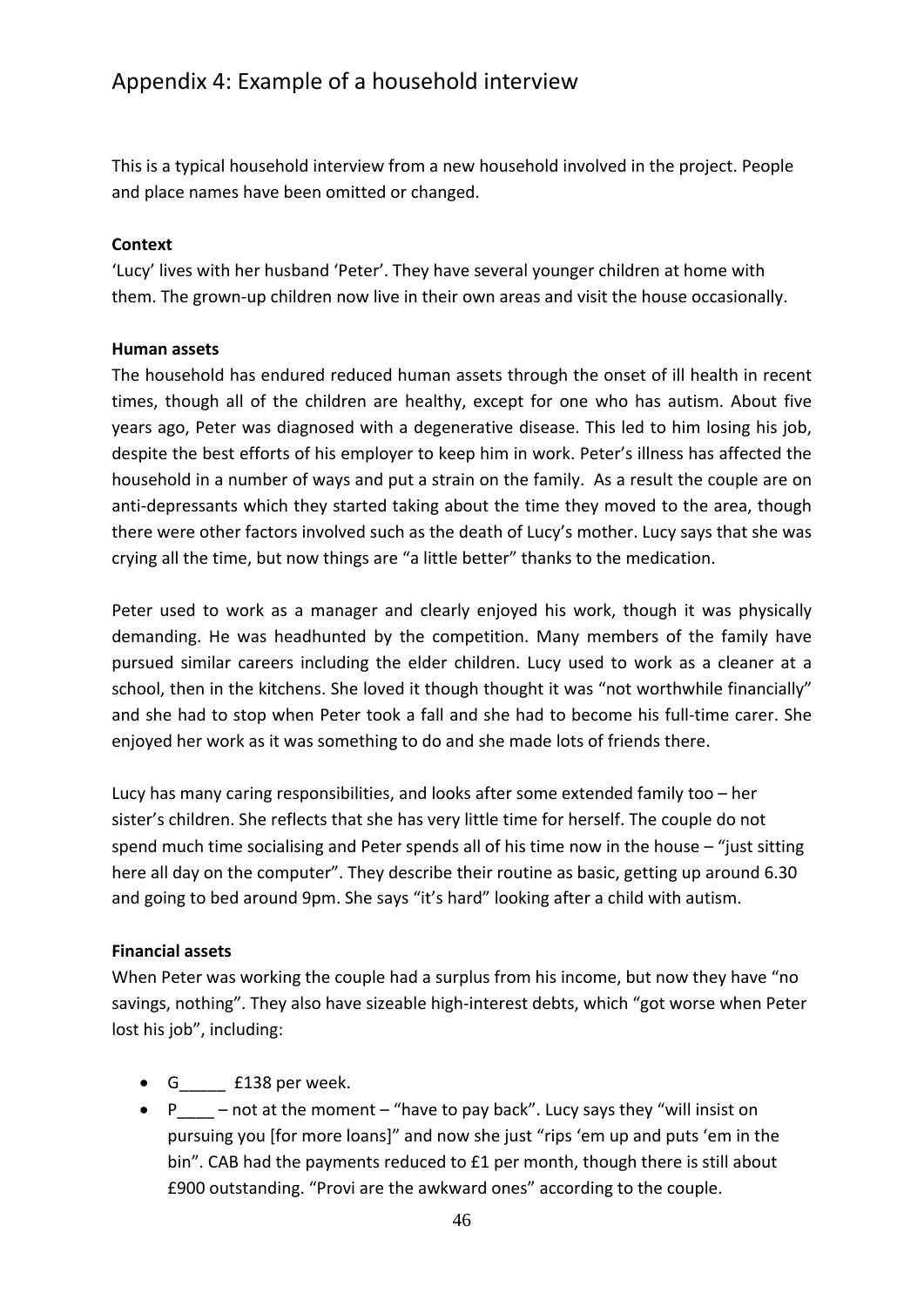- On hire purchase, the couple have lots of goods, from B They've got "all sorts", including a bed, washer and drier, from B and have been with them "donkey's years". They don't seem dissatisfied with the company – "we've never had any problem" and are paying them every 8 weeks, though there is a "rebate sometimes".
- The couple were paying B E40 per week, but are now paying £9 as the payments have gone down. They have a bed and laptop.
- They pay P **E17.25** for their suite.
- They only have a basic bank account an instant saver and had been penalised with £30 daily charges at one point on their other account at Yorkshire.

The couple's income is made up of child tax credit, child benefit, two lots of DLA and one lot of carers' allowance totalling about £X. Lucy says that "I've got £10 left this week" (the interview took place on a Friday and the benefits are paid on a Monday and Thursday).

#### **Physical assets**

One factor which has an impact upon the household's human assets is their environment and anti-social behaviour. Lucy says that, "If I could pick my house up and move it, it would be ok." She likes her house, just not the area. Problems include environmental issues as well as anti‐social behaviour.

#### **Public assets**

The family haven't been in touch with the Council as they "wouldn't know where to start". They have had the involvement of a social worker at some point, though "there's not a lot they can do for you" and they say "let 'em out and play" about the kids. Peter accessed secondary care services for mental health, though he didn't find it beneficial on the whole as he just "sat around". The couple also feel they have been "left out on a limb" with regard to both Peter's illness and their child's autism. They have sent their children out of the area to a primary school in their old area as they received better support there for their son who has learning difficulties.

In terms of support from social housing, they say they do "nothing", though they do mention later that the association plan to build a play area, along with a community house. The couple are going to move house and they will receive Local Housing Allowance to a rate of £x. They will have to cover the shortfall on the rent of £x for the new house rent of £x, but they say this is "nothing really".

#### **Social assets**

The couple are missing the friendships they had built up in their old area– the "backing is there"– especially for Lucy – "my neighbours would take my washing in for me". Her brother also lives there and her friend who also has an autistic child. The couple had to move due to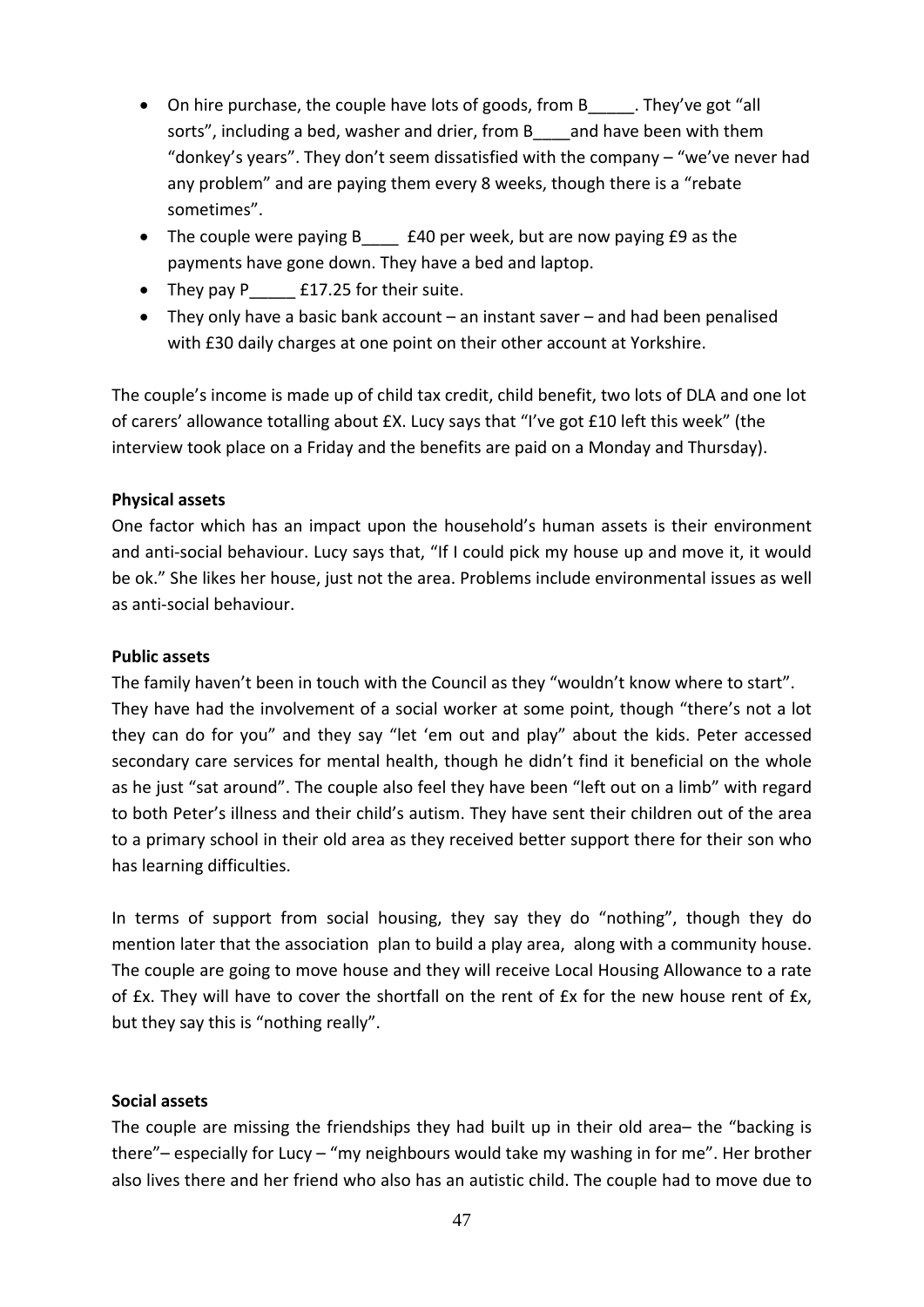Peter's illness as the house was inaccessible for him. Her son has autism and has been bullied as "kids are cruel". She says "He's fine in the house, it's when he goes out there".

The relationships on their current road are predominantly negative, with the next door neighbour, a single man, playing loud music late at night. Two doors down the neighbours are also intimidating. The owners of the house before them were drug dealers and when the couple arrived, they were getting people knocking on the door for drugs. The family allow their teenage son to stay with their eldest son as he has a room there and it's close to his college.

#### **Gender relations**

A lot of the caring responsibilities in the household are undertaken by Lucy. Peter used to be the main breadwinner, but has suffered a decline in mental and physical wellbeing since he had to give up his job.

#### **Livelihood strategies and risks**

The household is managing on an unsustainable financial strategy, which needs intervention. Much of the care work is performed by Lucy, and she is vital to the household's functioning. The couple would appear to get by better when they are closer to their social networks in their old area and they hope to move closer to there in the near future.

#### **Response**

This household has been referred on as a matter of urgency to Christians Against Poverty, and will be monitored and asked to participate in further work around financial inclusion and accessing other services.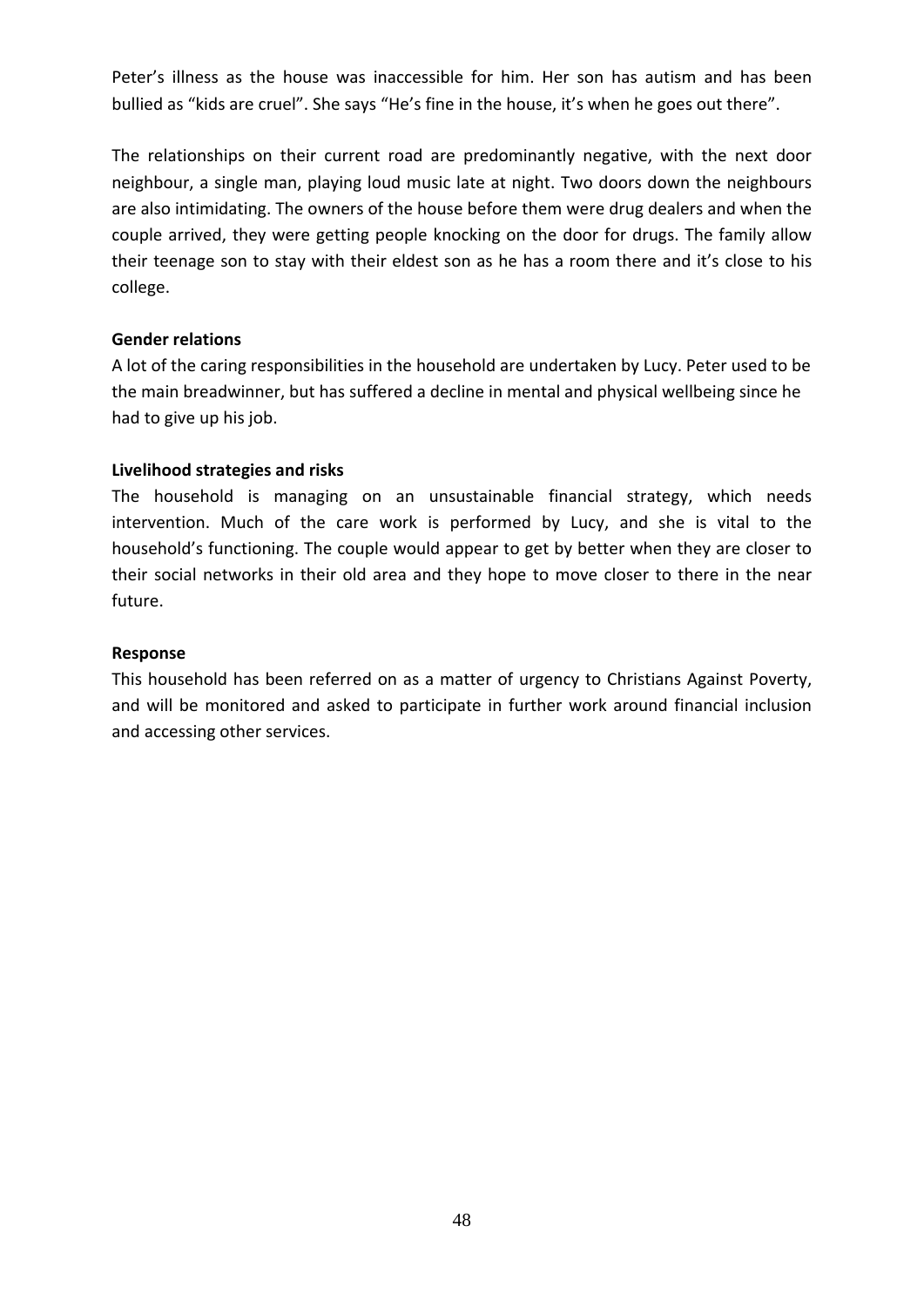# Appendix 5: Lender Investigation

### *Intro 1:*

*Thrive, a community development project run by Church Action on Poverty, has been conducting community research across the Stockton area. Using a new approach called Sustainable Livelihoods, the project has been able to shed light on the inequalities which people face in getting by, as well as the strengths which they draw upon.* 

*One of the headline findings from Thrive's research has been the prevalence of high interest home credit financial in deprived areas. There are several companies delivering different goods or services with higher than average interest rates, including so called 'doorstep lenders' and hire‐purchase companies.* 

#### **Intro 2:**

In its research, Thrive, a community development partnership between Church Action on Poverty and Oxfam's UK Poverty Programme, has discovered a company operating which charges over £1000 interest and additional charges on a TV and stand costing £1300.

One such hire purchase company was found to be operating in 20% of Thrive's overall household sample, with several other similar companies operating in many more. Typically, though not always, the system operates as follows:

- A salesperson calls at the house and drops off a catalogue/sells you goods immediately
- You choose the electrical equipment /soft furnishings from the catalogue
- A coin meter is placed on a TV which the company delivers to your house, or sometimes your existing TV
- Customers put money into the coin meter to watch TV typically £1 for every 3 hours' viewing
- The salesperson from the company calls round periodically, usually once every 6 to 8 weeks and collects the money from the coin meter
- If there is a surplus in the meter, the customer can choose whether to put it towards paying off the balance of the goods, or receiving a rebate there and then.
- If the balance for the collection period hasn't been reached, the salesperson can increase the tariff for the next payment period or threaten to have the goods removed